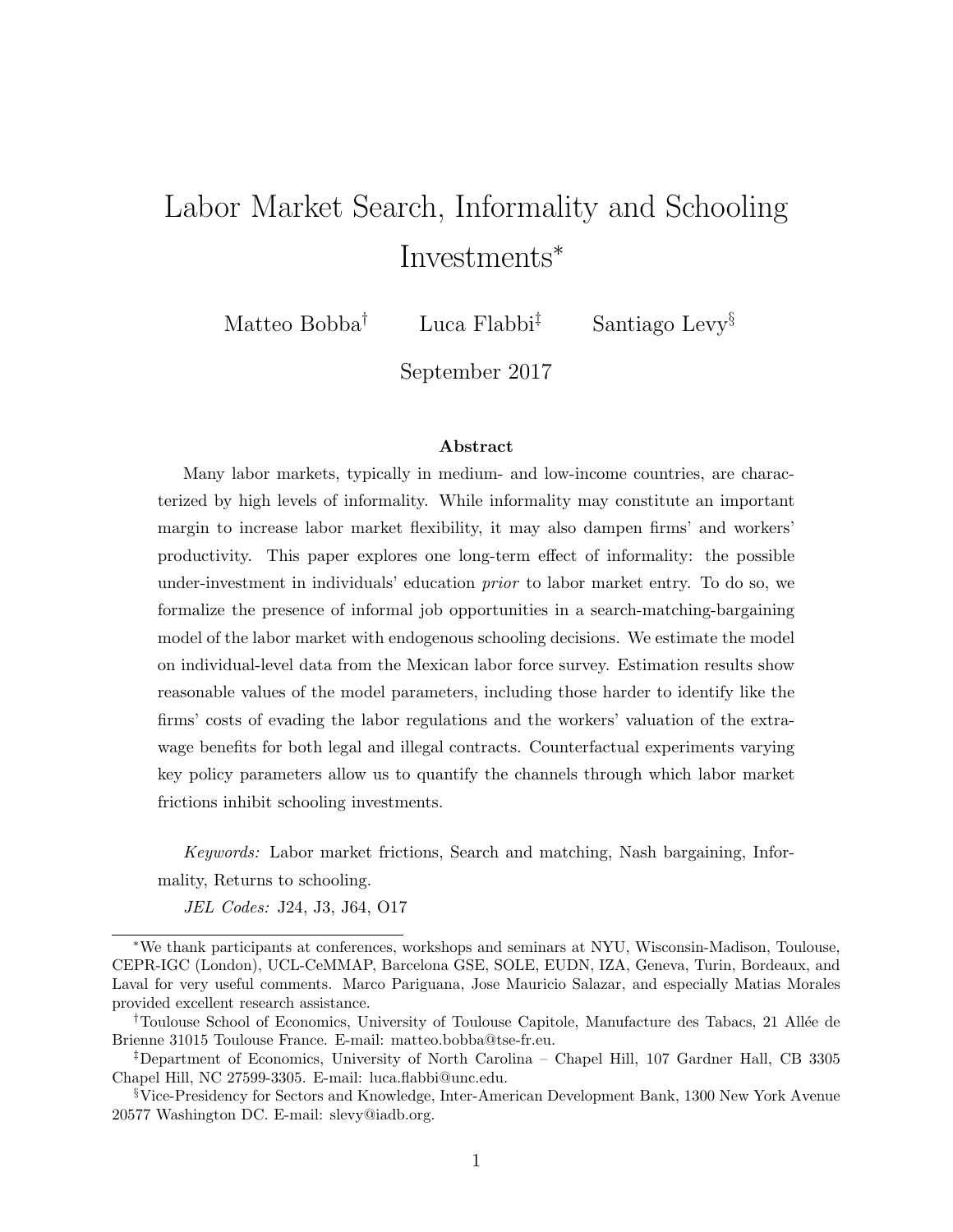# 1 Introduction

Labor markets in developing countries operate very differently than in developed ones. In these countries firms and workers are divided into a formal and an informal segment as a result of the interaction between tax laws including special regimes for certain types of firms; credit constraints and financial frictions; labor regulations with regards to minimum wages, and dismissal; and social insurance regulations that protect workers against various risks. Although there is an important debate as to the relative importance of these factors within and across countries, there is a growing consensus that the formal-informal divide has substantive implications for productivity as it affects the number, size and legal status of firms; the dynamics of firm entry and exit; and the type of contracts that are established between firms and workers.<sup>1</sup>

On one hand, economies with large informal sectors suffer a productivity penalty because of restricted access to financial markets; because informal firms innovate less and have higher failure rates; and because when workers are informally employed they have fewer opportunities for skill acquisition and on-the-job learning [Hsieh and Klenow, 2009; La Porta and Shleifer, 2014; Lagakos et al., forthcoming]. On the other hand, informality may constitute an important margin to increase labor market flexibility and improve workers' allocation across sectors and occupations.<sup>2</sup> A recognition that informality results partly from legal design and partly from frictions and distortions is essential for our understanding of the phenomenon and for policy design. At the analytical level it highlights the need to model institutional features that are peculiar to developing countries. At the policy level it highlights that some objectives that are commonly pursued – in particular, "eliminating informality" – may not be the appropriate ones. Ideally, one would like to distinguish the component of informality that derives from distortions and frictions from the component that is efficient and inherent to the institutional context to understand how each affects labor market outcomes.

This paper represents an attempt to carefully embedding some key institutional features that are ubiquitous in low and middle-income countries with a large informal sector in an

<sup>&</sup>lt;sup>1</sup>At the most general level, informality is defined as any deviation from the labor contract as designed by law, including absence of workers protections, no or significantly lower payroll contributions and lack of conformity to other labor law statutes. The issue is particularly acute in Latin America where even large middle-income economies with well developed labor market institutions feature more than half of the labor force in the informal sector [Levy and Schady, 2013]. In Mexico, the country where we will perform our empirical analysis, about 63% of employed workers is informal.

<sup>2</sup>This claim is supported by some empirical regularities documenting the fluidity of the informality status, which is particularly evident for individuals with low and intermediate levels of education. Over that range of the skill distribution, workers tend to frequently move in and out the informality status while firms tend to hire a mix of formal and informal workers [Perry et al., 2007].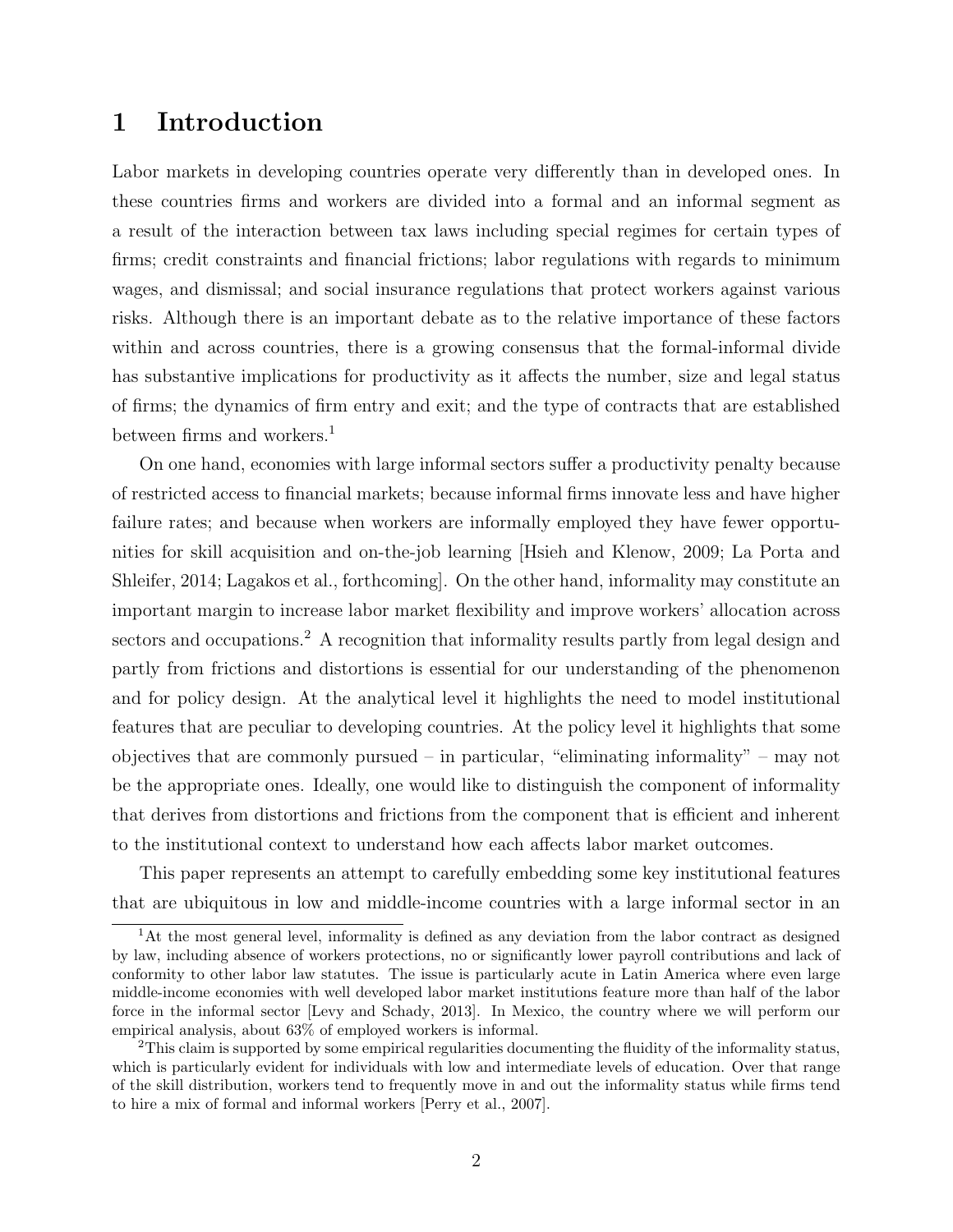equilibrium model of the labor market. More specifically, we consider an environment in which individuals choose (i) whether becoming self-employed or remaining unemployed prior to searching for a job as employees and (ii) whether acquiring productivity-enhancing schooling prior to labor market entry. Potential employees are randomly matched with firms that could offer legal and illegal wage contracts. Upon observing match-specific productivity, firms optimally set the legal status of the job and simultaneously engage in bargaining over wages with workers. Workers are allowed to value differently the extra-wage benefits embedded in the two contract types. Also, the outside options in self-employment are heterogenous among workers, generating the substantial overlap in the wages and productivity distributions of legal and illegal jobs that is observed in the data. This framework not only allows us to document and characterize the extent to which labor market frictions affect workers' allocation across jobs and occupations but also to study a hitherto unexplored dimension of the formal-informal divide that potentially bears long-term implications for productivity and welfare: the possible under-investment in workers' education *prior* to labor market entry.

The model is estimated using the Method of Simulated Moments on individual-level data from the Mexican labor force survey (ENOE). While the model features allow for separate identification of most of the structural parameters, we rely on an additional source of variation in the data in order to identify one of the two valuation parameters for the extra-wage benefits. In particular, we use the time-staggered entry across municipality of one large-scale non-contributory health programs targeted to individuals not covered by employer- provided social security benefits. Estimation results show reasonable values of the model parameters, including those harder to identify like the firms' costs of evading legal employment requirements and the workers' valuation of the extra-wage benefits associated to legal and illegal contracts. We next perform counterfactual experiments changing the three main policy parameters of the model: enforcement of labor regulation, non-contributory social protection benefits and payroll contributions. Results show that, once equilibrium effects are taken into account, wages and informality rates are very sensitive and non-monotonically related to these policy levers, with a key role played by the redistribution component of the social security benefits in the formal sector. For instance, eliminating non-contributory social security benefits gets rid of illegal employment with very modest increases in unemployment rates. This is because the policy decreases workers' reservation values when accepting legal jobs, which leads to lower equilibrium wages in both schooling groups. Decreasing the tax rate on legal labor generates similar (albeit somewhat less extreme) effects in the labor market as a whole but with more pronounced responses for workers with higher education,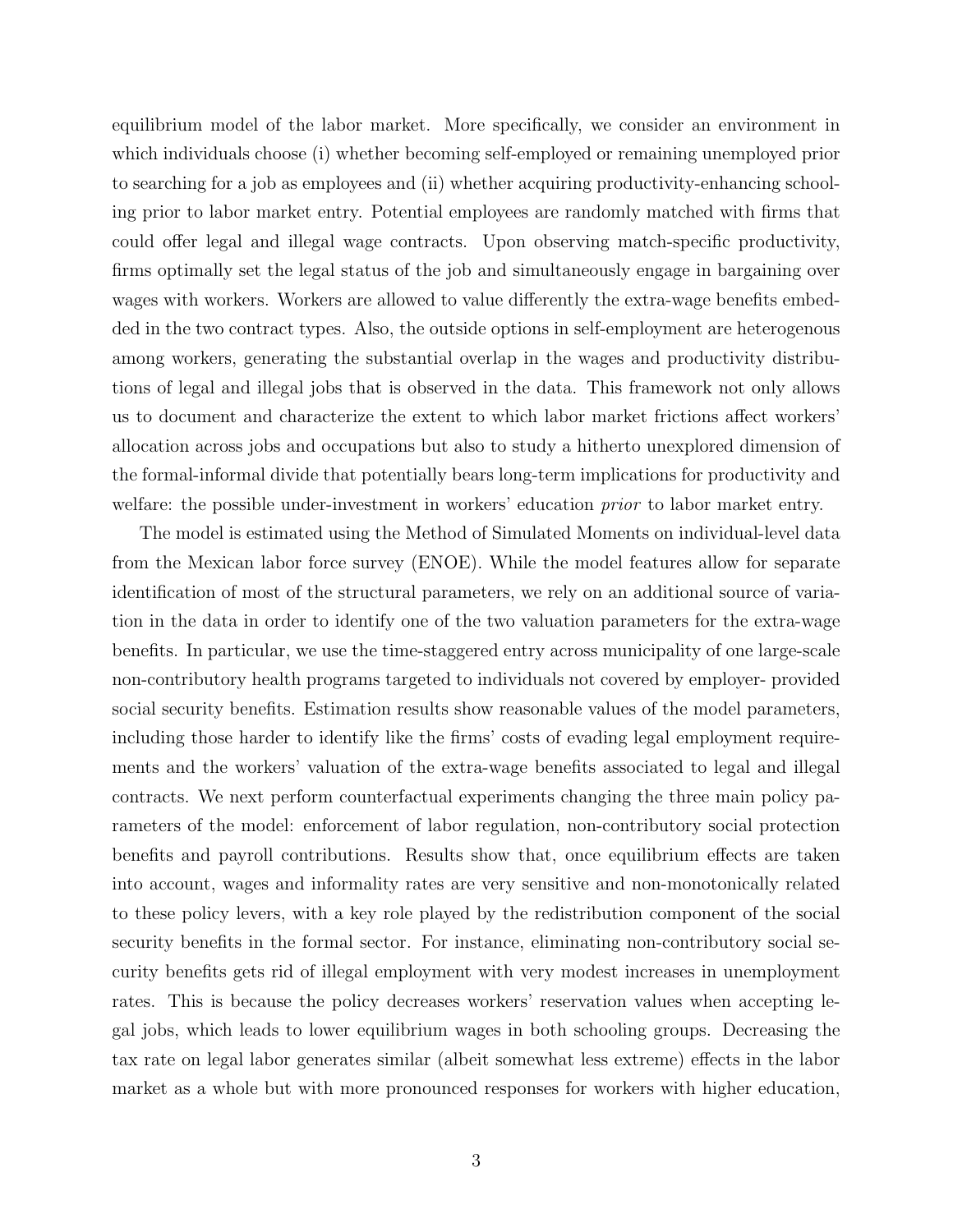thereby leading to a substantial increase in high school completion rates in the post-policy environment.

The informality literature in an equilibrium labor market context is scarce. Bosch and Esteban-Pretel [2012] calibrate a two sector model for Brazil where firms have a choice of hiring workers formally or informally. Albrecht et al. [2009] is an equilibrium search model studying the distributional implications of labor market policy in a labor market with an informal sector. Perhaps the paper in this literature that is closest to ours is Meghir et al. [2015]. The authors develop an equilibrium search model with wage posting in which firms endogenously locate in the formal or informal sector and estimate the structural parameters of the model on Brazilian labor force data, showing that stricter enforcement reduces informal employment and increases welfare by increasing competition in the formal sector.

We contribute to this literature along several dimensions. First, we include an endogenous schooling decisions and therefore policy experiments are allowed to alter both the returns to schooling investment and the equilibrium impacts of the resulting schooling choices. Indeed, our estimates show that the productivity costs of informality may go beyond the misallocation of workers across jobs, with potential long term consequences due to lower investments in human capital. Second, we propose a more nuanced definition of informality. We assume that wages are determined by bargaining between the worker and the employer. The legality status, instead, is posted by the employer. This structure better match both the institutional context and the observed patterns in the data: ex-ante any job can be legal or illegal but in equilibrium we observe a mixture of the two based on match-specific productivity and agents' outside options. Third, we critically distinguish between two margins of informality: illegal employment in firms and subsistence-level self-employment. In our model, those two groups of individuals respond to very different incentives. In fact, we show – in contrast to Meghir et al. [2015] – that stricter enforcement has contradictory effects on informal employment, decreasing the share of illegal salaried employment, but also increasing informal self-employment.

By allowing individuals to make productivity-enhancing schooling decisions prior to labor market entry, our paper is also related to a strand of literature studying the extent of the hold up problem on human capital investments. Acemoglu and Shimer [1999] examine the potential for hold-up problems in frictional markets and the role that contracts play to reduce the resulting externalities. More closely related to our paper, Flinn and Mullins [2015] extend the standard search and matching framework to allow for ex-ante schooling decisions. In the context of the US labor market, they find that the extent of the hold up inefficiency is very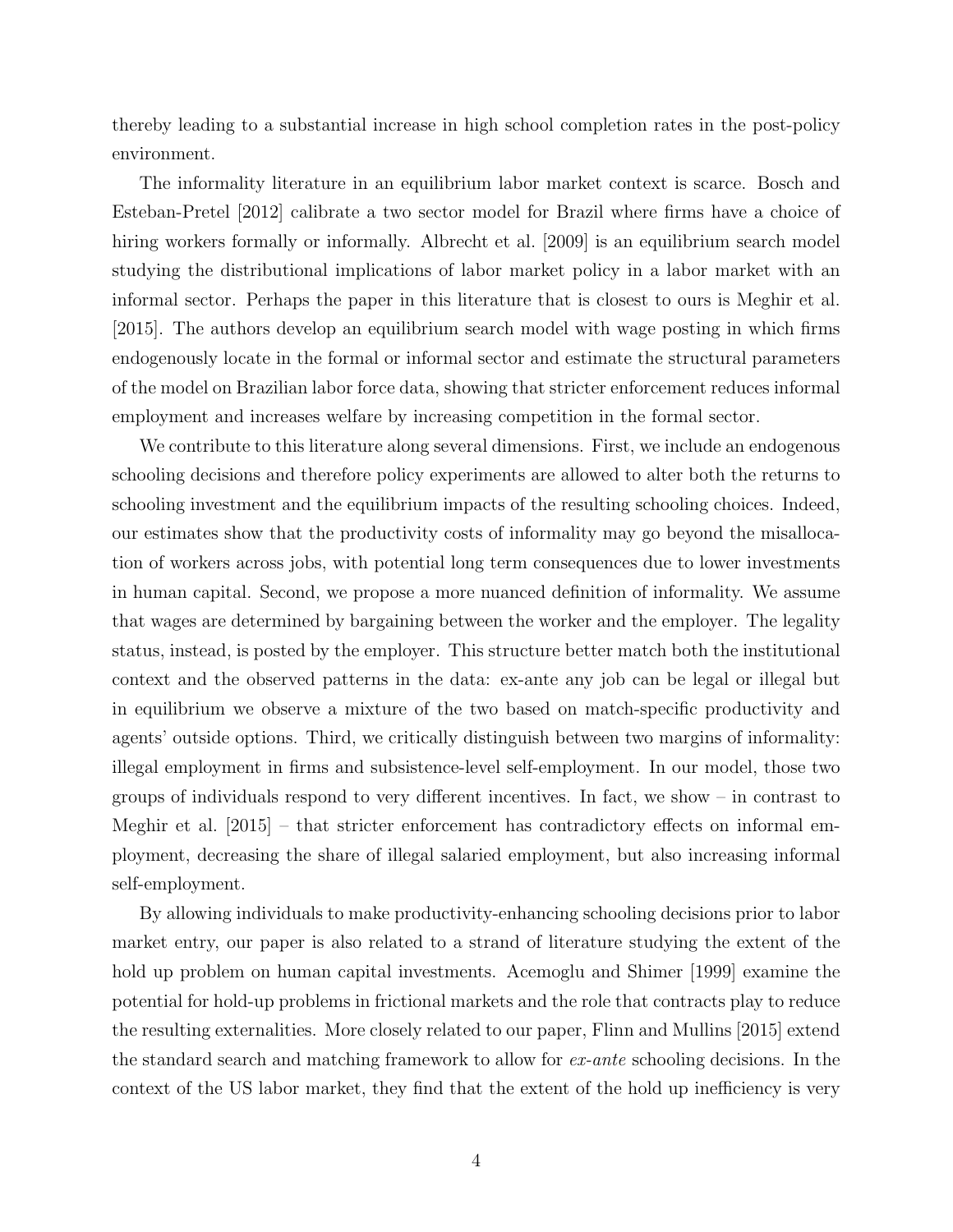sensitive to the workers' bargaining power parameter. While the modeling of the schooling decision is similar to the one presented in Flinn and Mullins [2015], our objective is different. We model the labor market in order to capture the effects of frictions that are ubiquitous in informal economies – namely, a dual social insurance architecture, limited enforcement of labor regulations, and the prevalence of self-employed workers who search for better labor market opportunities as employees – in order to evaluate quantitatively their role on the incentives to acquire schooling.

Finally, our paper speaks to a recent and growing empirical literature that seek to explore how exogenous institutional changes altering the returns to schooling or labor demand shocks affect schooling investments [Munshi and Rosenzweig, 2006; Jensen, 2012; Abramitzky and Lavy, 2014; Heath and Mobarak, 2015; Atkin, forthcoming]. We complement this literature by proposing an equilibrium framework, which allows us to study the impacts on occupational choices and schooling decisions of alternative policies aimed at reducing the labor market frictions associated to informality.

# 2 Context and Data

### 2.1 Institutional Setting

Following Kanbur [2009] and Levy [2008], we define informality with reference to compliance with regulations on salaried labor.<sup>3</sup> In Mexico, as in most countries, firms are obligated to enroll salaried workers in the social security registry (IMSS, for its Spanish acronym) and pay a contribution proportional to workers' wages whose revenue is used to fund a bundled set of social security benefits. Unlike in the United States or Western European countries, those benefits are bundled in the sense that firms and workers must pay for a fixed-proportions package that includes health, life, work-risk and disability insurance, housing loans, day care services, sports and cultural facilities, and retirement pensions. Note that some benefits are directly proportional to the worker's individual wage (like disability or retirement pensions) while others are pooled among all workers (like day care services or health), implying redistribution within salaried workers. There is no unemployment insurance and thus no flow payments out of wages into an unemployment fund or individual accounts. Total taxes on salaried workers in Mexico are approximately 33 percent of the wage (excluding the contin-

<sup>3</sup>This definition of informality abstracts from other dimensions of legality that are possibly relevant for worker behavior like complying with income taxes. While conceptually relevant, in our context this is of second-order importance as labor income tax is small over the wage support that we consider in our sample (never more than  $10\%$ ), and tax evasion is widespread – even among formal workers.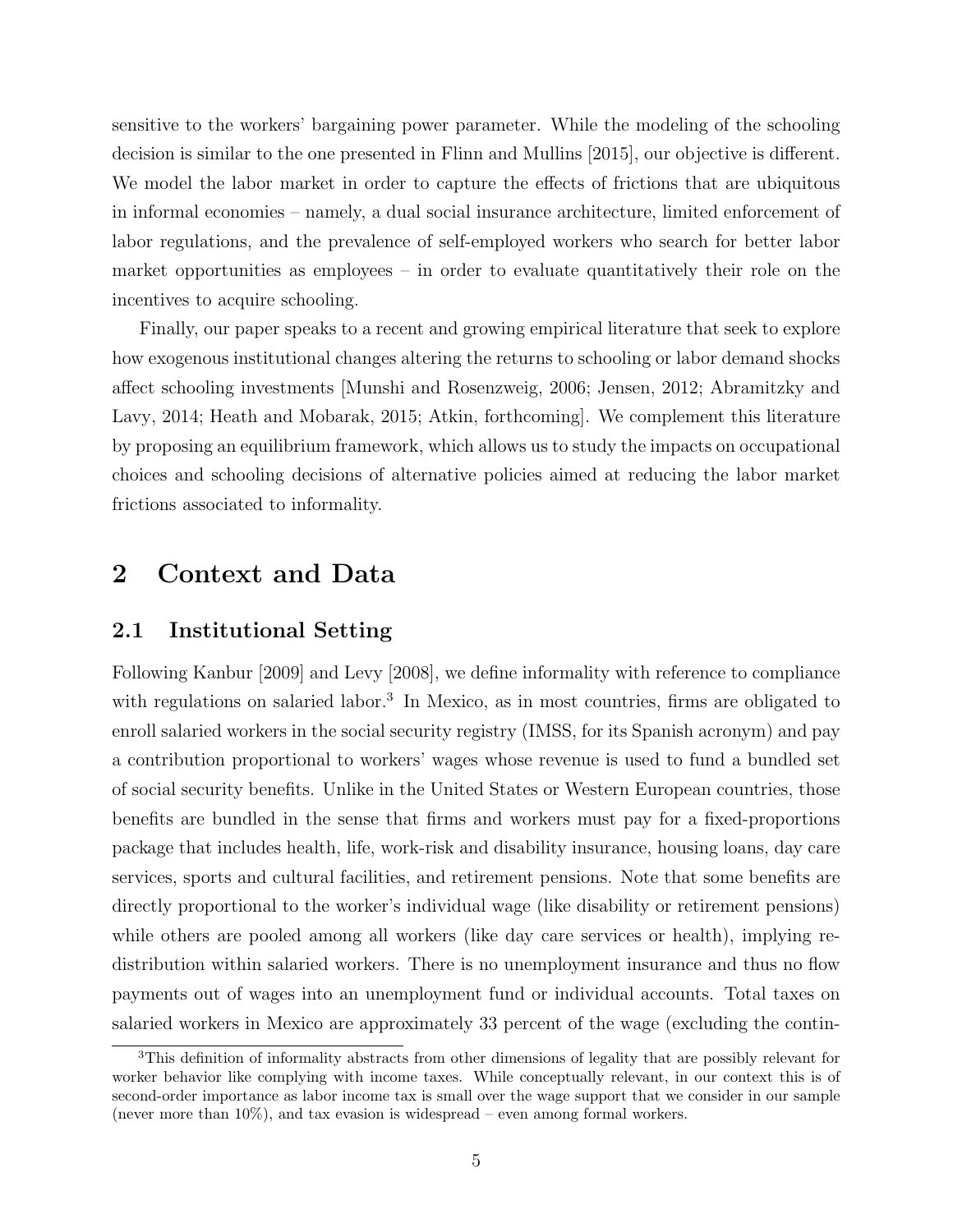gent costs associated with firing and severance pay regulations). Because these regulations are imperfectly enforced, cheating occurs as a device for firms to save on labor costs. Henceforth, we refer to workers that are regularly registered in the social security system as 'legal employees' and the remaining part of salaried workers as 'illegal employees'.

To the extent that there is no firm-worker relationship, these rights and obligations do not apply to self-employed workers. For the most part of the individuals in our sample who are engaged in those activities, the notion of self-employment differ quite fundamentally from its counterpart in developed countries. It can be mostly ascribed as a "necessity" labor market state whereby individuals in need who do not have access to subsistence agriculture or formal safety nets will start their own micro-enterprises while also searching for a job (see, e.g., World Bank [2012]). Financial barriers to enter into self-employment do not appear as the most important obstacle (see McKenzie and Woodruff [2006] for evidence on microenterprises in urban Mexico, and Bianchi and Bobba [2013] for evidence on self-employment in rural Mexico), which is consistent with the fact that unemployment is in general very limited in those labor markets.

In the early 2000s the Federal Government designed a new system for social protection that was aimed at providing affordable health coverage for those not covered by employerprovided social security benefits. A key component of this reform was the Seguro Popular program. The program started as a pilot during 2002 in five states and by the end of 2007 virtually all municipalities in the country had enrolled in the program with more than 21 million beneficiaries. During the same period, similar programs were launched providing housing subsidies, pensions and day care facilities for working mothers. Spending in those non-contributory social protection programs over GDP has doubled over the last decade – from 0.8% in 2002 to 1.65% in 2013, a pattern that is in common across virtually all countries with a dual social insurance system [Frolich et al., 2014]. The voluntary, unbundled, and by and large free nature of non-contributory programs implies that valuation issues are substantially less complex than in the case of contributory programs. The fact that for the most part all services are provided within the same health infrastructures of state governments and IMSS facilities partly ameliorates possible concerns regarding inherent differences in the quality of benefits, rationing of some services, and regional disparities in service provision between contributory and non-contributory social security programs.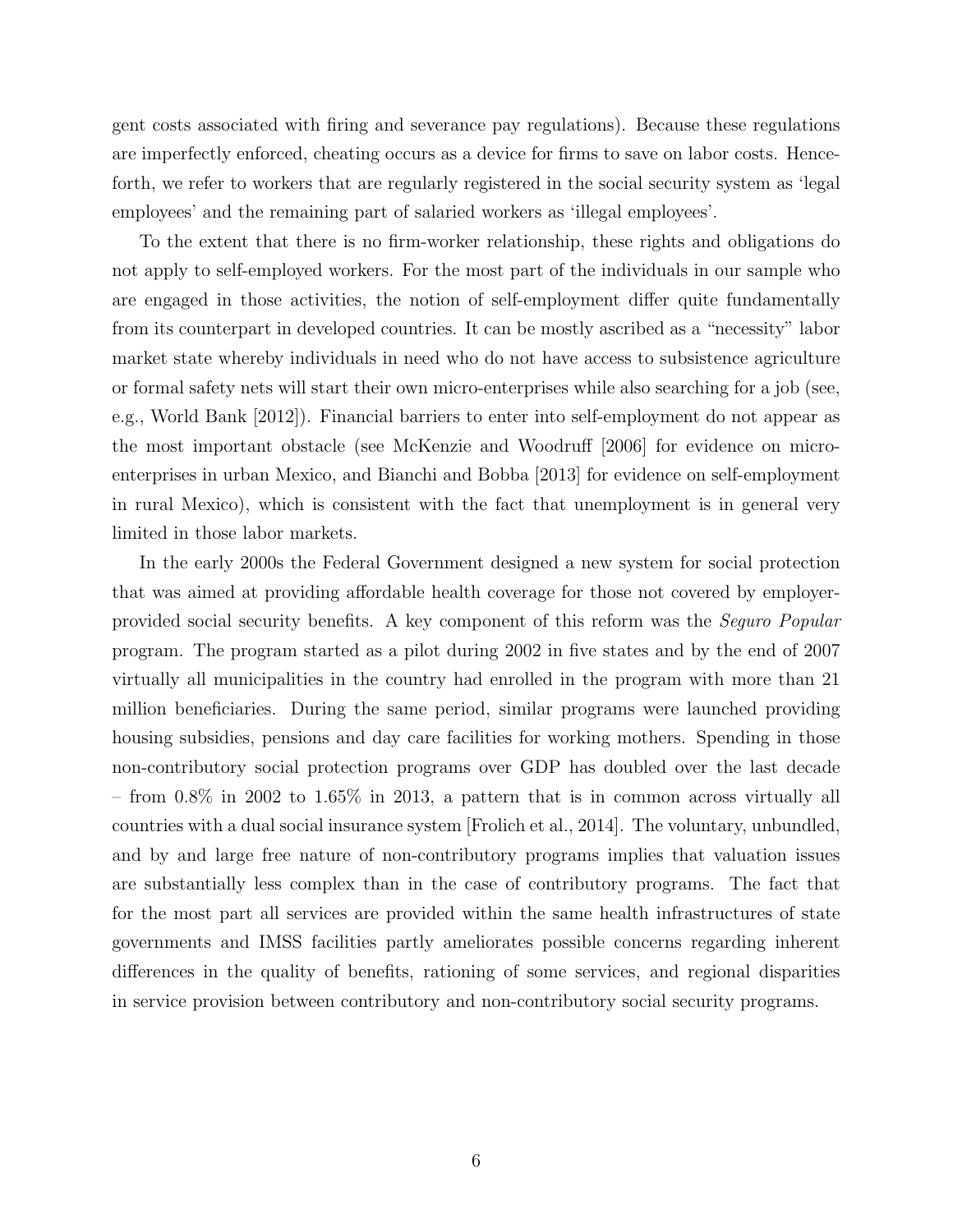# 2.2 Data

The data is extracted from Mexico's official labor force survey (ENOE, by its Spanish acronym) for the year 2005. Similar to the US Current Population Survey, the survey has a panel component, as households stay in the sample for five consecutive quarters. We restrict the sample to nonagricultural, full-time, male, private-sector workers between the ages of 35 and 55 who reside in urban areas (defined as localities with a population greater than 15,000 inhabitants). We focus our analysis on workers at the mid-range of the skill distribution for whom the relevant education decision is to complete or not a secondary education career. We thus drop from the sample those who did not complete junior secondary schooling (i.e. below 9th grade) and those who completed college or a higher educational degree and split the resulting sample in two groups according to whether the worker has completed high school (i.e. 12th grade) or not.

We define as employed workers those who declare (i) being in a subordinate working relationship in their main occupation and (ii) receiving a wage as a result of that working relationship. Among them, we identify the legal or illegal employed workers depending on whether they report having access to health care through their employers.<sup>4</sup> We further define self-employed workers as those who declare (i) not being in a subordinate relationship in their main occupation and (ii) having a business by their own. In order to obtain a more homogenous population of self-employed individuals, we drop those who report having paid employees (roughly 30%). Earning distributions are trimmed at the top and bottom 1 percentile in each schooling group separately for legal employees, illegal employees and selfemployed. The resulting sample is comprised of 15,212 worker observations stacked in any quarter of the year 2005, with 9,199 workers in the low schooling group and 6,013 workers (39.5%) in the high schooling group.

Table 1 reports descriptive statistics by schooling group for the final sample we use in the empirical analysis. The emerging patterns are quite typical of many labor markets in middle income countries. First, there is a significant mass of workers in each labor market

<sup>4</sup>We have cross-checked this definition of informality with two auxiliary data sources. First, we use the nationally representative household survey (ENIGH) that is collected in the same period. This information allows use constructing the exact definition of illegality that we have employed in the ENOE survey as well as an alternative definition based on more detailed information on respondents' occupations and access to health care benefits though their job. The resulting discrepancies at the individual-level in the categories of legal and illegal employees are minimal. Second, using our definition we use the survey weights in the ENOE in order to generate aggregate shares of formal workers at the national level. Those are by and large comparable with the share of formal workers resulting from aggregating the total number of individuals that are registered in the IMSS as a share of the total national workforce contained in the Mexican population census.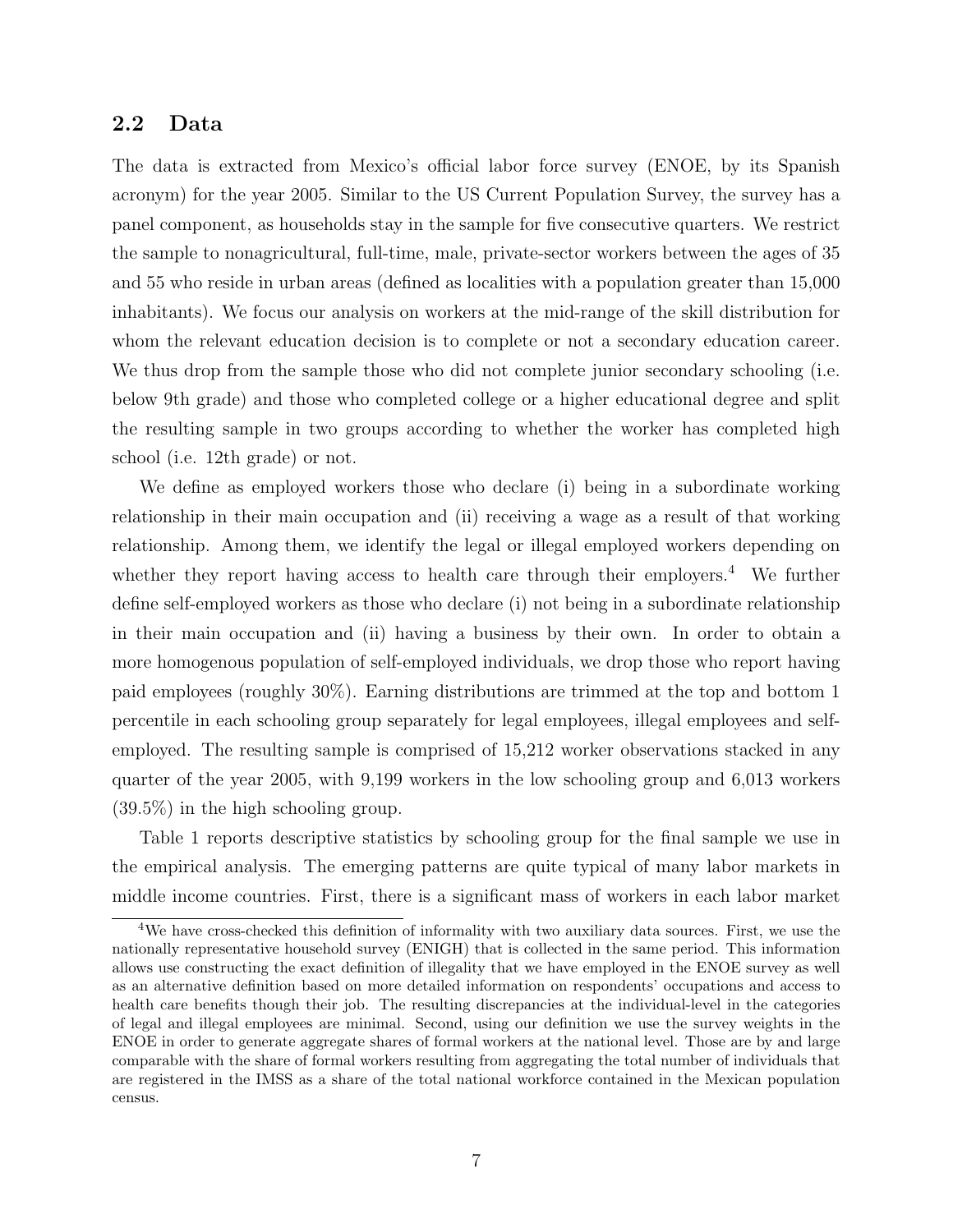|                                     | Low Schooling            |       |       |                       | <b>High Schooling</b> |       |  |
|-------------------------------------|--------------------------|-------|-------|-----------------------|-----------------------|-------|--|
|                                     | Illegal<br>Self<br>Legal |       |       | Legal                 | Illegal               | Self  |  |
|                                     | Empl.                    | Empl. | Empl. | Empl.                 | Empl.                 | Empl. |  |
| Proportion of Workers $(\%)$        | 49.97                    | 22.30 | 23.55 | 52.34                 | 19.31                 | 23.85 |  |
| Hourly Earnings: Mean               | 24.00                    | 18.14 | 21.59 | 30.36                 | 21.79                 | 24.05 |  |
| Hourly Earnings: Standard Deviation | 11.93                    | 9.91  | 12.68 | 18.31                 | 15.29                 | 15.45 |  |
|                                     | Low Schooling            |       |       | <b>High Schooling</b> |                       |       |  |
| Unemployment Rate                   | 4.19                     |       |       | 4.51                  |                       |       |  |
| Mean (SD) Months In Unempl.         | 2.39(4.15)               |       |       | 3.71(6.02)            |                       |       |  |
| Mean (SD) Months in Self-Empl.      | 133.74 (101.74)          |       |       | 122.88 (96.79)        |                       |       |  |

Table 1: Descriptive Statistics

NOTE: Earning figures are reported in Mexican pesos (exchange rate: 10 Mex. pesos  $\approx 1$  US dollars in 2005). The legal status of the job is defined according to whether or not workers report having access to health care through their employers.

state, with a fair amount of transitions among employees between the formal and informal sector. Over a three month period, 7% of the registered employees is found to be employed 'off the books' while 19% of the non-registered employees is found to benefit from social security benefits. Second, there is a large overlap between the legal and the illegal accepted wage distributions (see Figure 1), with the former first-order stochastically dominating the latter.<sup>5</sup> Self-employed earnings are on average in between those of the legal employees and the illegal employees, with a larger standard deviation specially in the high schooling group. Third, unemployment rates are low (around 4-5% in both schooling groups), and average durations in unemployment are remarkably short suggesting a high degree of labor market dynamics. This is confirmed by the transition rates out of unemployment. Roughly 77% of the unemployed reporting to find a job over a period of three months. On the contrary, average durations in self-employment are much longer (between 11 and 12 years), with 23% of the self-employed transiting toward an employee job relationship (9% legal and 14% illegal) and less than 2% becoming unemployed over a period of three months.

The formal-informal distinction is not as sharp in the case of firms because they often enroll only part of their salaried workers in the social security registries. For instance, Perry et al. [2007] show that in Mexico 50% to 70% of the firms between 5 to 15 employees use

<sup>5</sup>The Komolgorov-Smirnov (KS) test statistic for the directional hypothesis that legal wages FOSD illegal wages is equal to 0.28 for incomplete secondary and 0.33 for complete secondary.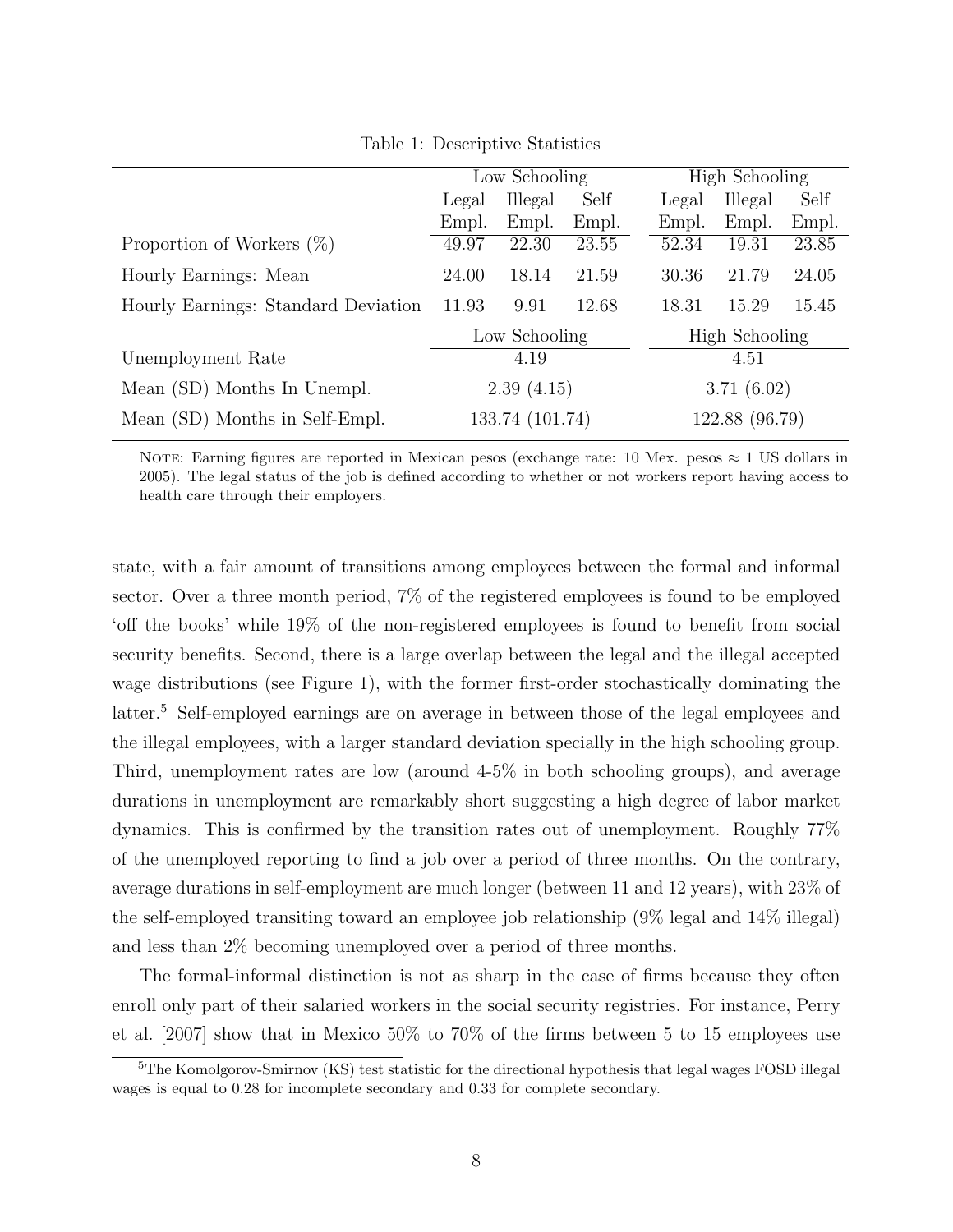Figure 1: Wage Density Functions



NOTE: The figure shows the empirical densities of the hourly earnings (in Mexican Pesos) for nonagricultural male private-sector employees between the ages of 35 and 55 who reside in urban areas with uncompleted secondary schooling (Panel a) and completed secondary schooling (Panel b). The legal status of the job is defined according to whether or not workers report having access to health care through their employers.

both formal and informal contracts simultaneously in a given point time. Ulyssea [2015] documents that in small formal firms in Brazil (up to 5 employee) 40 percent of workers are informal, and that 52 percent of all informal workers are employed in large firms (with 11 employees or more) that are unlikely to be informal.

# 3 Model

#### 3.1 Environment

The model assumes stationarity, continuos time and infinitely lived agents. All agents are subject to a common discount rate  $\rho$ . There are four labor market states: unemployment, self-employment, illegally employed as employee and legally employed as employee. The informal sector is composed by the self-employed and by the illegal employees.

Before entering the labor market, agents make an irrevocable one-shot decision about which schooling level they want acquire. For consistency with the empirical analysis, we assume only two schooling levels denoted by  $h \in \{0,1\}$ , with 1 indicating the higher level and 0 the lower one. Each agent incurs an individual-specific cost  $\kappa \sim T(\kappa)$  when acquiring schooling level  $h = 1$  instead of staying at schooling level  $h = 0$ . Therefore  $\kappa$  summarizes any monetary and utility costs associated with acquiring additional schooling.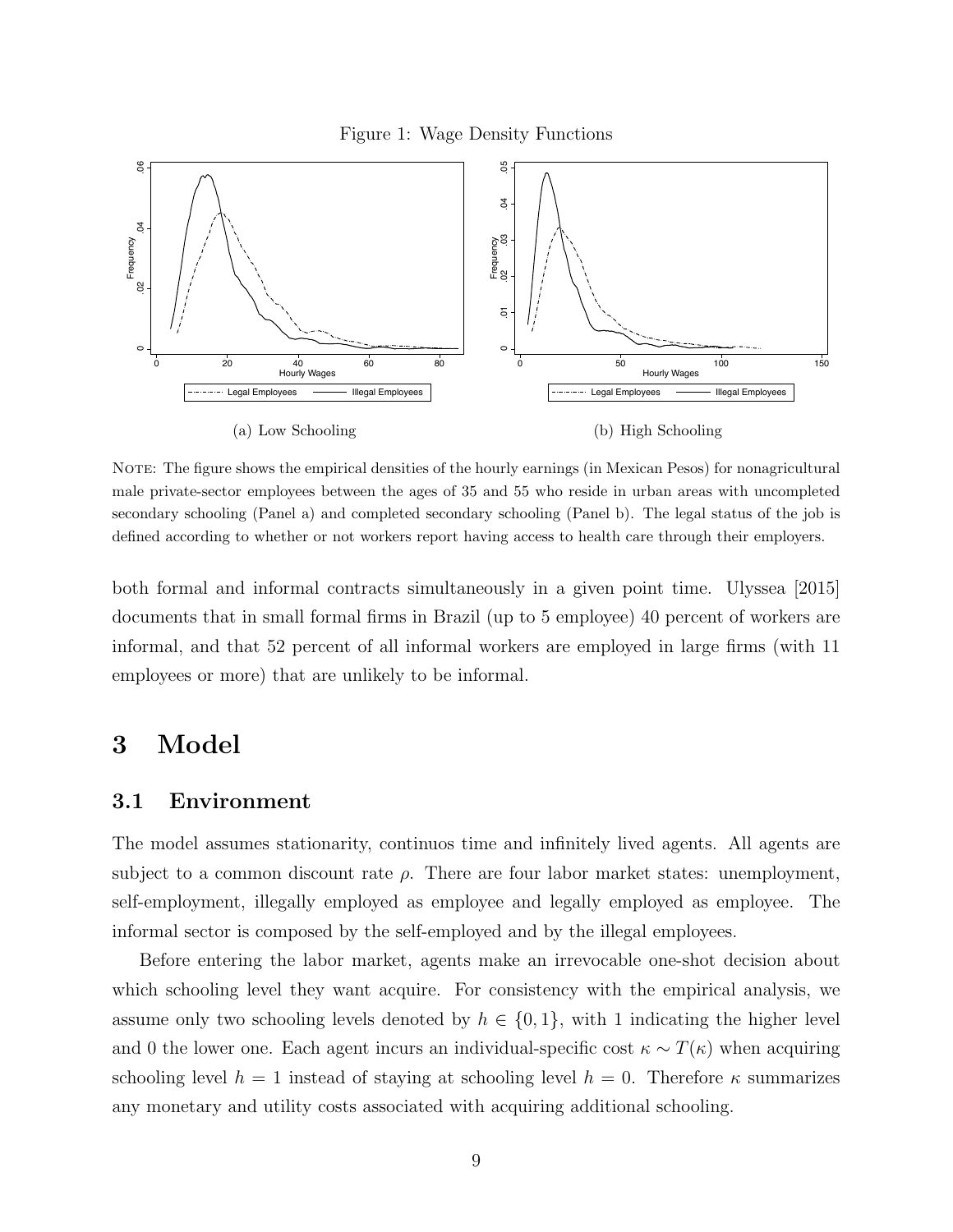Unemployed individuals search for a job as employees receiving job offers at the Poisson rate  $\lambda_h$ . The subscript h denotes that the arrival rate – as most of the other structural parameters – is allowed to vary by schooling level. While searching, unemployed agents receive an instantaneous utility (or disutility) flow  $\xi_h$  which summarizes all costs and benefits of being an unemployed searcher. Additionally, they receive universal non-contributory social benefits denoted by  $B_0$ .  $B_0$  is the amount spent by the government to provide social security benefits such as health services. It is universal because it is received by all the individuals in the economy that do not already receive social security benefits through legal employment. It is non-contributory because the agents receiving the benefits do not provide any contributions to finance it. The benefit is fixed and distributed equally among all the individuals receiving it. This setting is a parsimonious specification of the current institutional setting in Mexico and of the type of social benefits that have become widespread in a large number of Latin American and middle-income Asian countries.<sup>6</sup>

Self-employed individuals receive the benefit  $B_0$  and income from their self-employment activity. Self-employment income is denoted by y which we assume to be drawn from the exogenous distribution  $R(y|h)$ . Heterogeneity in y reflects differences in self-employment opportunities, costs and abilities and it is allowed to vary with the schooling level  $h$ . While working, self-employed agents can still search for a job as employee. We introduce this feature to match the numerous transitions between self-employment and employment as employee that we observe in the data. They receive employee offers at the Poisson rate  $\gamma_h$ .

A meeting between a potential employee and a firm produces a match-specific monetary value x, modeled as a draw from the exogenous distribution  $G(x|h)$ . Again education is allowed to impact the whole distribution. In this representation, firm-side and work-side heterogeneity are summarized by the unique value produced by the meeting of a specific worker with a specific firm.<sup>7</sup> The match value is observed by both parties upon meeting. If the match is formed, it can be terminated by an exogenous Poisson process with rate  $\eta_h$ . The labor relation when the match is formed may be legal or illegal employment. We denote the legality status of the job with  $f \in \{0,1\}$ , where  $f = 1$  denotes a legal job. The legality status of the job offer is posted by the firm optimally, based on the observed schooling level h and the match-specific productivity x. Assuming that the authority to post the legality status is in the hand of the firm is consistent with the institutional setting in Mexico and

<sup>6</sup>See Section 2 for details.

<sup>&</sup>lt;sup>7</sup>It is the representation commonly used in search-matching-barganinig models of the labor market, including Eckstein and Wolpin [1995], Cahuc et al. [2006] and Flinn [2006]. It is motivated by the theoretical work of Wolinsky [1987] and Jovanovic [1979]. For a recent review, see Chapter 4.2 in Keane et al. [2011].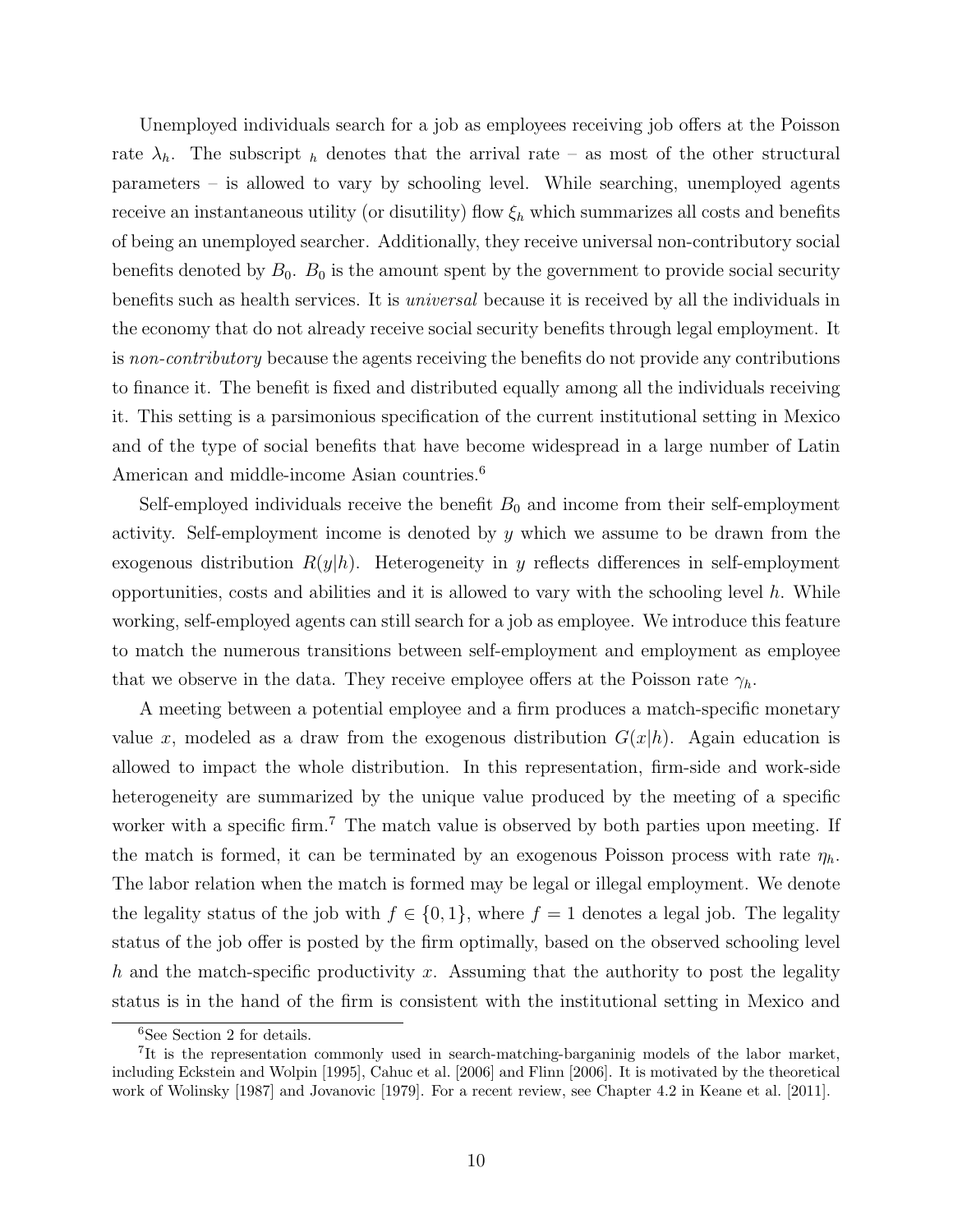other LAC countries. Conditioning on  $x$  and  $f$ , workers and firms engage in bargaining to determine wage and to finally decide if accepting the match or not.

Workers' flow utility when working as employees is:

$$
w_f(x; y, h) + \beta_{f,h}[fB_1(w_1(x; y, h)) + (1 - f)B_0],
$$
\n(1)

where  $w_f$  is the net wage;  $B_f$  is the amount spent to provide social security benefits such as pensions and health services; and  $\beta_{f,h}$  is the valuation that the workers give to each pesos spent to provide the benefit. As discussed before,  $B_0$  is non-contributory and received by the illegal employees in a fixed amount equal for everybody.  $B_1$  is endogenous, it is a function of wages and productivity and it is only received by the legal employees.  $B_1$  is defined as follows:

$$
B_1(w_1(x; y, h)) \equiv \tau t [w_1(x; y, h)] + b_1,
$$
\n(2)

where  $\tau$  denotes the share of the total contribution  $t[w_1(x; y, h)]$  that is returned one-to-one to the worker. This portion represents proportional benefits such as a defined contribution retirement plan. The  $(1 - \tau)$  share of the total contribution is instead redistributed equally among all the contributors. The equal amount received by each agent is denoted by  $b_1$ .  $b_1$ is endogenous because it depends on the total amount contributed by the legal employees which is itself a function of how many agents works as legal employees in equilibrium and at what wages.<sup>8</sup> The  $b_1$  benefit is meant to capture another institution present in the system: contributory and universal within the set of the contributors. The most notable example is health insurance. Again, see Section 2 for more details on how this two-tier benefit system is a parsimonious representation of institutions in Mexico and many Latin American and Asian countries. The system has important distributional implications. Since the collection of contributions is proportional and the  $b_1$  is equal for all legal employees, the system implies progressive redistribution within the legal employees. It does imply redistribution from highwage earners to low-wage earners. Moreover, since the  $b_1$  is not schooling-specific and since higher levels of schooling earn higher wages, it does also imply redistribution from high level of schooling workers to low level of schooling workers. This feature introduces a crucial equilibrium link between the high and low schooling groups which are otherwise separated in two segmented labor markets.

As seen in Section 2, the valuation of public service provision is a major concern in implementing and evaluating public policies. The problem seems particularly acute in Latin

<sup>&</sup>lt;sup>8</sup>See Appendix A.3 for the formal derivation of  $b_1$  in equilibrium.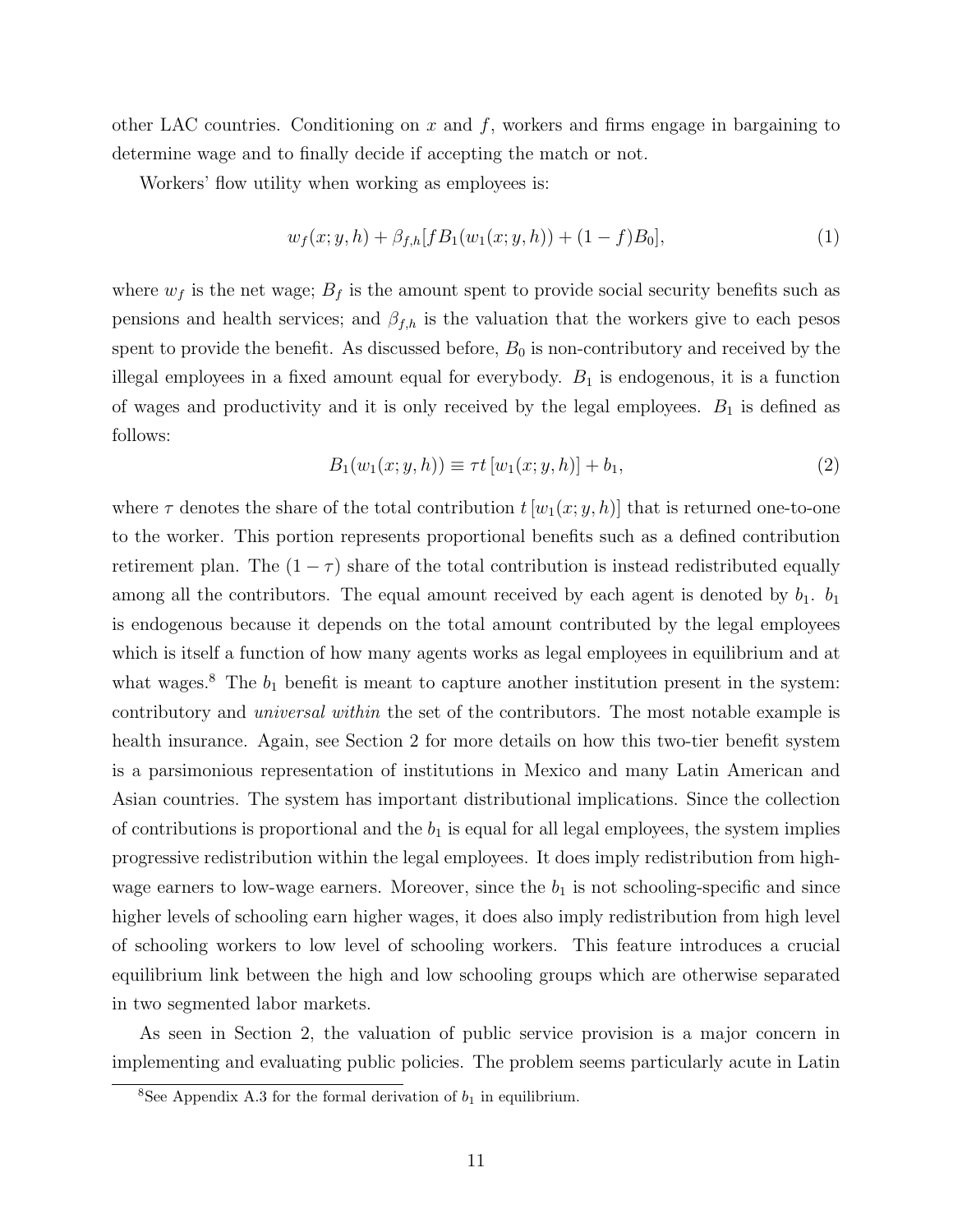America in general and in Mexico in particular. The introduction of the parameter  $\beta_{f,h}$ allows to capture this phenomenon. It represents the preferences for the non-monetary components of the labor market state and – since we assume linear preferences – has a direct interpretation as the marginal willingness to pay for the benefit.<sup>9</sup>

Firms search to fill vacancies and they meet workers at a Poisson rate  $\zeta_h$ . To keep a vacancy open, firms incurr a flow cost  $\nu_h$ .

Once they meet a worker, the same behavior and chain of events described above take place: a match specific value x is observed, the formality status f is posted, a wage  $w_f(x; y, h)$ is determined by bargaining, a decision about accepting or rejecting the match is finally taken. In making their decisions, firms take into account their flow payoffs, i.e. the instantaneous profits from a filled job. Fir given productivity, the profits are different if hiring illegally or legally. They are respectively defined as:

$$
x - w_0(x; y, h) - c_h x \tag{3}
$$

$$
x - (1+t)w_1(x; y, h)
$$
 (4)

where x is the match-specific value generating revenues for the firm;  $w_0$  and  $w_1$  are the wages paid to the workers; and t and  $c_h$  are two institutional parameters. The parameter t was described in equation (2): it is the proportional social security contribution. Equation (4) clarifies that it is withdrawn at the source by the firm. The parameter  $c_h$  is the way we model the cost of illegality in the employee sector. As discussed in Section 2, there is a positive probability of being discovered hiring workers illegally. When this happens, the firm pays the penalty but not all firms have the same probability of being discovered: The larger and more productive the firm, the higher the probability of being audited and discovered. Given this institutional context and since our model does not allow to pin down firm size, we assume that the cost simply increases with productivity (in our notation, the match value x.) Since we do not have direct observation of the monitoring process in in our data, we impose a particularly parsimonious specification: the linear, one-parameter function  $c_h x$ .

The following matrix summarizes the environment just described and introduces the notation for the value functions. We write the environment conditioning on the schooling

<sup>&</sup>lt;sup>9</sup>A similar setting and interpretation is used by Dey and Flinn [2005] to evaluate health insurance and by Flabbi and Moro [2012] to evaluate job flexibility.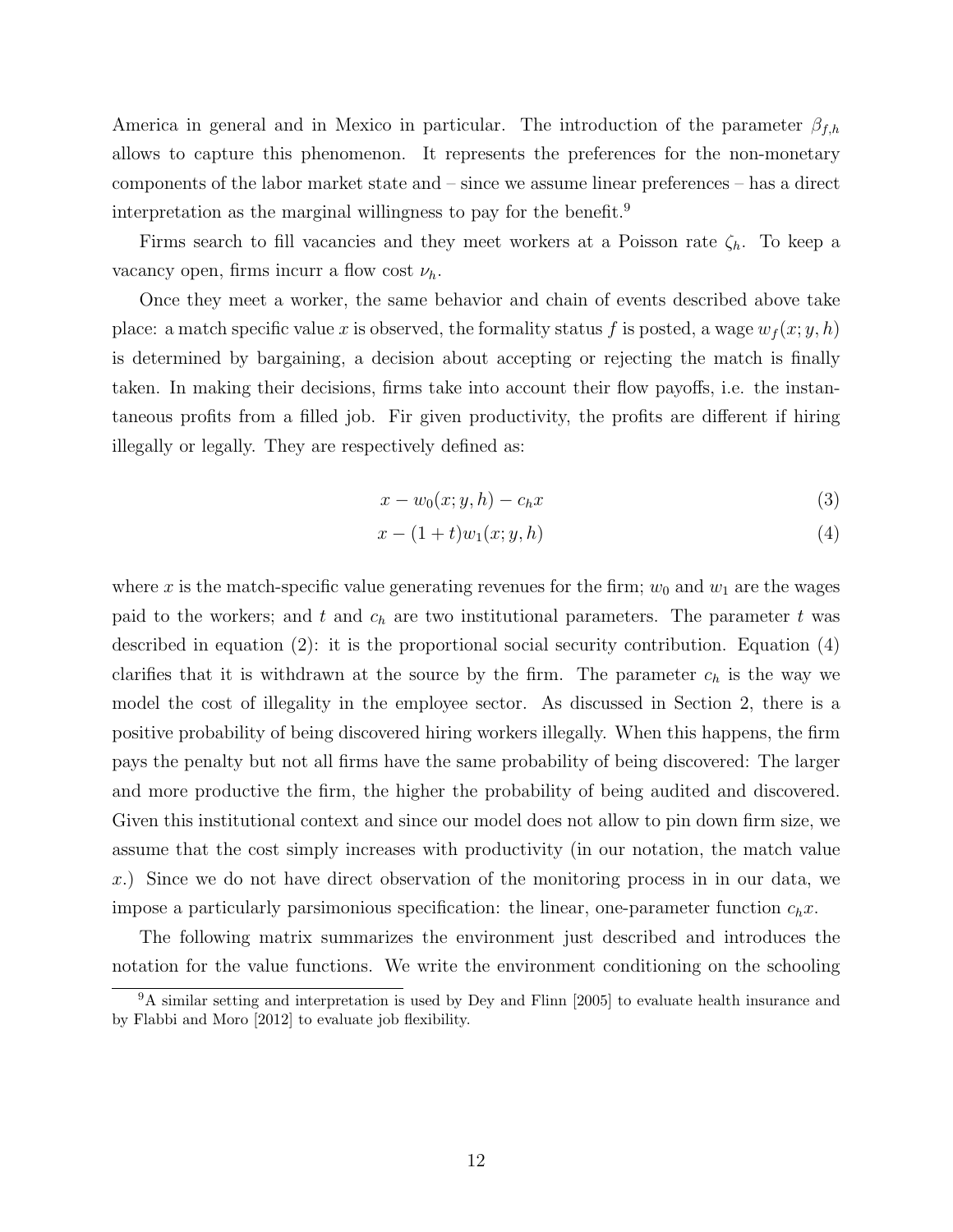level h:

| <b>State</b>       | Value Function | Measure   | Shock       | Flow Utility                                   |
|--------------------|----------------|-----------|-------------|------------------------------------------------|
| Workers:           |                |           |             |                                                |
| Pre Labor Market   | Z(h)           | $p_h$     |             |                                                |
| Unemployed         | U(h)           | $u_h p_h$ | $\lambda_h$ | $\xi_h + \beta_{0,h} B_0$                      |
| Self-Employed      | S(y,h)         | $s_h p_h$ | $\gamma_h$  | $y+\beta_{0,h}B_0$                             |
| Illegal Employee   | $E_0[w, y, h]$ | $e_h p_h$ | $\eta_h$    | $w_0(x; y, h) + \beta_{0,h} B_0$               |
| Legal Employee     | $E_1[w, y, h]$ | $l_h p_h$ | $\eta_h$    | $w_1(x; y, h) + \beta_{1,h} B_1[w_1(x; y, h)]$ |
| Firms:             |                |           |             |                                                |
| Filled Illegal Job | $F_0[x, y, h]$ | $e_h p_h$ | $\eta_h$    | $x-w_0(x; y, h) - cx$                          |
| Filled Legal Job   | $F_1[x,y,h]$   | $l_h p_h$ | $\eta_h$    | $x - (1 + t)w_1(x; y, h)$                      |
| Vacancy            | V[h]           | $v_h p_h$ | $\zeta_h$   | $\nu_h$                                        |

The last element that needs to be added to complete the description of the two-sided search environment is the specification of the matching process. We have anticipated that both firms and workers search at random and meet each other at Poisson rates  $\lambda_h$ ,  $\gamma_h$ , and  $\zeta_h$ . Since the equilibrium proportion of workers searching for jobs and of firms searching to fill vacancies is endogenous, the meeting rates must also be endogenous. We capture this endogeneity by assuming a standard matching function formulation.<sup>10</sup> The number of matches per worker  $m_h$  is governed by the following:

$$
m_h = (u_h + \psi_h s_h)^{\iota_h} (v_h)^{1 - \iota_h} \tag{5}
$$

where  $\psi_h \in (0,1]$  is a parameter denoting the lower search efficiency of the self-employed with respect to the unemployed. It may be interpreted as the time spent searching by each self-employed or as the proportion of self-employed searching at each moment in time.<sup>11</sup> Formally, it denotes the measure of self-employed searchers. We can now write all the contact rates as endogenous since they are all function of the tightness  $\omega_h \equiv \frac{v_h}{u_h + v_h}$  $\frac{v_h}{u_h+\psi_h s_h}$ :

$$
\begin{array}{rcl}\n\lambda_h & = & \frac{m_h}{u_h} \frac{u_h}{u_h + \psi_h s_h} \\
\gamma_h & = & \frac{m_h}{s_h} \frac{\psi_h s_h}{u_h + \psi_h s_h} \\
\zeta_h & = & \frac{m_h}{v_h} \\
\end{array} \qquad \begin{array}{rcl}\n\omega_h^{1 - u_h} \\
\psi_h \omega_h^{1 - u_h} \\
\zeta_h^{1 - u_h} \\
\zeta_h^{1 - u_h} \\
\zeta_h^{1 - u_h} \\
\zeta_h^{1 - u_h} \\
\zeta_h^{1 - u_h} \\
\zeta_h^{1 - u_h} \\
\zeta_h^{1 - u_h} \\
\zeta_h^{1 - u_h} \\
\zeta_h^{1 - u_h} \\
\zeta_h^{1 - u_h} \\
\zeta_h^{1 - u_h} \\
\zeta_h^{1 - u_h} \\
\zeta_h^{1 - u_h} \\
\zeta_h^{1 - u_h} \\
\zeta_h^{1 - u_h} \\
\zeta_h^{1 - u_h} \\
\zeta_h^{1 - u_h} \\
\zeta_h^{1 - u_h} \\
\zeta_h^{1 - u_h} \\
\zeta_h^{1 - u_h} \\
\zeta_h^{1 - u_h} \\
\zeta_h^{1 - u_h} \\
\zeta_h^{1 - u_h} \\
\zeta_h^{1 - u_h} \\
\zeta_h^{1 - u_h} \\
\zeta_h^{1 - u_h} \\
\zeta_h^{1 - u_h} \\
\zeta_h^{1 - u_h} \\
\zeta_h^{1 - u_h} \\
\zeta_h^{1 - u_h} \\
\zeta_h^{1 - u_h} \\
\zeta_h^{1 - u_h} \\
\zeta_h^{1 - u_h} \\
\zeta_h^{1 - u_h} \\
\zeta_h^{1 - u_h} \\
\zeta_h^{1 - u_h} \\
\zeta_h^{1 - u_h} \\
\zeta_h^{1 - u_h} \\
\zeta_h^{1 - u_h} \\
\zeta_h^{1 - u_h} \\
\zeta_h^{1 - u_h} \\
\zeta_h^{1 - u_h} \\
\zeta_h^{1 - u_h} \\
\zeta_h^{1 - u_h} \\
\zeta_h^{1 - u_h} \\
\zeta_h^{1 - u_h} \\
\zeta_h^{1 - u_h} \\
\zeta_h^{1 - u_h} \\
\zeta_h^{1 - u_h} \\
\zeta_h^{1 - u_h} \\
\zeta_h^{1 - u_h} \\
\zeta_h^{1 - u_h} \\
\zeta_h^{1 - u_h} \\
\zeta_h^{1 - u_h} \\
\zeta_h^{1 - u_h} \\
\zeta_h^{1 - u_h} \\
\z
$$

<sup>10</sup>See Petrongolo and Pissarides [2001] for a survey. See Meghir et al. [2015], Arroyo Miranda et al. [2014] and Bosch and Esteban-Pretel [2012] for applications to Latin American countries.

<sup>11</sup>A similar interpretation is used by Flinn and Mullins [2015] that also develop a search model of the labor market with endogenous schooling choice.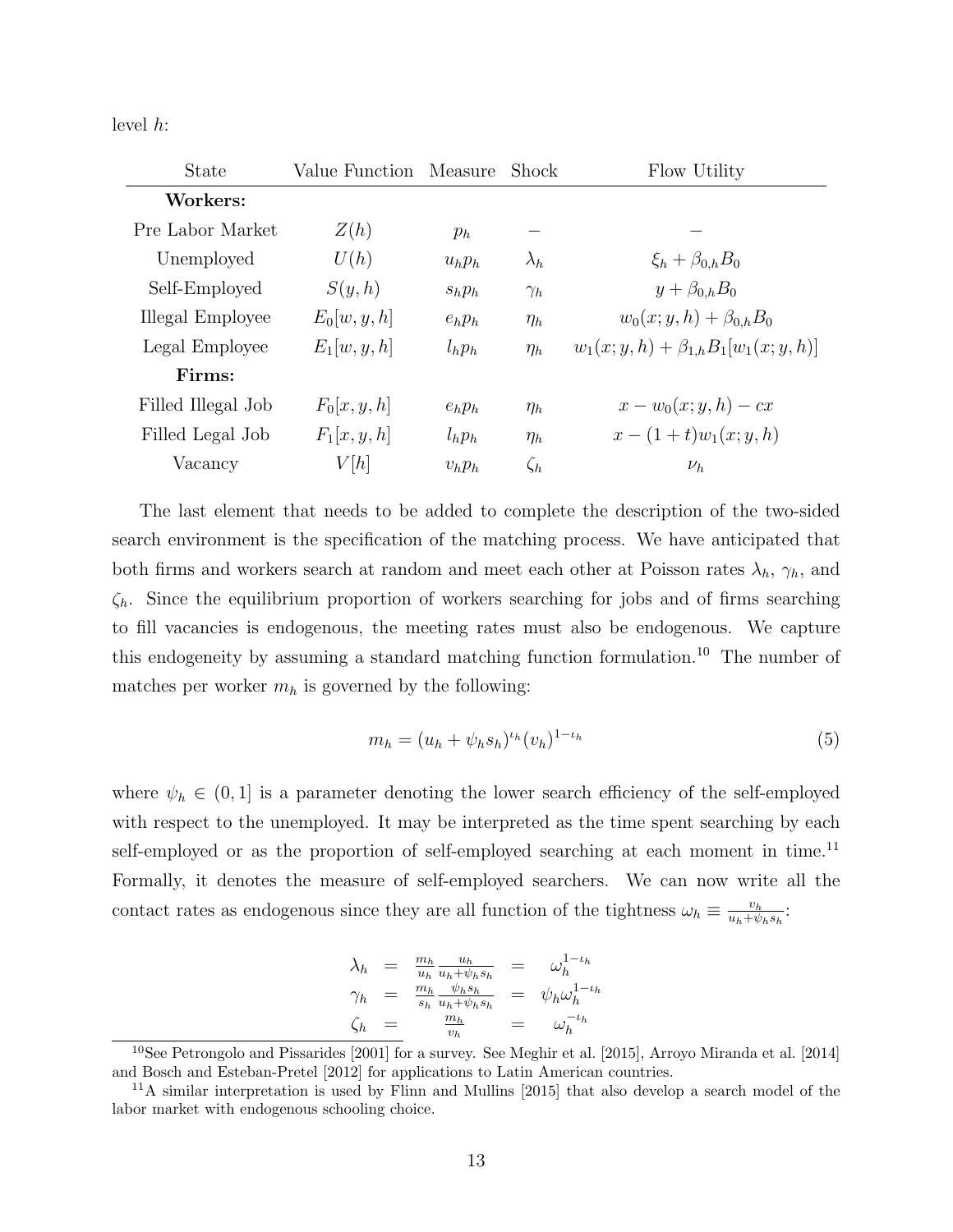# 3.2 Value Functions

#### 3.2.1 Workers

Before entering the labor market, workers are assigned an individual-specific cost  $\kappa \sim T(\kappa)$ of acquiring schooling level  $h = 1$ . Since the cost is uncorrelated with future labor market performance, the only relevant state variable affecting the present discounted value of participating in the labor market is the schooling level  $h$  actually acquired. To characterize this choice we just need to present the value function of completing a given schooling level before any labor market shock occurs and before any value of self-employment is revealed. It is the function that we denote with  $Z(h)$ :

$$
Z(h) = \int_0 Q(y, h) dR(y) \tag{6}
$$

$$
Q(y, h) \equiv \max\{S(y, h), U(h)\}\tag{7}
$$

where we introduce the functional  $Q(y, h)$  to simplify the conditioning on y in the rest of the paper. The present discounted value of participating in the labor market with a given schooling level h is the value of searching in that market. However, individual can choose if they want to search as unemployed  $U(h)$  or as self-employed  $S(y, h)$ . If they choose the second, they enjoy income from the self-employment activity but they may meet employers at a lower rate.

The trade-off is clarified by looking at the value functions of these two searching states:

$$
(\rho + \lambda_h)U(h) = \xi_h + \beta_{0,h}B_0 + \lambda_h \sum_{f=0}^1 \int_x \max\{E_f[w_f(x), y, h], U(h)\} dG(x|h)
$$
 (8)

$$
(\rho + \gamma_h)S(y, h) = y + \beta_{0,h}B_0 + \gamma_h \sum_f \int_x \max\{E_f[w_f(x), y, h], S(y, h)\} dG(x|h)
$$
(9)

The arrival rates of offers are  $\lambda_h$  and  $\gamma_h$ . The meeting can be with an employer offering a formal or an informal job. The formality status choice is a function of the match-specific productivity x but it is posted by the firm: that is why, from the point of view of the worker, it appears in the option value as a simple sum. Conditioning on the formality status and the specific productivity draw, agents bargain over wages decide if accepting the match or not. The optimal decision is represented by the maximization between the current state (either  $U(h)$  or  $S(y, h)$  and the new employee state (either  $E_0[w_f(x), y, h]$  or  $E_1[w_f(x), y, h]$ ).<sup>12</sup>

<sup>&</sup>lt;sup>12</sup>Notice that we force notation a bit by not differentiating between employees coming from unemployment and employees coming from self-employment. To be precise, we should eliminate the dependence of  $\eta$  from the value of employment of agents searching as unemployed just as the value of unemployment  $U(h)$  does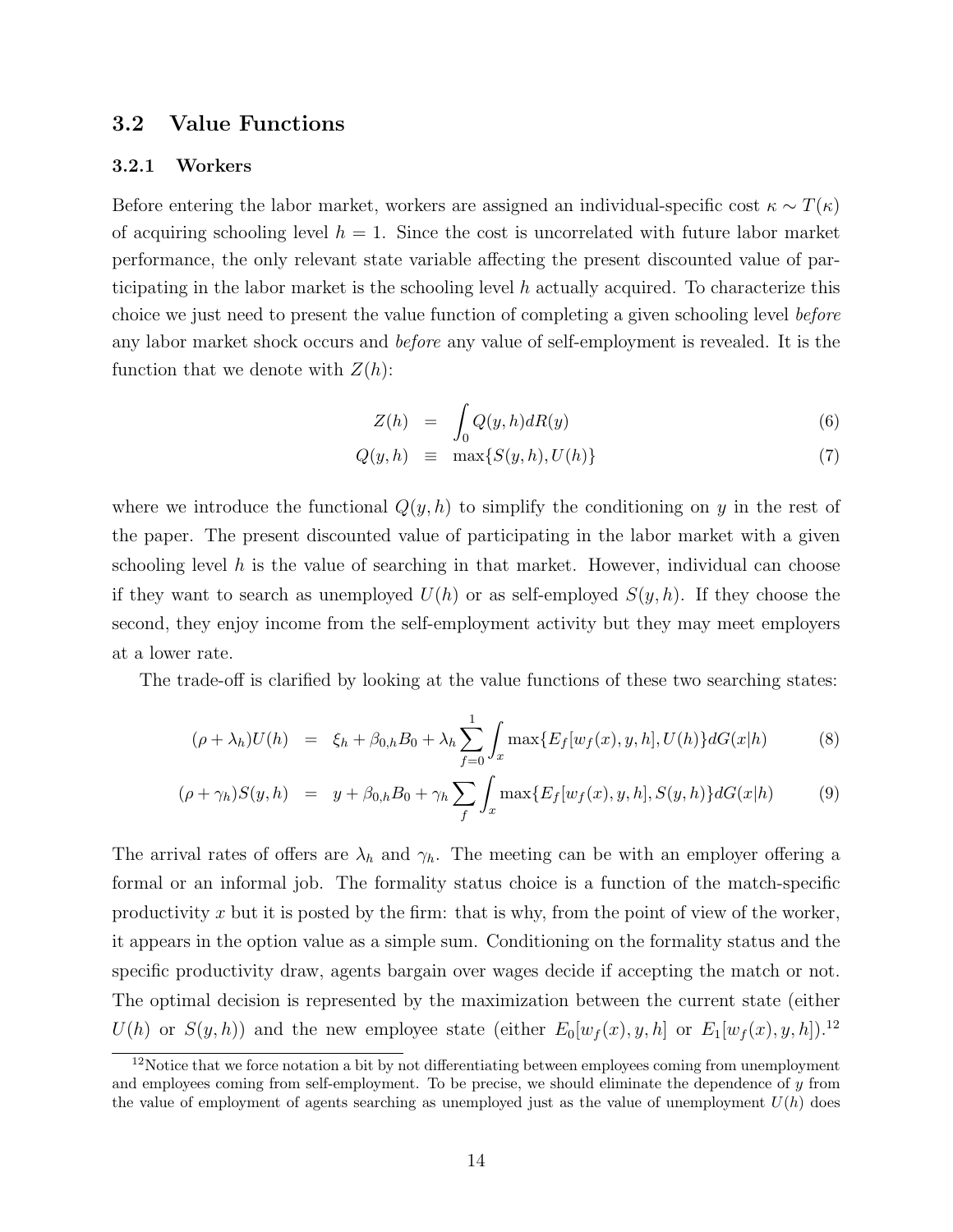If the option values of the two searching states have a very similar structure, there is an important difference between their flow values. Both states receive a constant flow value of non-contributory benefits  $\beta_{0,h}B_0$ . But the self-employment state also receives income from self-employment denoted by  $y$ . This income is potentially different between the different self-employed searchers, affecting their behavior when meeting a potential employers. All the unemployed searchers, instead, have the same utility or disutility from searching  $\xi_h$ . This ex-ante homogeneity is the usual assumption in search-matching-bargaining models while the heterogeneity between self-employed searchers is more similar to the dynamic of an on-the-job search model.

The values of working as an employee with an illegal or a legal job contract are, respectively:

$$
(\rho + \eta_h) E_0[w_0(x; y, h), y, h] = w_0(x; y, h) + \beta_{0,h} B_0 + \eta_h Q(y, h)
$$
\n(10)

$$
(\rho + \eta_h) E_1[w_1(x; y, h), y, h] = w_1(x; y, h) + \beta_{1,h} B_1[w_1(x; y, h)] + \eta_h Q(y, h)
$$
(11)

The flow values received by employees is the sum of the wage and the social security benefit. The wage is a function of productivity, schooling level, formality status and, possibly, selfemployment income. As it will be shown in section 3.3.3, wages depend on schooling and selfemployment income because they both potentially affect the worker's outside option when bargaining with the employer. The social security benefit is fixed for the illegally employed but it is increasing in wages and productivity for the legally employed. As mentioned in Section 3.1, the rate of the increase is non-linear, creating scope for redistribution. The only shock received by employees is a termination shock, received at the Poisson rate  $\eta_h$ . If employees receive the shock, they go back to their respective searching state: either  $U(h)$ or  $S(y, h)$ . We describe this transition using the notation introduced in (7):  $Q(y, h) \equiv$  $\max\{S(y, h), U(h)\}.$ 

#### 3.2.2 Firms

Firms post vacancies and search for workers to fill them. The value of a posted vacancy is:

$$
(\rho + \zeta_h)V[h] = \nu_h + \zeta_h[\frac{u_h}{u_h + \psi_h s_h} \int_x \max\{F_1[x, y, h], F_0[x, y, h], V[h]\} dG(x|h) \tag{12}
$$

$$
+ \frac{\psi_h s_h}{u_h + \psi_h s_h} \int_y \int_x \max\{F_1[x, y, h], F_0[x, y, h], V[h]\} dG(x|h) dR(y|h)]
$$

not depend on y.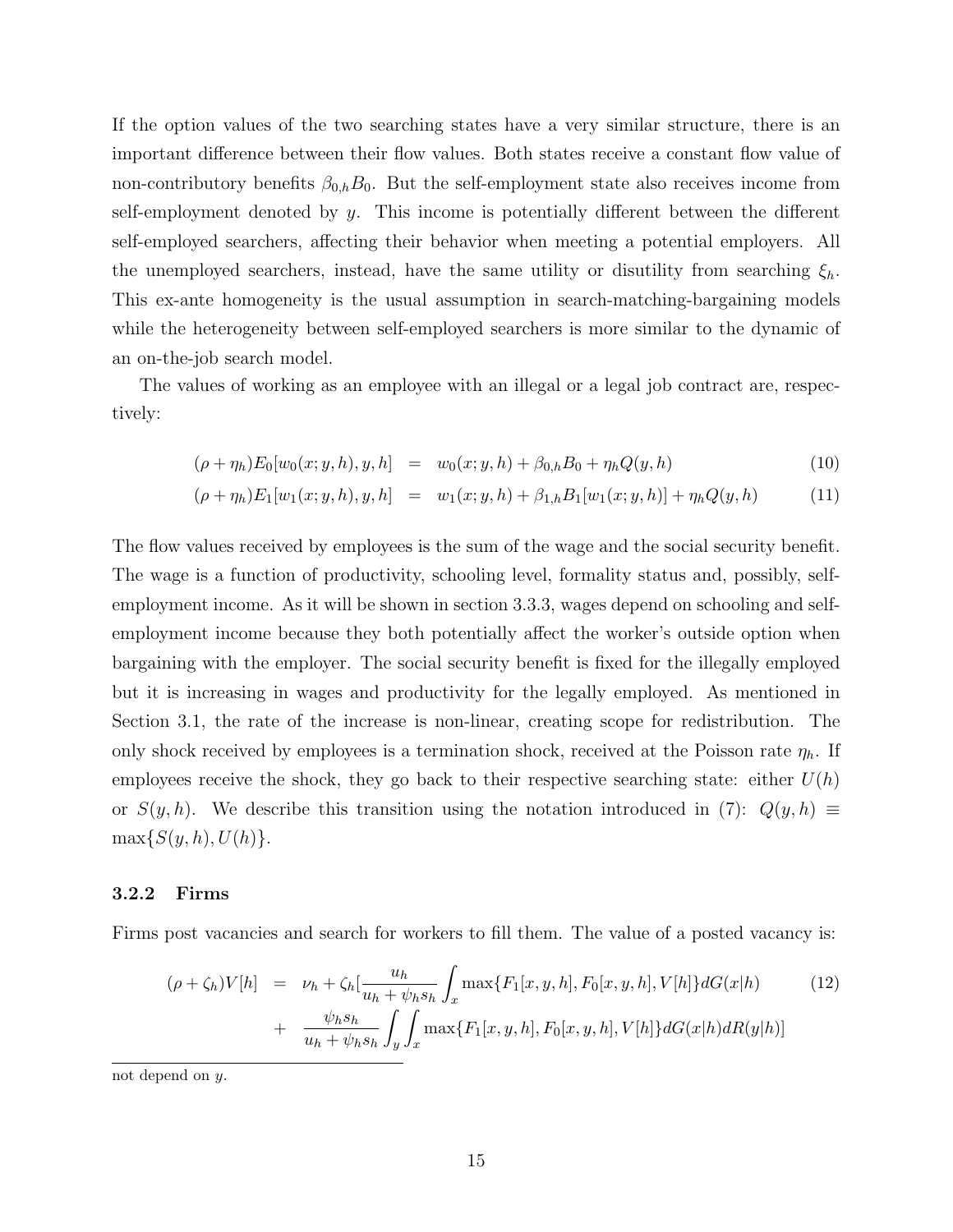The flow cost of keeping a vacany open is denoted by  $\nu_h$ . Employers meet potential employees at a rate  $\zeta_h$ . Since potential employees may be unemployed or self-employed, the probability of metting one or the other is a function of their proportion in the equilibrium measure of searcher. This is taken into account by the two fractions multiplying the integrals. If the employer meets an unemployed searcher, a match-specific productivity is extracted. Based on its value and the knowledge of the outside option of the potential employee (unemployment), the employer optimally decides if posting the job offer as legal or illegal. This is captured by the max operator over three possible options:  $F_0[x, y, h], F_1[x, y, h]$  and the status quo option  $V[h]$ . If the employer meets a self-employed searcher, the same dynamic is taking place but now the employer must also take into account that the potential employee's outside option changes with self-employment income  $y$ . This is incorporated in expression (12) by integrating over  $R(y|h)$ , the distribution of y values.

Once the job is filled either illegally or legally, the corresponding value functions are:

$$
(\rho + \eta_h) F_0[x, y, h] = x - w_0(x; y, h) - c_h x + \eta_h V[h]
$$
\n(13)

$$
(\rho + \eta_h) F_1[x, y, h] = x - (1 + t) w_1(x; y, h) + \eta_h V[h]
$$
\n(14)

The expressions are analogous to the workers side expressions (10) and (11): flow values plus the option value given by the probability of the termination shock  $\eta_h$  times the value of the searching state. The flow values are simply the flow profits but they parsimoniously incorporate all the complexity of the institutional system. When hiring illegally, firms face a risk of paying a penalty which is increasing in productivity. We capture this feature by introducing the flow cost  $c_hx$ . When hiring legally, firms withdraw at the source the social security contribution which is linearly increasing in wages  $(-tw_1(x; y, h))$ . Since workers are fully aware of the institutional constraints, they will take them into account when bargaining for wages. This is why the mapping between productivity and wage paid by the firm depends on the legality status. We rapresent this feature by indexing the wages with the status indicator f, leading to  $w_0$  in equation (13) and to  $w_1$  in equation (14).

### 3.3 Equilibrium

#### 3.3.1 Schooling

Agents with the potential to becomes workers have first to decide whether acquiring the high schooling level  $h = 1$  or remaining at the default schooling level  $h = 0$ . Since acquiring the additional schooling requires an investment  $\kappa \sim T(\kappa)$ , agents decide based on the following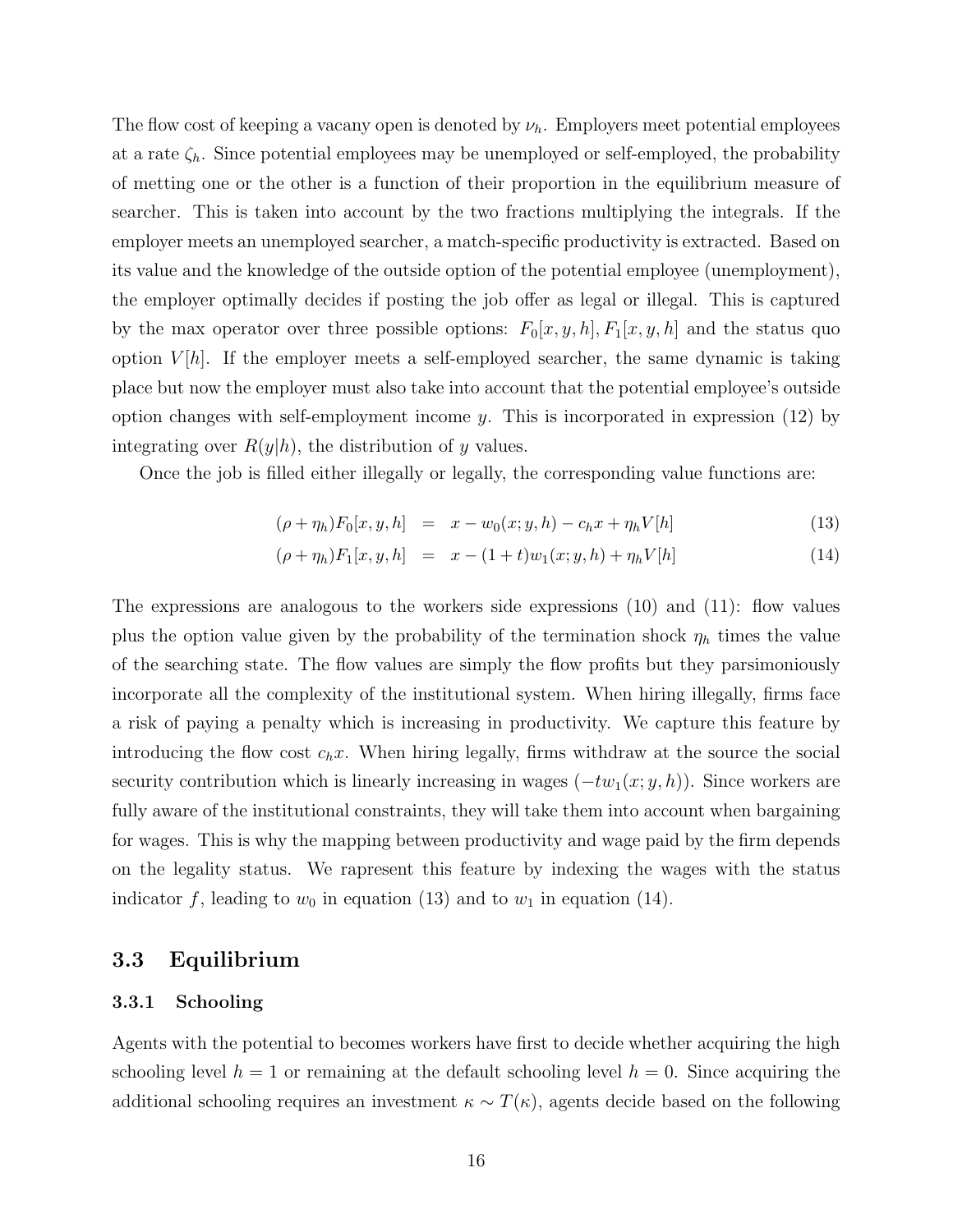maximization:

$$
\max_{h} \{Z(0), Z(1) - \kappa\}
$$

where  $Z(h)$  – defined in equation (6) – is the present discounted value of participating in the labor market given schooling level h. The cost  $\kappa$  is assigned by nature and does not vary over time. Since  $Z(1) - \kappa$  is decreasing in  $\kappa$  and  $Z(0)$  does not vary in  $\kappa$ , there exists a unique:

$$
\kappa^* : Z(0) = Z(1) - \kappa^* \tag{15}
$$

The optimal decision rule is therefore a reservation value rule where only agents with  $\kappa < \kappa^*$  acquire the additional schooling.

#### 3.3.2 Searching Status

Once schooling is completed, agents take a draw from the self-employment income distribution  $R(y|h)$ . Upon observing the draw, they decide if searching for an employee job while also working as self-employed or not. Given the notation just introduced, the decision is equivalent to the following maximization:

$$
\max\{S(y,h), U(h)\}\tag{16}
$$

Since S is monotone increasing in y and  $U(h)$  is constant in y, there exists a unique:

$$
y^*(h) : S(y^*(h), h) = U(h)
$$
\n(17)

The optimal decision rule is again a reservation value rule where only agents with  $y \geq y^*(h)$ search for an employee job while also working as self-employed.

#### 3.3.3 Labor Market Dynamic

Upon meeting a worker and observing the match-specific productivity  $x$ , the schooling level h, and the worker's outside option  $Q(y, h)$ , the firm chooses the formality status based on the following maximization:

$$
\max_{f} \{ F_0[x, y, h], F_1[x, y, h] \}
$$
\n(18)

Upon meeting a firm, the worker also observes the match-specific productivity  $x$  and she is presented by the firm with a formality status proposal  $f$ . Worker and firm then engage in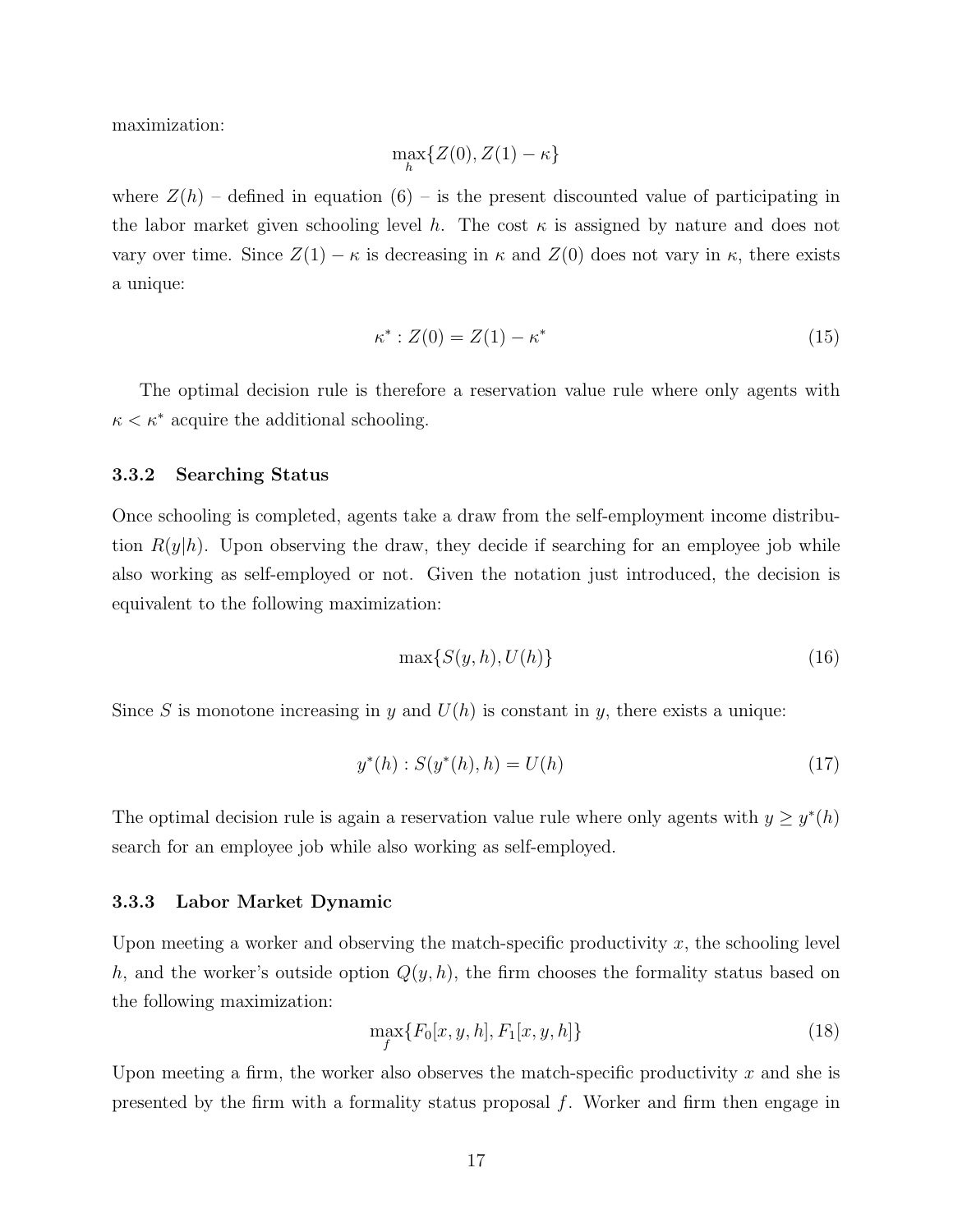bargaining to determine the wage and to decide if accepting the match or not. We assume the axiomatic Nash bargaining solution, which is equivalent to solving:

$$
\max_{w|f} \{ E_f[w, y, h] - Q(y, h) \}^{\alpha_h} \{ F_f[x, y, h] - V[h] \}^{(1 - \alpha_h)},\tag{19}
$$

To proceed in defining equilibrium conditions and optimal decision rules, it is useful to start from the firms' entry decision. Since the arrival rate of offers to a given firm is decreasing in the number of firms entering the market, the value of posting a vacancy  $V|h|$ is monotone decreasing in  $v_h$ . We assume free-entry of firms in both markets. As a result, firms enter until the value of posting a vacancy reaches zero:

$$
V[h] = 0 \tag{20}
$$

Imposing condition (20) in problem (19) leads to the following wage schedules:

$$
w_1(x; y, h) = \frac{\alpha_h}{1+t}x + \frac{(1-\alpha_h)}{(1+\beta_{1,h}\tau t)}[\rho Q(y, h) - \beta_{1,h}b_1]
$$
\n(21)

$$
w_0(x; y, h) = \alpha_h(1 - c)x + (1 - \alpha_h)[\rho Q(y, h) - \beta_{0,h} B_0]
$$
\n(22)

Solving backward, since  $F_f$  is linearly increasing in x, for any y there exists a unique:

$$
\tilde{x}(y,h): F_0[\tilde{x},y,h] = F_1[\tilde{x},y,h]
$$
\n(23)

By equations  $(21)-(22)$  and the definitions of the value functions, we obtain:

$$
\tilde{x}(y, h) = \frac{1}{c_h} [\beta_{0,h} B_0 - \phi_h \beta_{1,h} b_1 + (\phi_h - 1) \rho Q(y, h)]
$$
\nwhere:  
\n
$$
\phi_h \equiv \frac{1 + t}{1 + \beta_{1,h} \tau t}; \phi_h \in [1, 1 + t]
$$
\n(24)

This is the relevant reservation value in the formality status decision.

Since the value of accepting the match increasing in  $x$  for both workers and firms, for any y there exist two unique productivity reservation values at which workers are indifferent between accepting the firm's offer or keep searching for a better match, and analogously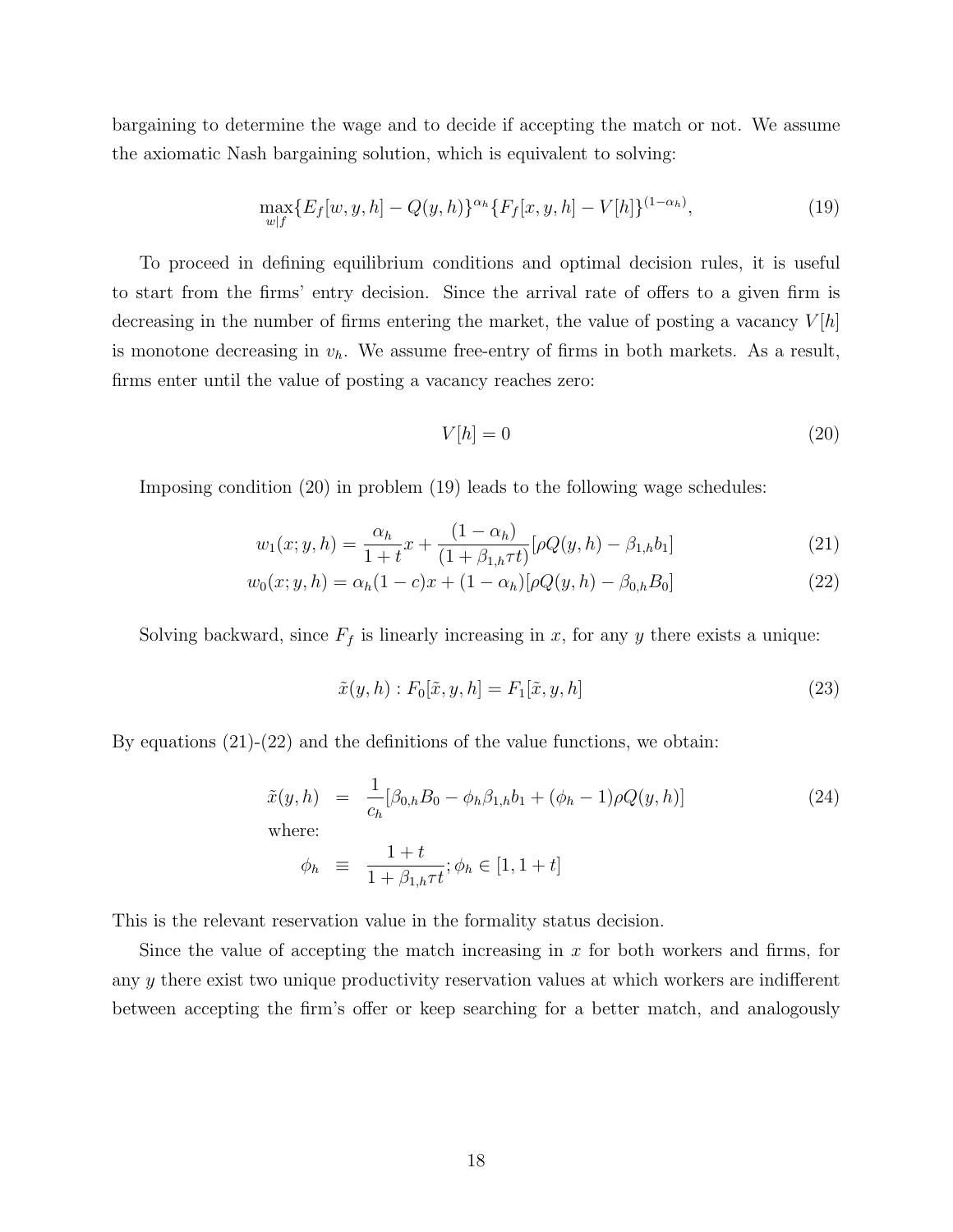firms are indifferent between filling the vacancy or not:

$$
x_0^*(y, h) : F_0[x_0^*, y, h] = 0 \iff E_0[w_0[x_0^*(y, h)], y, h] = Q(y, h)
$$
  

$$
x_1^*(y, h) : F_1[x_1^*, y, h] = 0 \iff E_1[w_1[x_1^*(y, h)], y, h] = Q(y, h)
$$

The agreement result is assured by the Axiomatic Nash bargaining solution. By the definition of the value functions and and by the wage schedules (21) and (22), we obtain:

$$
x_0^*(y, h) = \frac{1}{1 - c_h} [\rho Q(y, h) - \beta_{0,h} B_0]
$$
 (25)

$$
x_1^*(y, h) = \phi_h[\rho Q(y, h) - \beta_{1,h} b_1]
$$
\n(26)

These are the two relevant reservation values in accepting the match for given formality status.

Equations (25)-(26) state that job legal status  $f \in \{0, 1\}$  has two opposite effects on the reservation productivity values at which the match is formed. It decreases the reservation value because employees receive additional benefits associated to the match  $(b_1 \text{ or } B_0)$ , but it also increases the reservation value because the firm faces some costs  $(t \text{ or } c)$  in order to activate one or the other job contract. As a result of these two effects, the equilibrium is characterized by different optimal decision rules depending on parameters and on  $y, h$ . However, all the decision rules retain the reservation value property so we can state the following:

#### Proposition 1 Equilibrium Characterization: optimal decision rules.

There are only two possible decision rules, for any  $y, h$ : If  $\tilde{x}(y, h) > x_1^*(y, h)$ :

$$
x < x_0^*(y, h) \iff \{Q(y, h); 0\}
$$
  

$$
x_0^*(y, h) \le x < \tilde{x}(y, h) \iff \{E_0[w_0(x), y, h]; F_0[x, y, h]\}
$$
  

$$
\tilde{x}(y, h) \le x \iff \{E_1[w_1(x), y, h]; F_1[x, y, h]\}
$$

If  $\tilde{x}(y, h) \leq x_1^*(y, h)$ :

$$
x < x_1^*(y, h) \iff \{Q(y, h); 0\}
$$
  

$$
x_1^*(y, h) \leq x \iff \{E_1[w_1(x), y, h]; F_1[x, y, h]\}
$$

The proof is reported in the Appendix A. An example of the first type of decision rule is given in Figure 2.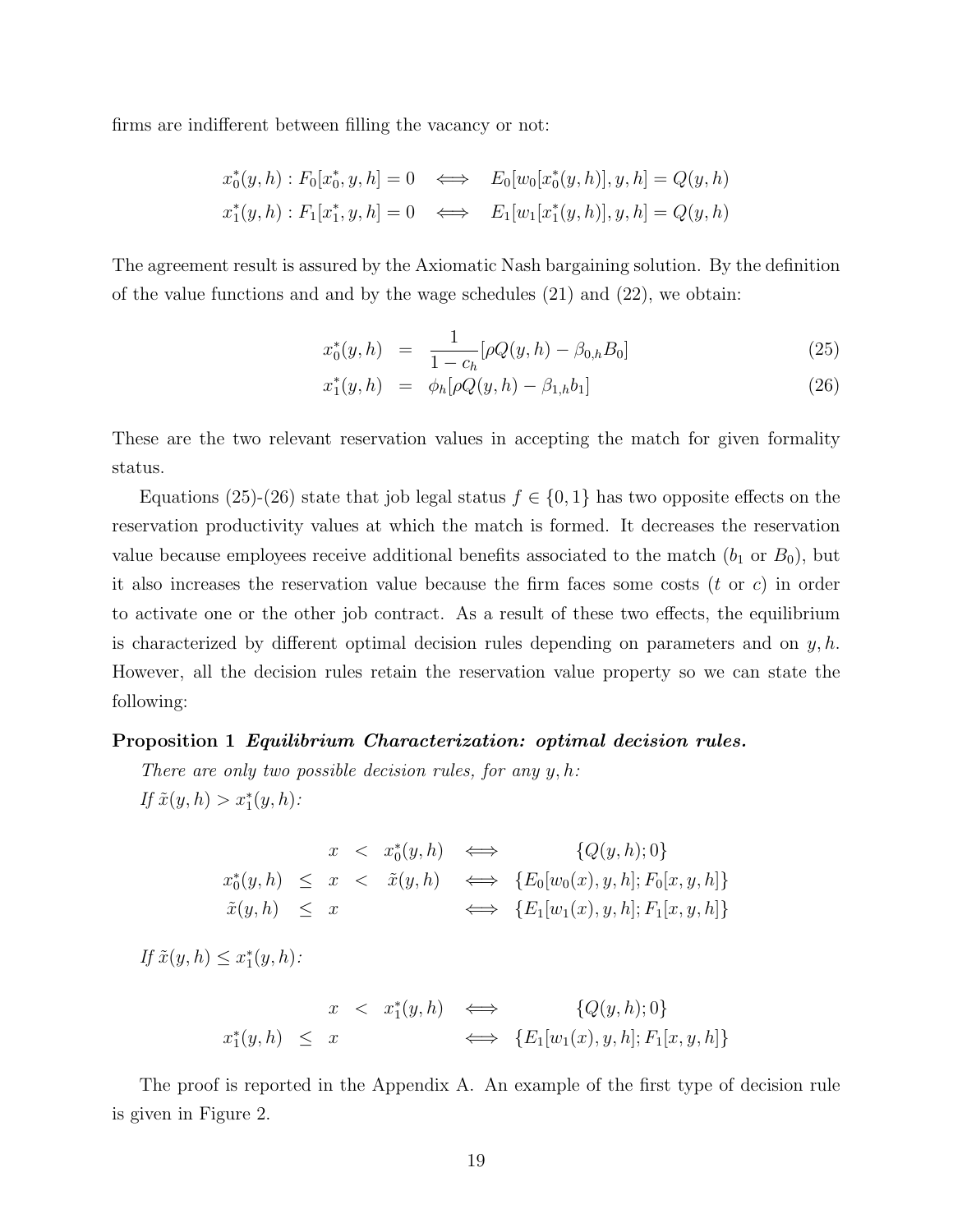

Figure 2: Equilibrium Representation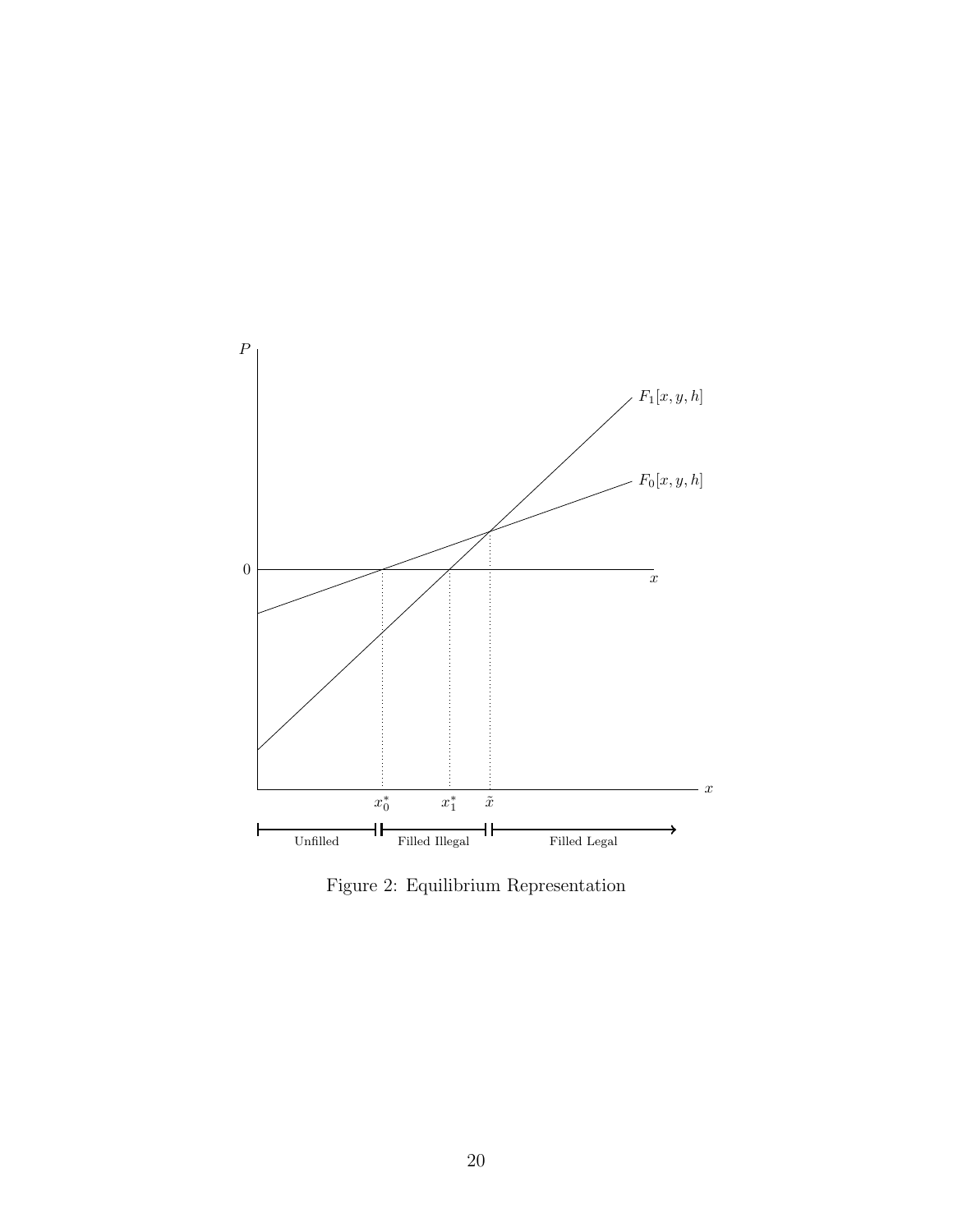By substituting the optimal decision rules in Proposition 1 in the expressions (8)-(14), we obtain the following expressions for the workers' value functions.

If 
$$
\tilde{x}(y, h) > x_1^*(y, h)
$$
:  
\n
$$
\rho Q(y, h) = \xi_h 1_{y < y^*(h)} + y 1_{y \ge y^*(h)} + \beta_{0,h} B_0
$$
\n
$$
+ \frac{\lambda_h^{1_{y < y^*(h)}} \gamma_h^{1_{y \ge y^*(h)}} \alpha_h}{\rho + \eta_h} \left\{ \frac{\int_{x_0^*(y, h)}^{x(y, h)} [(1 - c_h)x + \beta_{0,h} B_0 - \rho Q(y, h)] dG(x|h) \right\} + \int_{\tilde{x}(y, h)} \left\{ \frac{\int_{x_0^*(y, h)}^{x(y, h)} [(1 - c_h)x + \beta_{0,h} B_0 - \rho Q(y, h)] dG(x|h) \right\} + \int_{\tilde{x}(y, h)} \left\{ \frac{\int_{\tilde{x}(y, h)}^{x(y, h)} \left[ \frac{1}{\phi_h} x + \beta_{1,h} b_1 - \rho Q(y, h) \right] dG(x|h) \right\} + \frac{\lambda_h^{1_{y < y^*(h)}} \gamma_h^{1_{y \ge y^*(h)}} \alpha_h}{\rho + \eta_h} \left\{ \int_{x_1^*(y, h)} \left[ \frac{1}{\phi_h} x + \beta_{1,h} b_1 - \rho Q(y, h) \right] dG(x|h) \right\}
$$
\n(28)

while on the firms' side we obtain following expression implied by free entry:

$$
0 = \nu_h + \zeta_h \left[ \frac{u_h R(y^*(h)) h)}{u_h + \psi_h s_h} \left( \int_{x_0^*(0,h)}^{\tilde{x}(0,h)} P_0[x,0,h] dG(x|h) + \int_{\tilde{x}(0,h)}^{\infty} P_1[x,0,h] dG(x|h) \right) (29) + \frac{\psi_h s_h}{u_h + \psi_h s_h} \int_{y^*(h)}^{\infty} \left( \int_{x_0^*(y,h)}^{\tilde{x}(y,h)} P_0[x,0,h] dG(x|h) + \int_{\tilde{x}(y,h)}^{\infty} P_1[x,0,h] dG(x|h) \right) dR(y|h) \tag{29}
$$

We can now propose the following:

#### Definition 2 Equilibrium Definition.

Given the vector of parameters  $\Theta_h = \{\rho, \xi_h, \iota_h, \eta_h, \beta_{0,h}, \beta_{1,h}, \alpha_h, c_h, \nu_h\}$  and the probability distribution functions  $\{R(y|h), G(x|h), T(\kappa)\}\$ a **search model equilibrium** in an economy with institutional parameters  $\{B_0, \tau, t\}$  is a set of values  $Q(y, h)$  that:

- 1. solves the equilibrium equations (27)-(28);
- 2. satisfies steady state conditions over the measures  $\{p_h, u_h, s_h, e_h, l_h, v_h\};$
- 3. satisfies firms' free-entry condition.

# 3.4 Empirical Implications

The equilibrium of the model is able to replicate the main stylized facts that characterize informal labor markets. These are also the main data features described in Section 2 in reference to the Mexican labor market.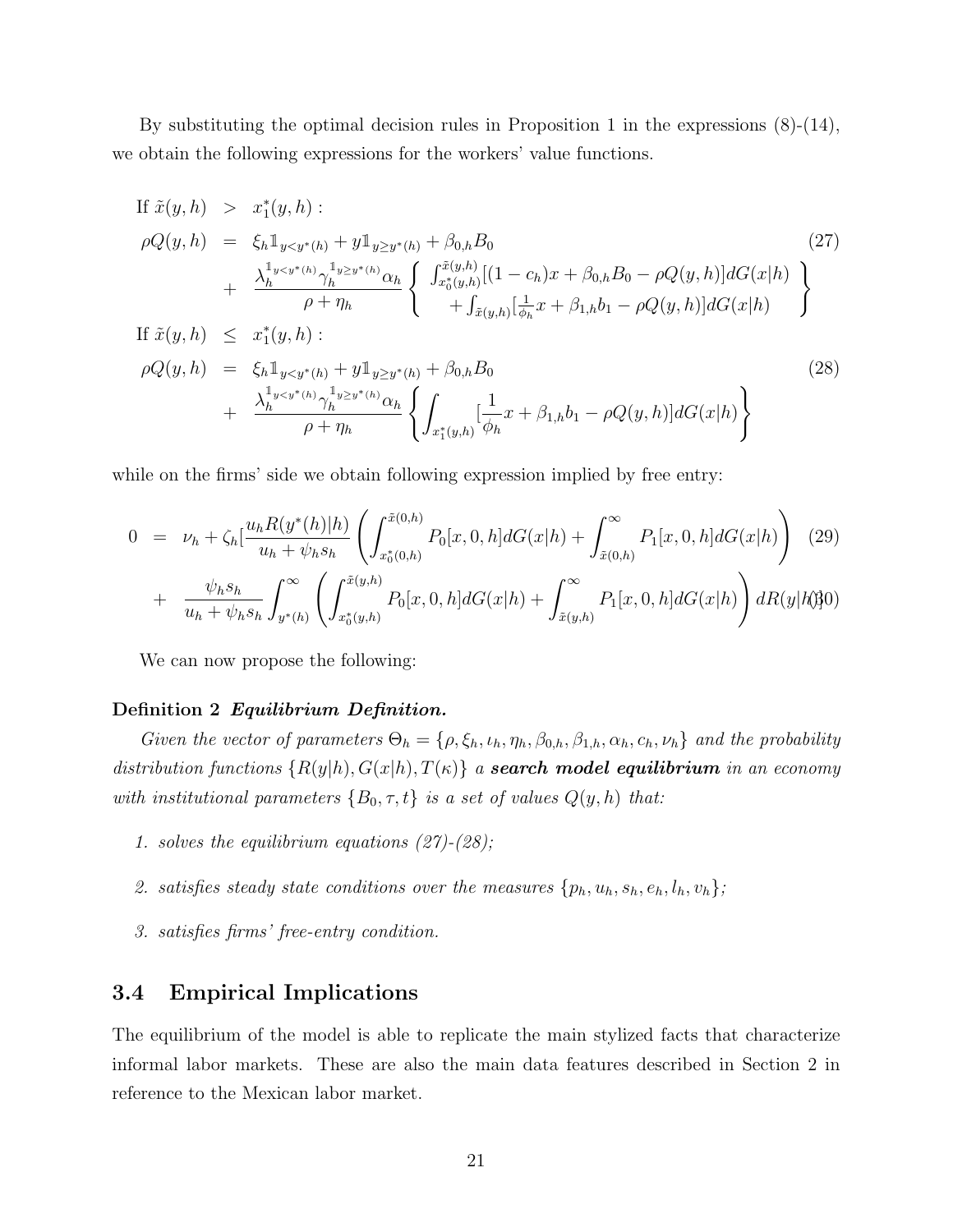First, the market is not segmented in formal and informal jobs. Individuals ex-ante identical may end up in jobs with different formality status and the same firms may hire both legally and illegally. Morever, workers transit between formal and informal jobs over their labor market careers. To see how our model can deliver these implications, consider an agent searching in the labor market as unemployed. If the match with a potential employer is high but not too high – i.e.  $x_0^*(y, h) \leq x < \tilde{x}(y, h)$  –, she will accept a job as an illegal employee; if the match is high enough – i.e.  $x \ge \tilde{x}(y, h)$  –, she will accept a job as a legal employee. In either case, the employment relationship may end, leading to a new spell of unemployment which may lead to a new job with a different formality status generating transitions between legal and illegal jobs.

Second, legal employees have on average higher wages than illegal employees but the wage distributions of legal and illegal employees overlap over a large portion of their support. Both results are delivered by the reservation match productivity value being higher for legal employment (Proposition 1) and by the two wage schedules being both monotonically increasing in the match productivity value but at a different rate (equations (21) and (22)).

The main economic intuition for the average higher wage of legal employees is that the reservation match value required to accept a legal job is higher than the one required to accept an illegal job and that the legal wage schedule is more sensitive to the match productivity value. If there may well be a range of  $x$  over which illegal job pay higher wages, as  $x$ increases only legal jobs will be acceptable increasing the average value of the corresponding legal employees' wages.

The main economic intuition for the overlap between the two wage distributions is that legal employee receives a lower net wage than illegal employees with same productivity because they are compensated by the non-wage benefits  $\beta_{1,h}B_1[w_1(x; y, h)]$ . Figure 3 helps to understand and formalize the intuition. It shows, for a given outside option  $(y, h)$ , the wage schedules for legal and illegal employee as a function of the match value  $x$  (equations  $(21)$ ) and (22)). The figure reports the most likely configuration of parameters where the informal wage schedule is more sensitive to  $x$  and has higher intercept.<sup>13</sup> Define the reservation match

<sup>&</sup>lt;sup>13</sup>The slope of  $w_0(x; y, h)$  is higher when the cost of informality c with respect to the formal contribution rate t is small enough (formally, when  $c < t/(1 + t)$ ). This condition is always satisfied at our parameter estimates and its violation leads to a proportion of informal workers which is in general too low to fit the data. The representation in Figure 3 also shows a higher intercept for  $w_0(x; y, h)$ . This is the case when the valuation of the non-contributory benefit is small enough with respect to formal contributory benefits (formally, when  $\frac{1}{(1+\beta_{1,h}\tau t)}[\rho Q(y,h) - \beta_{1,h}b_1] < [\rho Q(y,h) - \beta_{0,h}B_0]$ ). Again, this is what we find at our parameter estimates for most of the  $(y, h)$  combinations. This condition may be violated without major changes in the argument.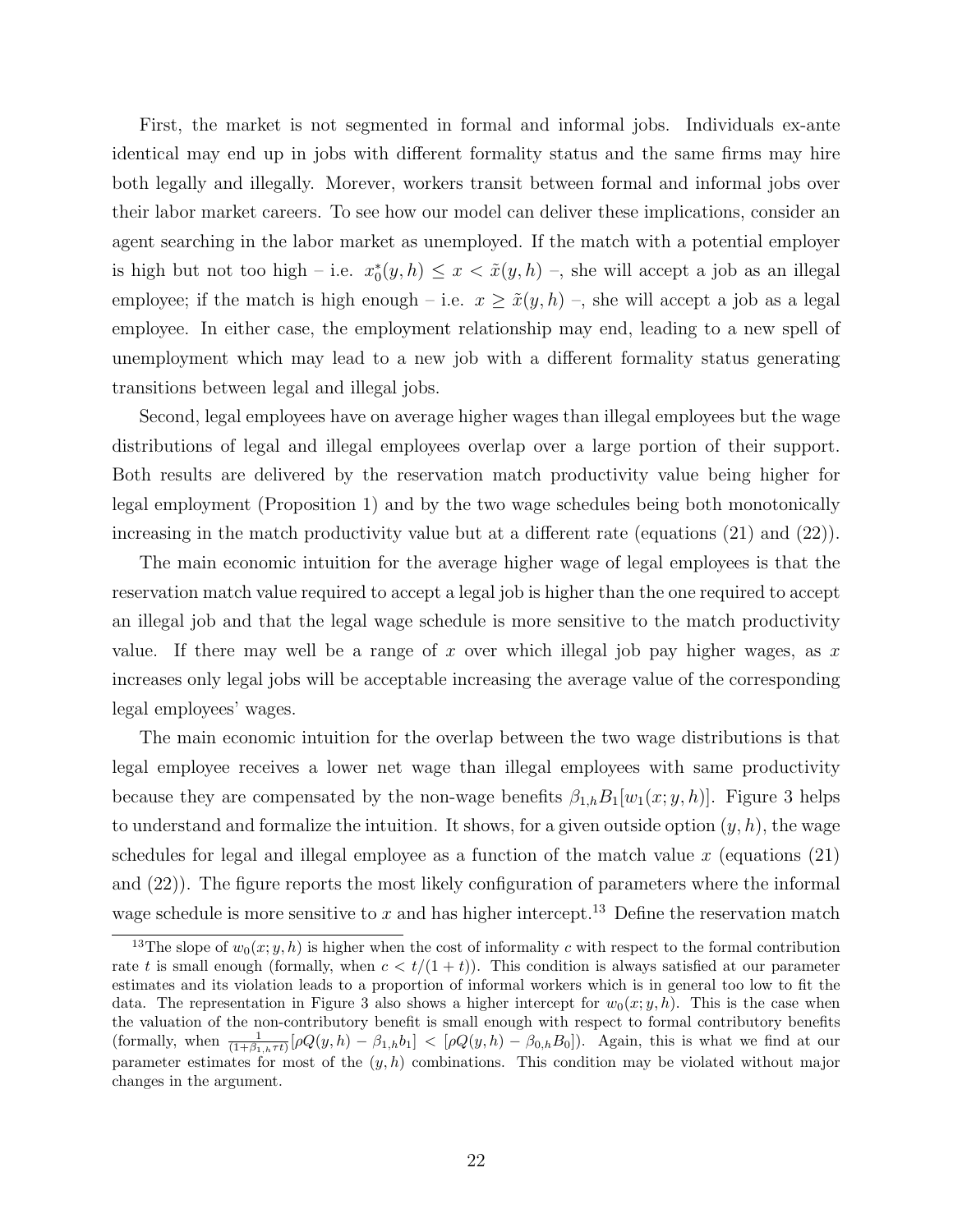values  $x'(y, h)$  and  $x''(y, h)$  as:

$$
x'(y,h) : w_0(x'(y,h);y,h) = w_1(\tilde{x}(y,h);y,h)
$$
\n(31)

$$
x''(y,h) : w_1(x''(y,h);y,h) = w_0(\tilde{x}(y,h);y,h)
$$
\n(32)

then all the  $x \in [x'(y, h), \tilde{x}(y, h)]$  map accepted wages in *illegal* employment in the interval:

$$
[w_1(\tilde{x}(y,h);y,h),w_0(\tilde{x}(y,h);y,h)]
$$

At the same time, all the  $x \in [\tilde{x}(y, h), x''(y, h)]$  map accepted wages in *legal* employment in the same interval. As a result, accepted wages in legal and illegal employment will overlap.



Figure 3: Wage Schedules and Overlap

Notice also that the equilibrium of the model generates as many overlaps as  $(y, h)$  combinations. To be precise, all the agents searching as unemployed (i.e. such that  $y < y^*(h)$ ) will generate one unique overlap but all the agents searching as self-employed will generate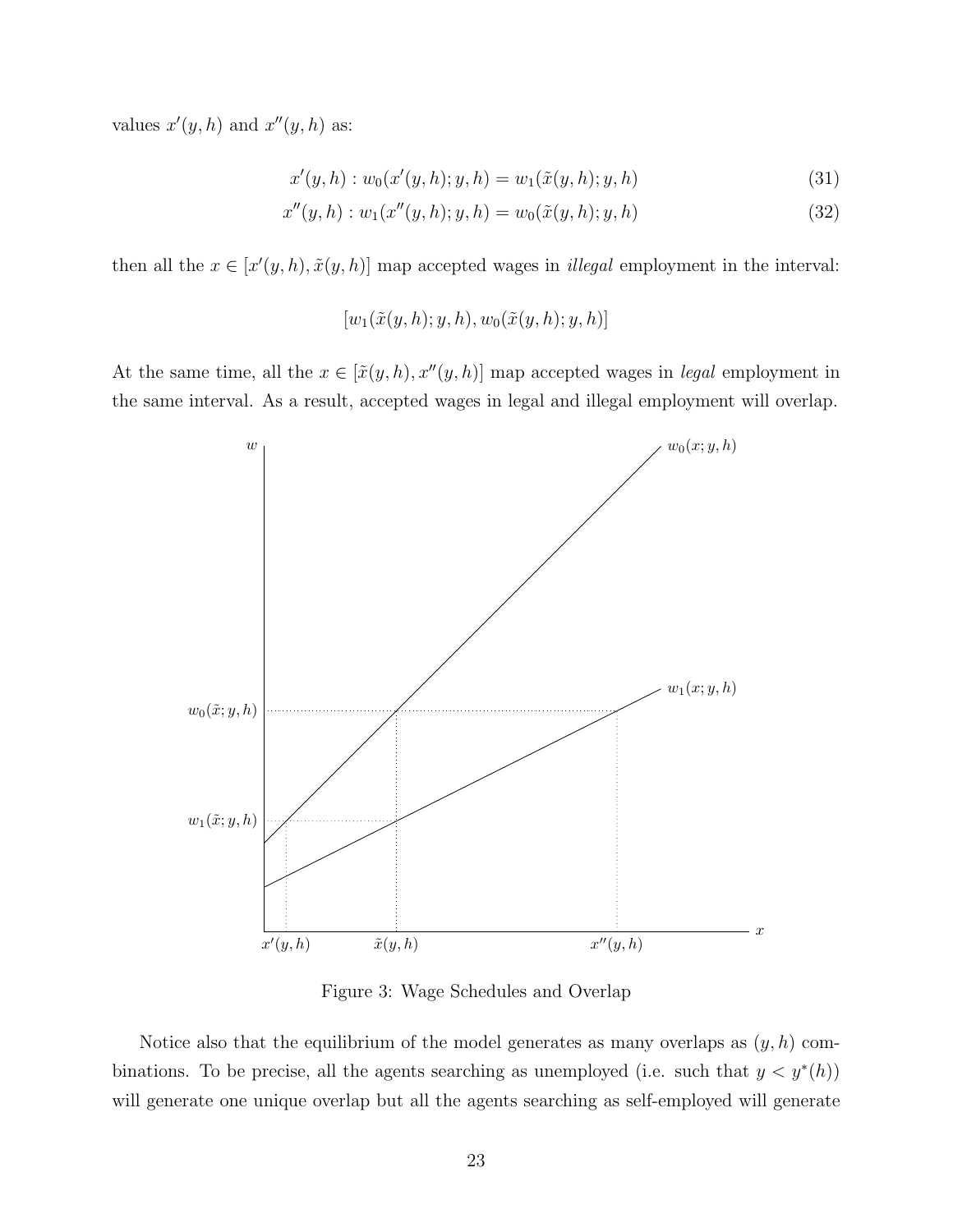as many different overlaps as many  $y > y^*(h)$ . It is this second property that allows for the overlap to extend over the entire support of the accepted wage distributions: the larger the y, the larger the reservation value  $\tilde{x}(y, h)$ , the more to the right the location of the overlap. Figure 4 shows these features on simulations based on our parameter estimates. The left panel shows the overlap considering only workers transiting from unemployment to legal and illegal employment. The overlap is present but it is limited to a relative narrow portion of the support. The right panel considers only workers transiting from self-employment to legal and illegal employment. As expected the overlap is now much larger, covering the entire support of the accepted wage distributions. Finally, the fact that the optimal decision rules depend on the self-employment income also generates an overlap in support between the self-employment labor income distribution and the employee wages, another empirical feature we observe in the Mexican data.

The previous arguments show how the equilibrium of the model may qualitatively replicate all the main stylized facts of informal labor markets. Section 4 will show how the main structural parameters of the model can be identified by the data at our disposal. Section 5 will then use the identification strategy to estimate the model showing goodness of fit on a much wider range of data moments than those presented here.



Figure 4: Simulated Accepted Wage Distributions and Overlap

#### (a) Outside Option is Unemployment

(b) Outside Option is Self-employment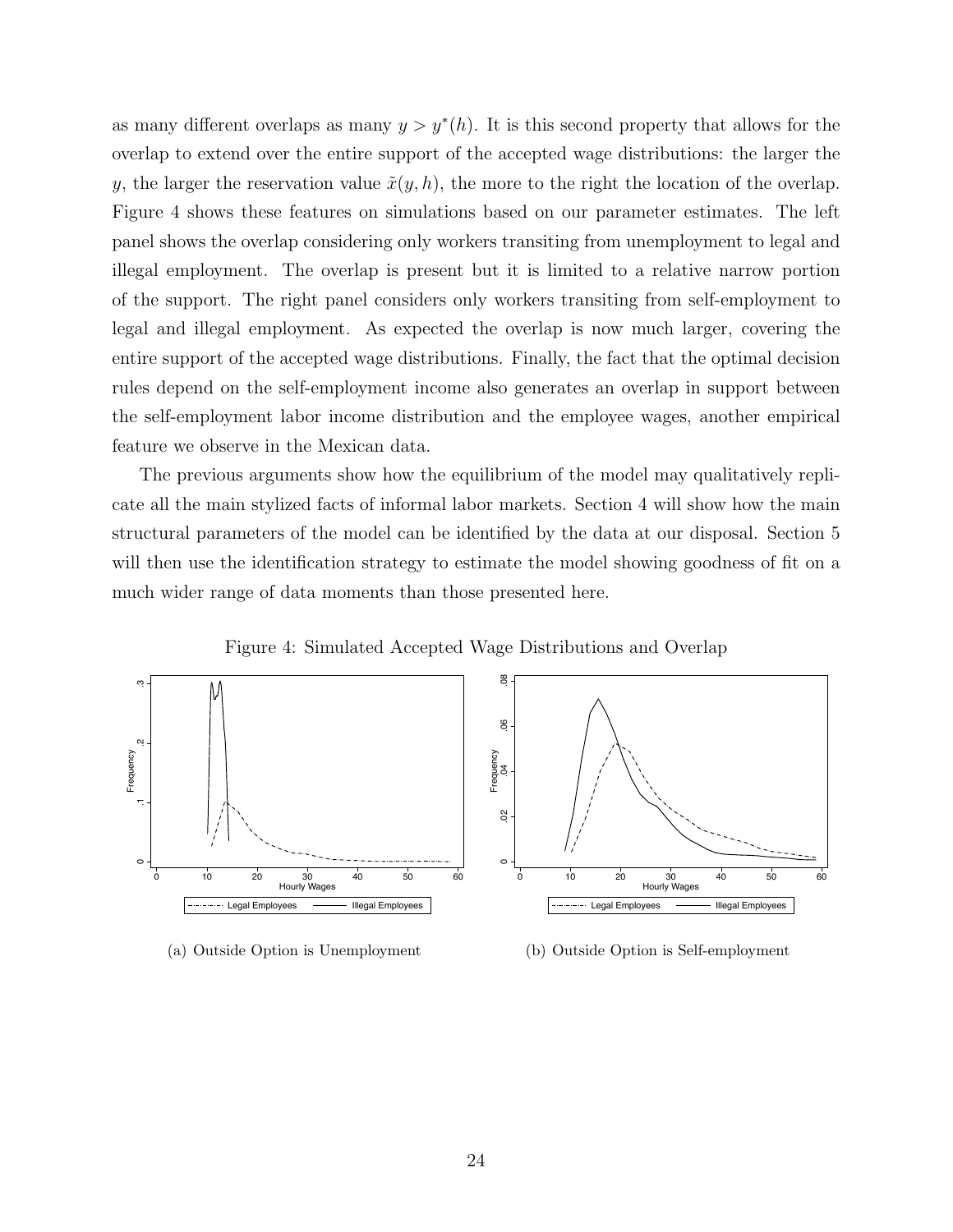# 4 Identification

The data available for identification are presented in Section 2.2 and can be described by the following set:

$$
\{w_0(i;h); w_1(i;h); y(i;h); t_U(i;h); t_S(i;h)\}_{i=1}^n
$$
\n(33)

where  $w_0$ ,  $w_1$  and y are hourly earnings as illegal employee, legal employee and self-employed and  $t_U$  and  $t_S$  are monthly durations in unemployment and self-employment. We observe the same set of variables on both schooling groups  $h \in \{0, 1\}.$ 

Definition 2 shows that – in an institutional context that allows for the observation of  ${B_0, \tau, t}$  – we need to identify the following set of parameters and the following probability distribution functions:

$$
\{\rho, \xi_h, \lambda_h, \gamma_h, \eta_h, \psi_h, \iota_h, \beta_{0,h}, \beta_{1,h}, \alpha_h, c_h, R(y|h), G(x|h), T(\kappa)\}\
$$
\n(34)

We split the identification discussion in four parts. We first discuss the usual searchmatching-bargaining parameters. We then focus on the preferences for social security benefits and the cost of informality. In the third part we consider the identification of the matching function and the other demand side parameters. We conclude with the cost of schooling distribution.

### 4.1 Search, Matching and Bargaining Parameters

The identification of the mobility parameters  $\{\lambda_h, \eta_h\}$  and the match-specific productivity distribution  $G(x|h)$  is standard and follows from results in Flinn and Heckman [1982]. Duration information and steady state conditions identify hazard rates out of unemployment and termination rates out employment. No additional progress in the identification of the model can be made without a parametric assumption on the exogenous match specific productivity distribution. If we assume a recoverable distribution  $-$  i.e. a distribution that can be identified by observing its truncation – then the identification can proceed as follows. Observed wages in the data correspond to accepted wages in the model. Accepted wages in the model can be mapped to accepted match-specific productivity by inverting the wage schedules (22) and (21). Finally, this truncated accepted productivity distribution recovers the primitive  $G(x|h)$  thanks to the recoverability property of the distribution. Following previous literature on empirical job search models,<sup>14</sup> we assume that the productivity distri-

<sup>14</sup>See for example the numerous works cited in the survey article Eckstein and van den Berg [2007]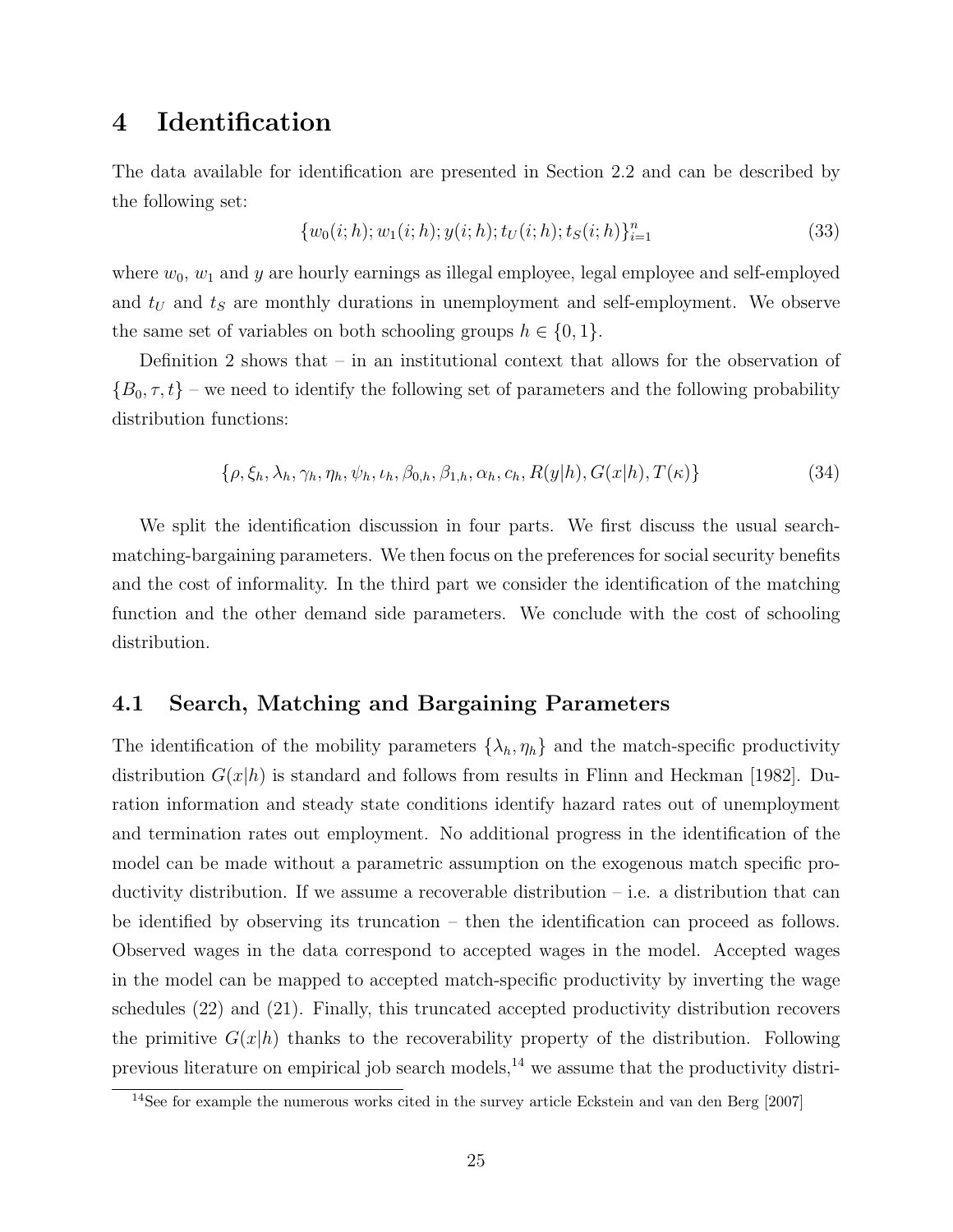bution belongs to a two-parameter lognormal distribution, and denote the schooling-specific location and scale parameters as  $(\mu_h, \sigma_h)$ . The lognormal distribution possesses the recoverability condition necessary for identification and guarantees a good fit of the accepted wage data.

With the identification of  $G(x|h)$  secured, durations information is enough to separate the probability of accepting job offer in the exogenous arrival rate component  $\lambda_h$  and in the acceptance probability component. Termination rates  $\eta_h$  are identified by exploiting the equilibrium rate of unemployment implied by the model which impose a cross-constraint between unemployment rate, hazard rate out of unemployment and termination rate.

In the identification discussion we have exploited the one-to-one mapping of the wage schedules (22) and (21). However, the mapping involves a set of model parameters belonging to  $\Theta_h$  and that need to be identified. We discuss a number of them in Section 4.2 while here we focus only on the Nash bargaining coefficient  $\alpha_h$ . Previous literature has shown that the parameter is very hard to identify without demand-side information.<sup>15</sup> We follow Flinn [2006] and Flinn and Mullins [2015] in using labor shares to identify the parameter.<sup>16</sup>

The argument we used to identify  $\{\lambda_h, \eta_h\}$  and  $G(x|h)$  can be applied in a simpler version to identify the exogenous arrival rates of employee offers while self-employed  $\gamma_h$  and the primitive distribution of self-employed labor income  $R(y|h)$ . In this case too, we observe a truncation of the primitive distribution (labor incomes of individuals working as self-employed) and the durations in the self-employed state. We can then use the same identification strategy if we assume that  $R(y|h)$  belongs to a recoverable parametric distribution but without any appeal to a mapping between wages and productivity since the truncation is directly on the distribution of interest  $R(y|h)$ . We make the same parametric assumption by assuming log-normality and we denote location and scale parameters with  $(\mu_{yh}, \sigma_{yh})$ .

The last result that we exploit from Flinn and Heckman [1982] is that the parameters  $\xi_h$ and  $\rho$  can only be jointly identified. Following their example and more recent literature, we fix a value for the monthly discount rate  $\rho$  and use equations (27)-(28) to recover  $\xi_h$ .

<sup>15</sup>See Cahuc et al. [2006] and Flinn [2006] for a formal discussion and Eckstein and Wolpin [1995] for a seminal contribution.

<sup>&</sup>lt;sup>16</sup>We obtain labor shares for Mexico in 2005 using data on Adjusted wage share collected by AMECO (the Annual Macro-ECOnomic database of the European Commission's Directorate General for Economic and Financial Affairs).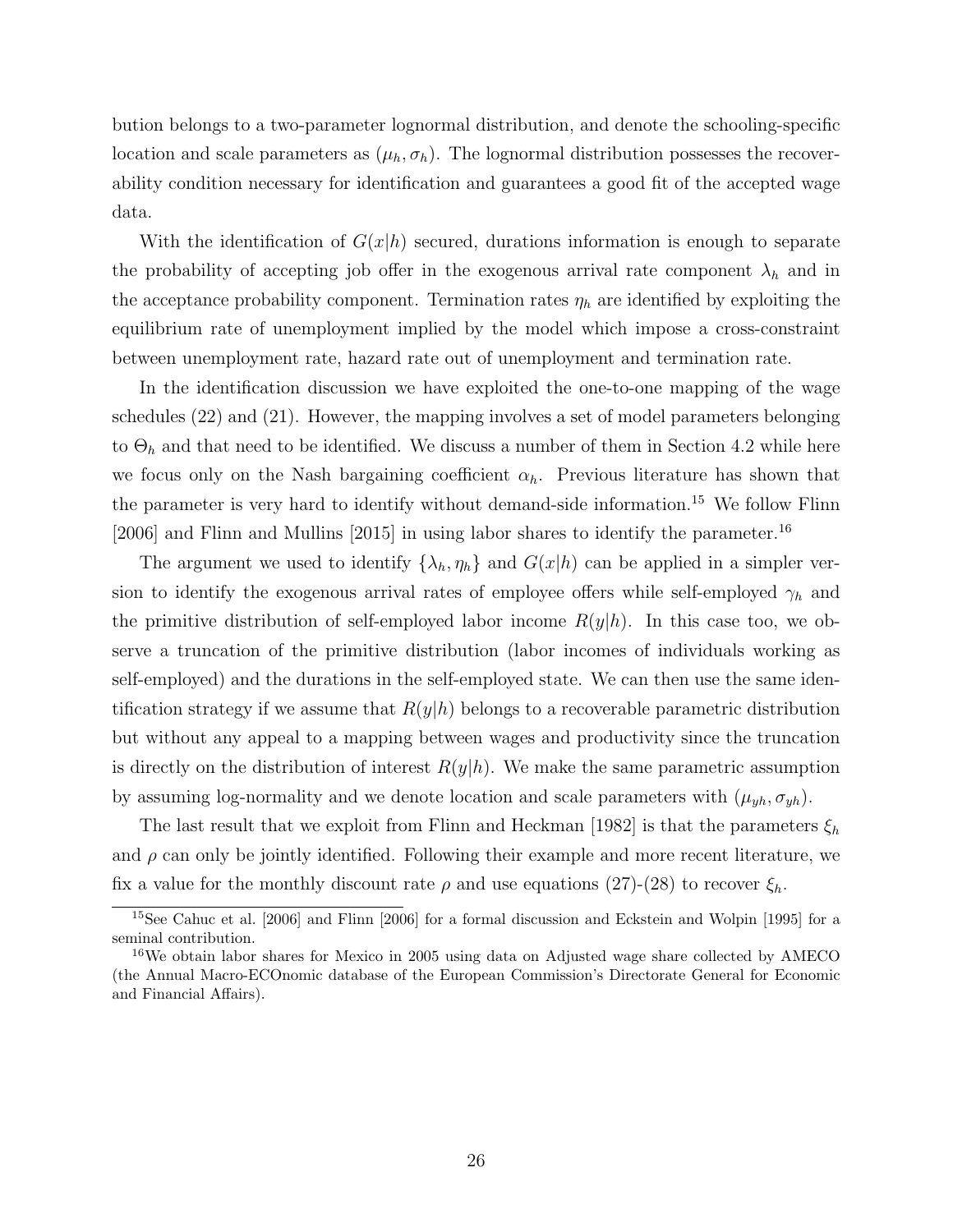### 4.2 Preferences and Informality Parameters

The second set of parameters to be identified is specific to our labor market model with a large informal sector. They are the preference parameters  $\beta_{0,h}$  and  $\beta_{1,h}$  – representing the valuation that workers give to each pesos spent to provide the social benefits – and the cost parameter  $c_h$  – representing the amount firms set aside to cover for the expected costs of being caught hiring workers illegally.

We first discuss the identification of  $\beta_{1,h}$  and  $c_h$  assuming  $\beta_{0,h}$  is known. We identify  $\beta_{1,h}$  and  $c_h$  by exploiting the location and extent of the overlap between the accepted wages distribution for legal employees and the accepted wages distribution for illegal employees. This is a crucial data feature that our model is able to replicate. Recall from section 3.4 that in the relevant range of the parameters space we have:

$$
w_0(\tilde{x}(y,h);y,h) - w_1(\tilde{x}(y,h);y,h) > 0
$$
\n(35)

i.e. at the reservation productivity value  $\tilde{x}(y, h)$ , the wage received working illegally is higher than the one received working legally. This implies an overlap in the support of the legal and illegal accepted wage distributions. The difference between the two wages represents the extent of the overlap while the reservation value  $\tilde{x}(y, h)$  governs the location of the overlap.

The parameters of interest  $\beta_{1,h}$  and  $c_h$  impact the extent and location of the overlap in a quite intuitive way. A legal employee receives a lower net wage than an illegal employee with same productivity because she is compensated by the non-wage benefits  $\beta_{1,h}B_1[w_1(x; y, h)]$ . Therefore,  $\beta_{1,h}$  has a direct impact on the overlap: The higher  $\beta_{1,h}$ , the more sensitive the worker to the added benefit, the larger the overlap. At the same time, an illegal employee receives a higher net wage than a legal employee with same productivity because firms do not pay social security contributions. However, firms pay the cost of illegality  $c_h$ : the higher  $c_h$ , the less convenient to hire illegally, the smaller the overlap. Finally, the location of the overlap is determined by  $\tilde{x}(y, h)$  which, in general, depends negatively on both  $\beta_{1,h}$  and  $c_h$ <sup>17</sup>  $\tilde{x}(y, h)$  decreases in both  $\beta_{1,h}$  and  $c_h$  since both a larger valuation of formal benefits and a higher cost of informality make legal employment more attractive.

If the previous results show how both  $\beta_{1,h}$  and  $c_h$  have an impact on location and extent of the overlap, they still do not show separate identification since they do not indicate how

<sup>&</sup>lt;sup>17</sup>This holds for most of the parameter space. It is still possible that for a particular combination of the parameters and for specific values of y, the equilibrium effects are so large to change the sign. Equilibrium effects work here through the outside option  $Q(y, h)$  and the endogenous redistributive component  $b_1$ . Even when this is the case, the impact on the overall mixture distribution is limited because it involves only specific values of y.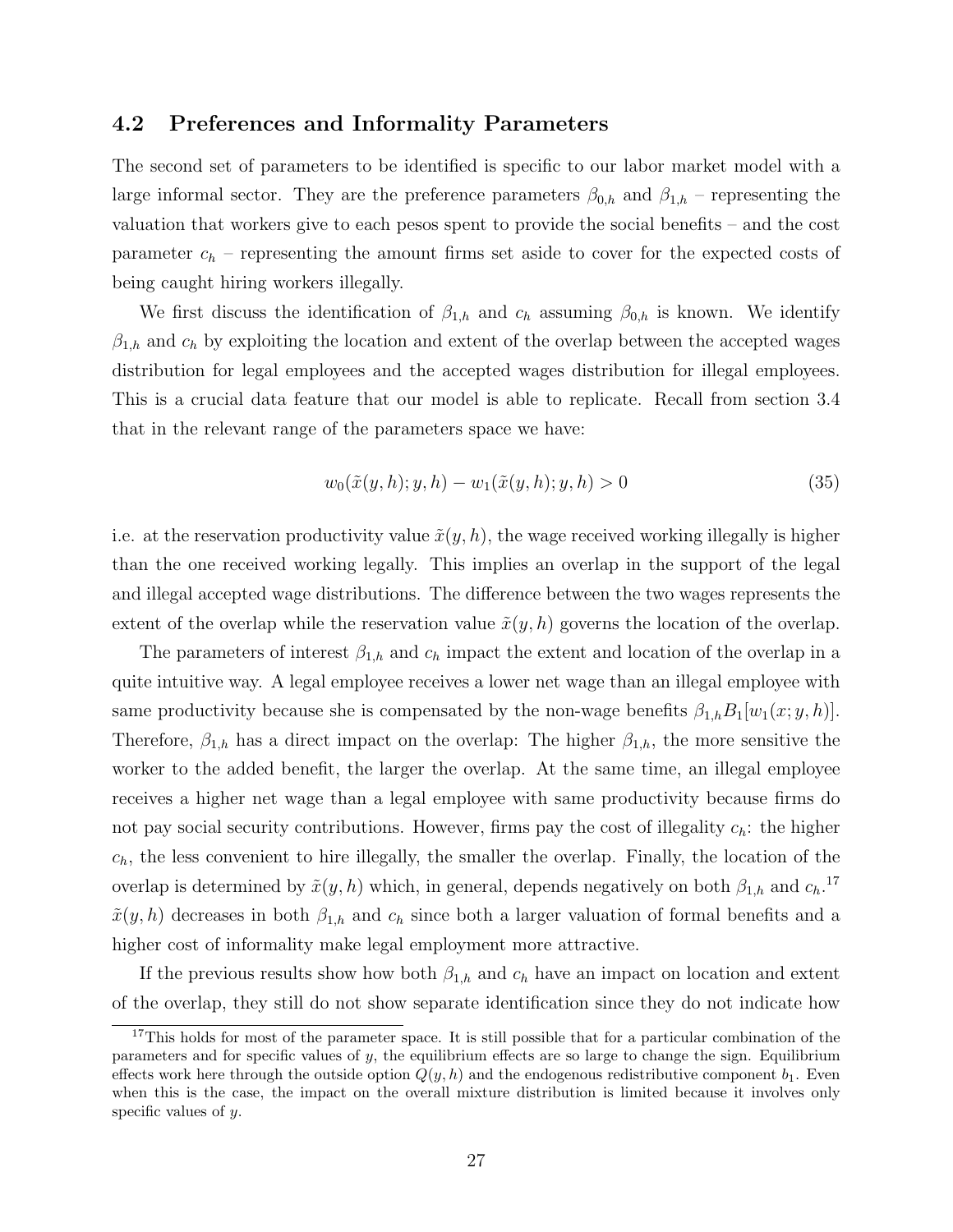the two parameters impact these data features differently. The intuition for the differential impact is illustrated in Figure 5. The figure reports the benchmark wage schedules of Figure 3 – denoted by  $w_0(x; y, h)$  and  $w_1(x; y, h)$  – and the wage schedules resulting by changing  $\beta_{1,h}$  and  $c_h$  – denoted by  $w_0'(x; y, h)$  and  $w_1'(x; y, h)$ . To simplify the discussion, we focus only on the direct effect of the parameters, ignoring for the moment the equilibrium effects acting through the reservation value  $\tilde{x}(y, h)$ , the outside option  $Q(y, h)$  and the redistributive component  $b_1$ .



Figure 5: Overlap and Identification of  $\beta_{1,h}$  and  $c_h$ 

A decrease in  $c_h$  increases the sensitivity of illegal wages to productivity x because it implies a lower cost of illegality. Graphically, it is equivalent to rotating the  $w_0$  wage schedule up. Ignoring equilibrium effects, a change in  $c_h$  has no direct impact on legal wages leaving the  $w_1$  wage schedule unaffected. As a result, the overlap increases because the upper bound moves up reaching  $w'_0(\tilde{x}(y, h); y, h)$  while the lower bound remains unchanged at  $w_1(\tilde{x}(y,h); y, h).$ 

The direct impact of an increase in  $\beta_{1,h}$  also leads to a larger overlap but by affecting a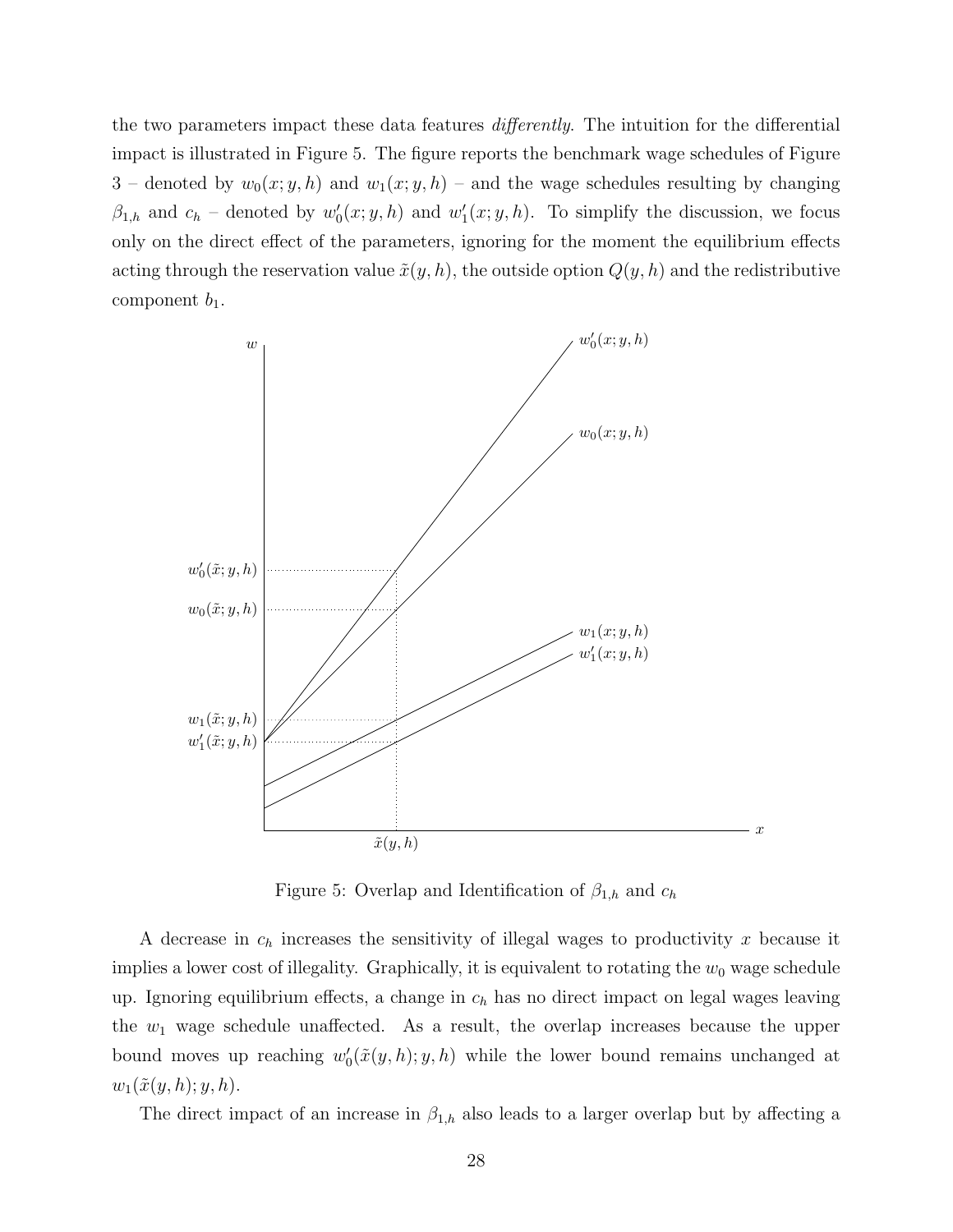different margin. If  $\beta_{1,h}$  increases, legal wages decrease at each productivity value x because the non-monetary benefits are now valued more. Graphically, it is equivalent to a parallel down shift of the  $w_1$  wage schedule. Ignoring equilibrium effects, a change in  $\beta_{1,h}$  has no direct impact on illegal wages leaving the  $w_0$  wage schedule unaffected. As a result, the overlap increases because the *lower* bound moves down reaching  $w'_{1}(\tilde{x}(y, h); y, h)$  while the upper bound remains unchanged at  $w_0(\tilde{x}(y, h); y, h)$ .

In conclusion, if movement in  $\beta_{1,h}$  and  $c_h$  can achieve the same extent of the overlap, they do so by moving its location in different directions generating a different shape in the accepted wage distribution of legal and illegal employee. The heterogeneity in the outside options (unemployment or the different states of self-employment for the different values of y) generates many such overlaps, as we pointed out in Section 3.4. The presence of many overlaps magnifies the differential impact of  $\beta_{1,h}$  and  $c_h$  and helps with the empirical identification. This is the case since the observed wage distributions are mixtures over different accepted wages distributions, each of which belongs to agents with different outside options and therefore different overlaps. It is the presence of many overlaps and the joint action of  $\beta_{1,h}$  and  $c_h$  that can potentially extend the overlap over the entire support of the accepted wage distributions, a feature we observe in our and many similar data. For example, looking again at Figure 5, we could never reach the overlap  $[w_1'(\tilde{x}(y,h); y, h), w_0'(\tilde{x}(y,h); y, h)]$ without both a decrease in  $c_h$  and an increase in  $\beta_{1,h}$ .

As mentioned, the above discussion does not take into account equilibrium effects. When equilibrium effects are considered – i.e. when the outside options  $Q(y, h)$  and the redistributive component  $b_1$  are allowed to change – the differential impact may be stronger or weaker depending on the specific region of the parameters space and on the specific value of the outside option. However, the main identification argument for the differential impact of  $\beta_{1,h}$ and  $c_h$  does not change.

The above discussion concerns the separate identification of  $\beta_{1,h}$  and  $c_h$ , assuming  $\beta_{0,h}$ known. It is not possible to make progress on the identification of  $\beta_{0,h}$  without additional sources of variation in the data since this preference parameter involves exactly the same trade-offs we have already used to identify  $\beta_{1,h}$  and  $c_h$ . We find additional data variation by exploiting the time-staggered entry across municipalities of the Seguro Popular program. Seguro Popular is a non-contributory social program providing virtually free health services to everyone but legal workers. In our model, it can be parametrized as a 25% increase (from 1.92 to 2.42) in the per-capita hourly extra-wage benefits for non-legal and unemployed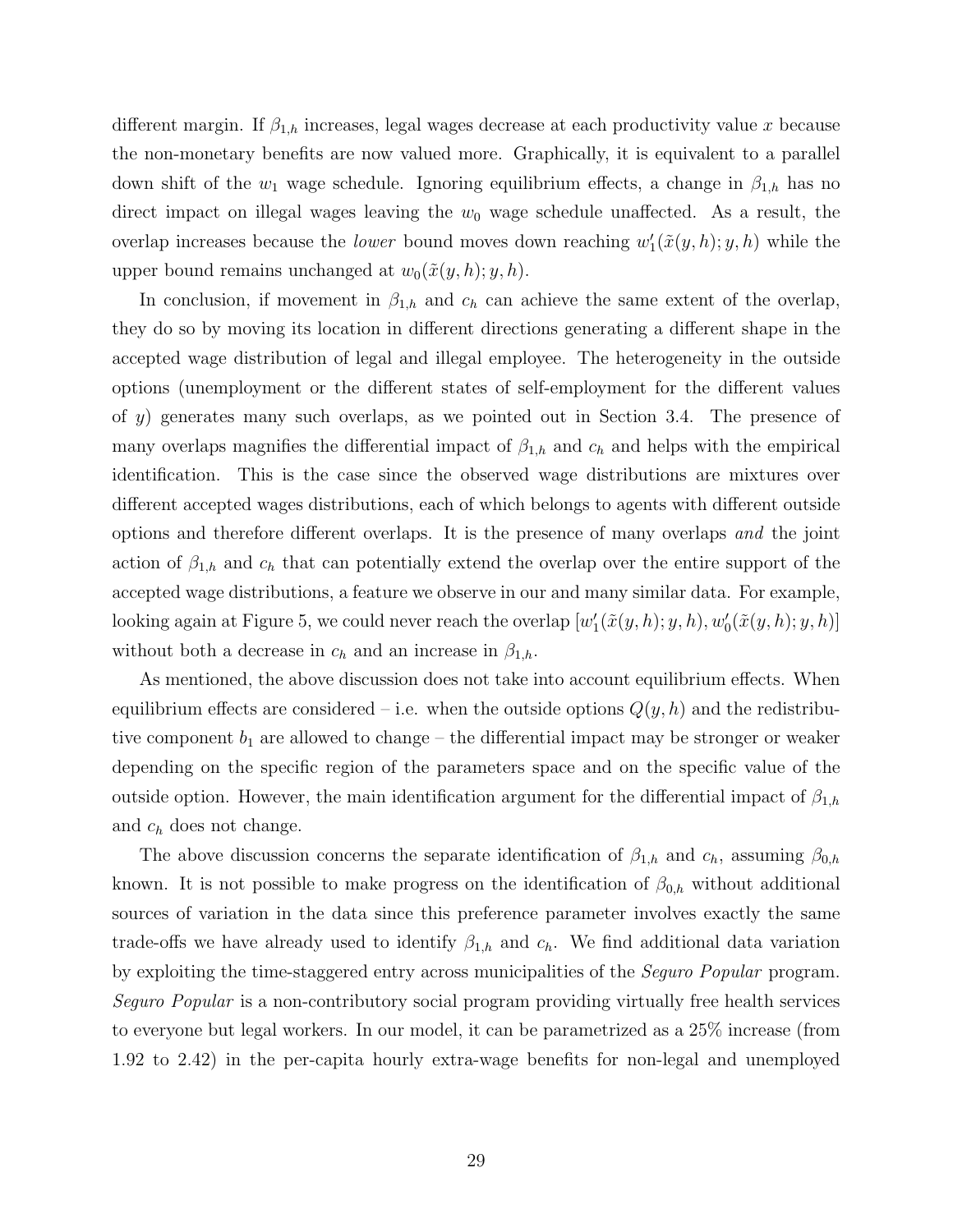workers  $(B_0)$ .<sup>18</sup> By linking information on the roll-out of the program in the year 2005 with the municipality of residence of the workers in our sample, we find that roughly 60% of the non salaried belong to a 'treated' municipality – i.e. where the program was operating  $$ while the remaining 40% reside in a 'control municipality' and hence receive the status quo benefits – i.e. without the additional services provided by the program.

Our strategy consists in assuming that all the structural parameters of the model (see expression (34)) do not differ across municipalities that were exposed to the program at an earlier or later point in time, and hence all the changes in the match-specific productivity reservation values  $x_0^*(y, h)$ ,  $\tilde{x}(y, h)$  and in the equilibrium objects  $b_1$  and  $Q(y, h)$  can be attributed to changes in  $B_0$  induced by the introduction of the program. Under this assumption, the sensitivity in labor market outcomes to the change in  $B_0$  values is very sensitive to  $\beta_{0,h}$ . As a result, information on labor market moments computed on individuals belonging to the treated or the control municipalities allow for the identification of  $\beta_{0,h}$ .

We support the assumption that the structural parameters of the model do not systematically differ between the two groups of municipalities by looking at their labor market outcomes before the Seguro Popular program was introduced. We can do this thanks to a previous round of the labor market survey conducted in 2001. OLS coefficients on an indicator variable for whether workers reside in municipalities that received the program in 2005 are reported in Table B.1. The estimates are very small in magnitude and not statistically different from zero, suggesting balance between the two groups in the crucial labor market variables we use in estimation. These findings are consistent with evidence reported in Bosch and Campos-Vazquez [2014], which document that the roll-out of the Seguro Popular program was not correlated with prior labor market characteristics.

### 4.3 Matching Function and Demand Side Parameters

Assume to observe the vacancy rate  $v_h$  just as we observe the unemployment and selfemployment rates  $u_h$  and  $s_h$ . Then we have to identify:

$$
\{\psi_h, \iota_h, \nu_h\} \tag{36}
$$

Since at this stage we have identified all the other labor market parameters, we can use the definition of the matching function (5) and the equations defining the endogenous arrival

<sup>18</sup>See Section 2 for a brief discussion of the program and Appendix C on the computation of the two values of  $B_0$  with and without the benefits accruing to the *Seguro Popular* program.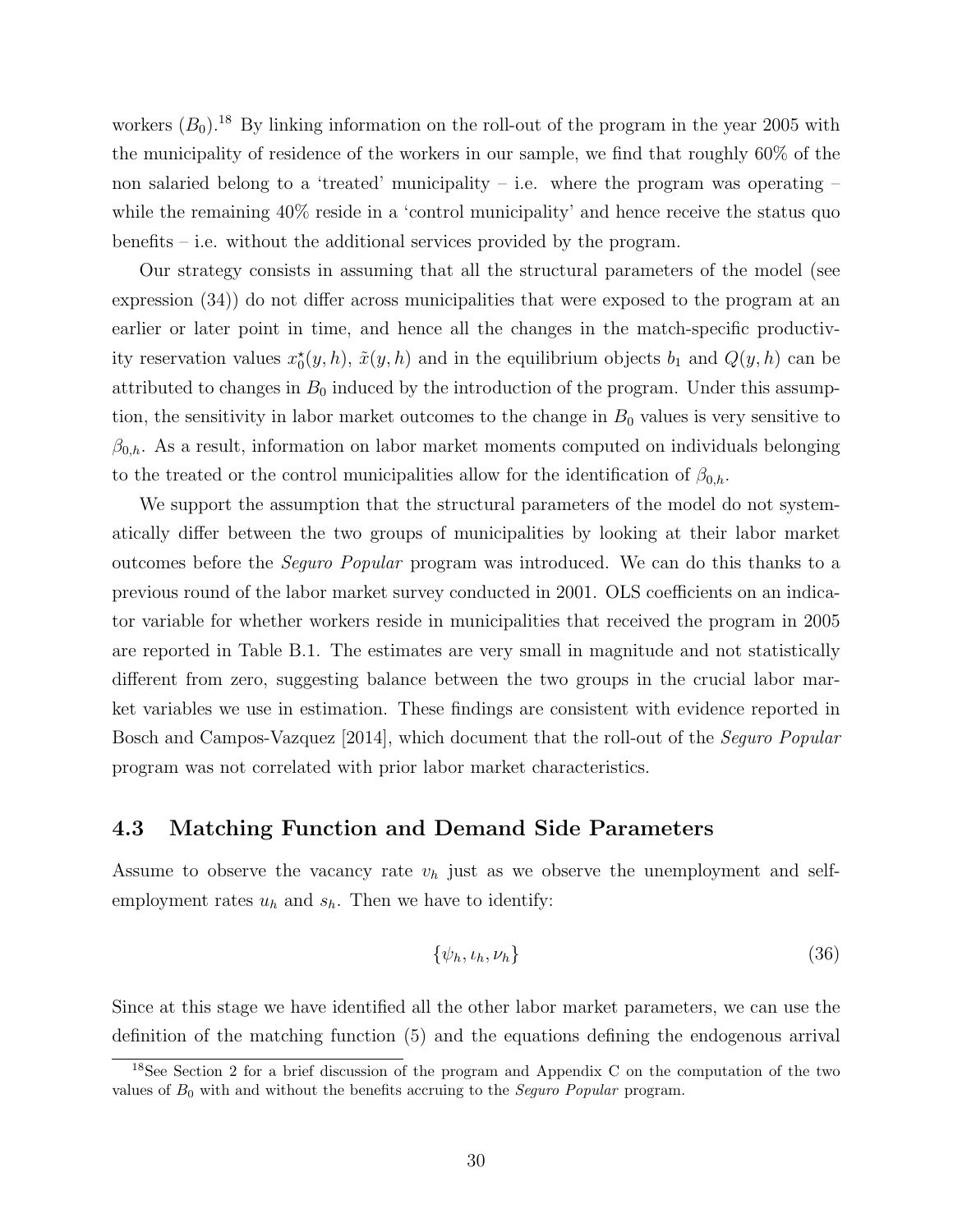rates to obtain:

$$
\psi_h = \frac{\gamma_h}{\lambda_h} \tag{37}
$$

$$
\iota_h = \frac{\ln \omega_h - \ln \lambda_h}{\ln \omega_h} \tag{38}
$$

Then, with knowledge of  $(\psi_h, \iota_h)$ , we can use the equilibrium equation (30) to obtain:

$$
\nu_h = -\omega_h^{-\iota_h} \left[ \frac{u_h}{u_h + \psi_h s_h} \Lambda(0, h) + \frac{\psi_h s_h}{u_h + \psi_h s_h} \Lambda(y, h) \right]
$$
(39)

where:

$$
\Lambda(0,h) = \frac{(1-\alpha)}{\rho + \eta_h} R(y^*(h)|h) \left\{ \begin{array}{l} \int_{x_0^*(0,h)}^{\tilde{x}(0,h)} [(1-c_h)x + \beta_{0,h}B_0 - \rho U(h) dG(x|h)] \\ + \int_{\tilde{x}(0,h)}^{\infty} [x - \phi_h(\rho U(h) - \beta_{1,h}b_1) dG(x|h)] \end{array} \right\}
$$
  

$$
\Lambda(y,h) = \frac{(1-\alpha)}{\rho + \eta_h} \int_{y^*(h)}^{\infty} \left\{ \begin{array}{l} \int_{x_0^*(y,h)}^{\tilde{x}(y,h)} [(1-c_h)x + \beta_{0,h}B_0 - \rho S(y,h) dG(x|h)] \\ + \int_{\tilde{x}(y,h)}^{\infty} [x - \phi_h(\rho S(y,h) - \beta_{1,h}b_1) dG(x|h)] \end{array} \right\} dR(y|h)
$$

As we discuss in the data section, we are able to obtain schooling-specific vacancy rates from the Mexican Secretary of Labor Portal del Empleo.

#### 4.4 Schooling Parameters

Finally, we are left with the identification of the last source of heterogeneity: The  $T(\kappa)$ distribution for the cost of acquiring schooling. We do not have any direct information on schooling costs but we can exploit the threshold-crossing impact generated by the model's equilibrium: above a certain threshold – the  $\kappa^*$  defined in  $(15)$  – the individual will not acquire additional education, below she will. We can combine the one data point in the sample – the proportion of individuals with the high schooling level - with the equilibrium condition to identify a one-parameter distribution. Based on previous literature, we choose a negative exponential distribution and we denote its parameter with  $\delta$ . Once this distributional assumption is made, the parameter is easily recoverd from the following equilibrium condition:

$$
\bar{\Upsilon} = T(\kappa^*; \delta) \tag{40}
$$

where  $\tilde{\Upsilon}$  denotes the proportion of high schooling individuals in the sample,  $\delta$  is the only unkown in the equation and the unique solution is assured by the invertibility of the cdf.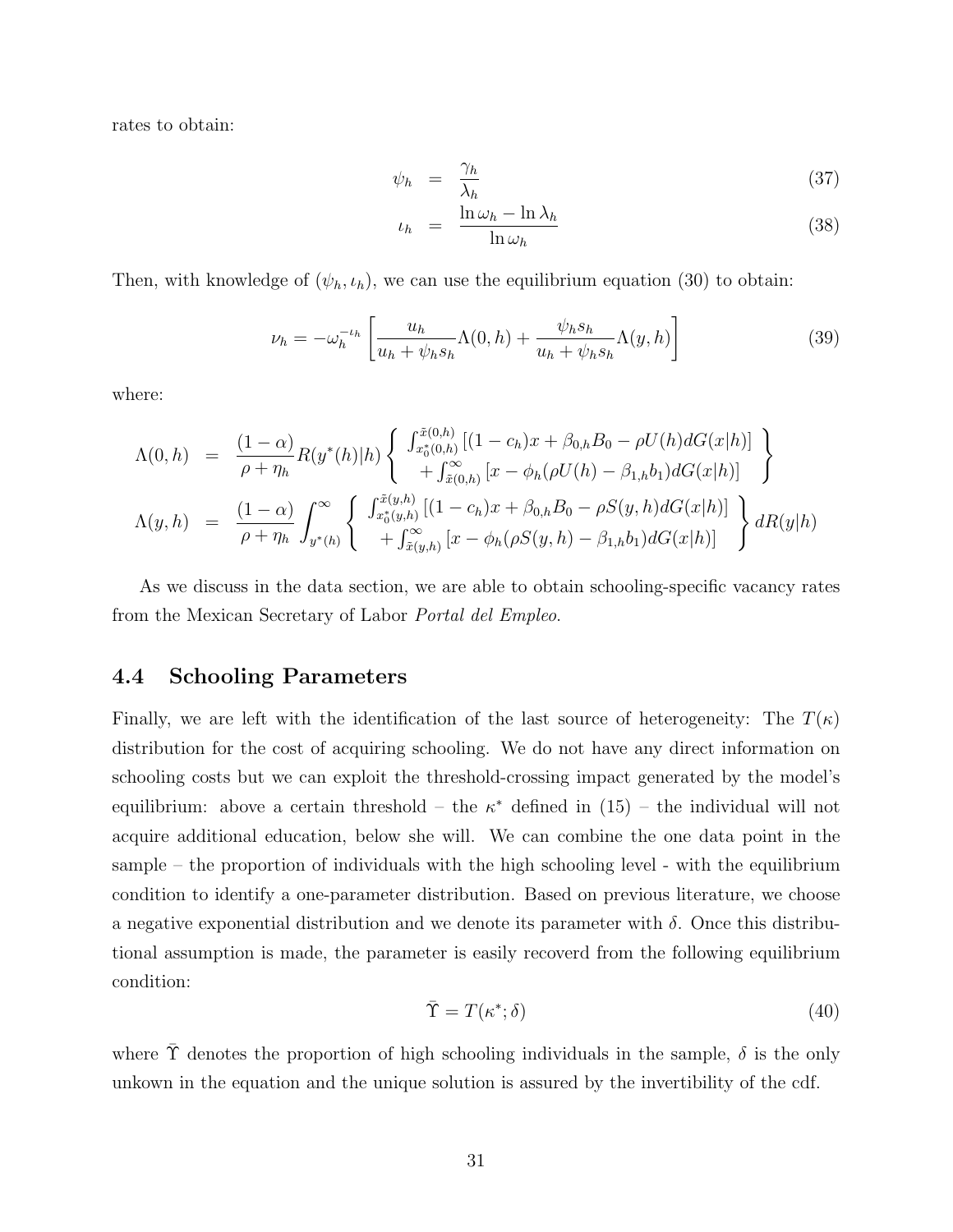# 5 Estimation

### 5.1 Method

We estimate the parameters of the model using the Method of Simulated Moments (MSM). Given the vector of parameters for each schooling group:

$$
\theta_h \equiv \{\mu_h, \sigma_h, \mu_h^y, \sigma_h^y, \beta_{1,h}, c_h, \xi_h, \lambda_h, \eta_h, \gamma_h\},\tag{41}
$$

the joint estimator  $\hat{\theta} \equiv [\hat{\theta}_0 | \hat{\theta}_1]$  is defined as:

$$
\theta = \underset{\theta}{\text{argmin}} \ \Psi(\theta, V)' W \Psi(\theta, V), \tag{42}
$$

where  $\Psi(\theta, V) = \left[ \Gamma_R(\theta | \widehat{x_0^*(y)}, \widehat{x(y)}) - \Gamma_N(V) \right]$  with  $\Gamma_N$  being the vector of the sample moments obtained by our sample of dimension N and  $\Gamma_R(\theta|\widehat{x_0^*(y)},\widehat{x(y)})$  the vector of the corresponding moments obtained from a simulated sample of size R conditional on the estimated productivity reservation values. The function (42) is minimized using the Nelder-Mead Simplex Algorithm. The weighting matrix  $W$  is a diagonal matrix with elements equal to the inverse of the bootstrapped variances of the sample moments. The schooling cost parameter,  $\delta$ , is obtained at the end of the procedure by exploiting the optimal decision rule in equation (15). Given our parametric assumption, it is an equation in one unknown which unique solution is the estimator for  $\delta$ . Finally, the institutional parameters  $\{B_0, \tau, t\}$  are set to the values determined by the Mexican legislation. See Appendix C for details.

The moments we match follow our identification strategy and they are extracted from the proportion of workers over labor market states, from the unemployment and self-employment durations, from the accepted wages distributions at legal and illegal jobs and from the accepted self-employed earning distributions. For the durations, we compute mean and standard deviation in unemployment and self-employment. For the wage distributions, we need to capture - on top of the location and scale of the distribution as captured by mean and standard deviation - also the extent and location of the overlap between legal and illegal employee wages. To capture the overlap, we use the following moments, in line with the procedure implemented by Flabbi and Moro [2012]. We compute quintiles over the legal workers' accepted wage distribution. For each interval, we compute the mean wage of legal and illegal employees earning a wage in the interval. We also compute the proportion of workers in illegal jobs among all employees earning a wage in the interval. These means and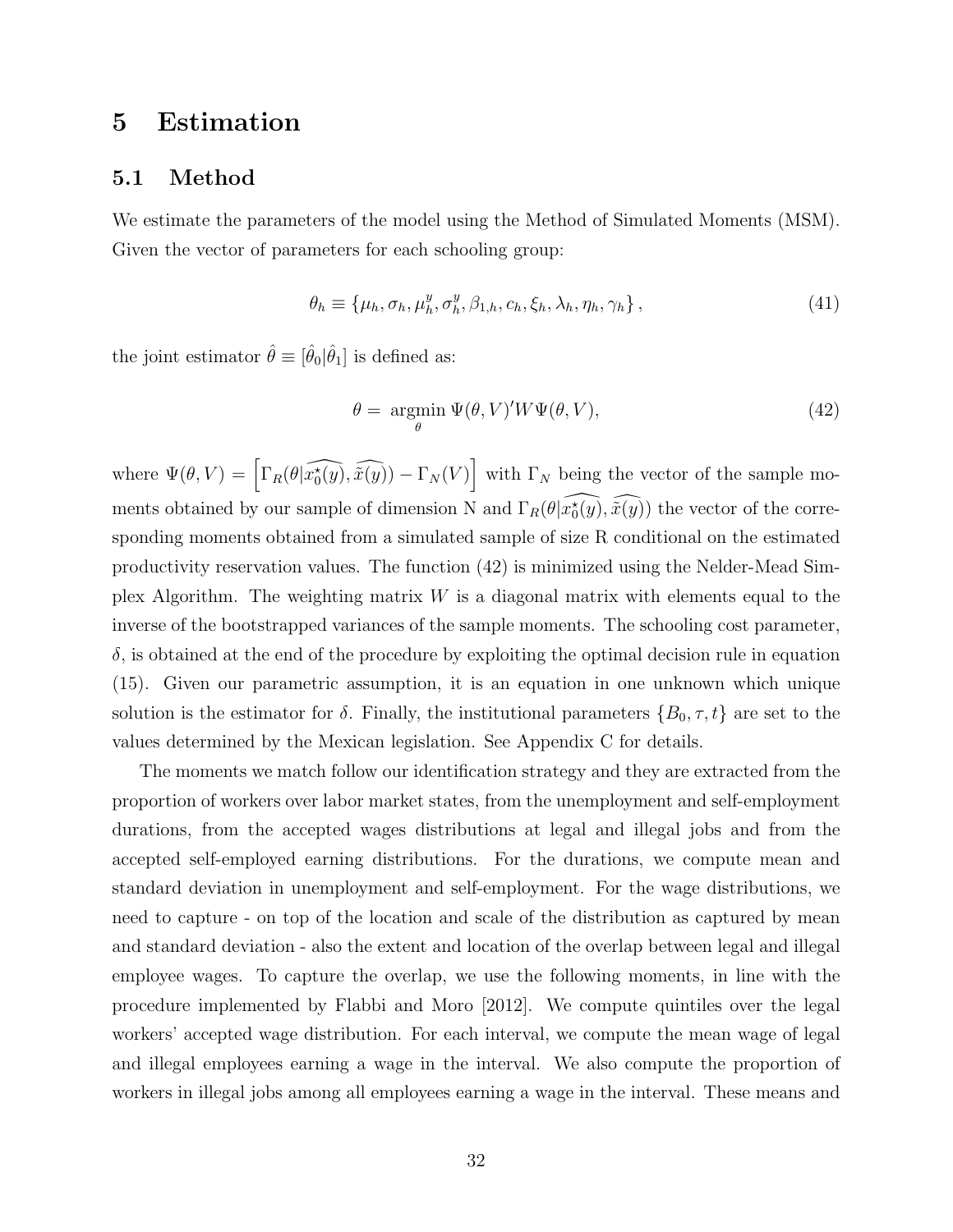proportions by quintiles are the additional moments we use to capture the overlap in the two distributions.

### 5.2 Results

Most of the parameters of the model are schooling-specific. The implicit assumption is that the labor market is segmented along observable workers' characteristics so that the two education groups do not compete for the same jobs. However, the transfer to legal employees,  $b<sub>1</sub>$ , is in common across the two schooling markets. This creates not only redistribution within schooling groups but also some externalities across schooling groups, which is the reason why the model is jointly estimated for all individuals regardless of their educational attainment.

Estimated parameters are reported in Table 2. The parameters governing the rates of job arrival and termination differ across schooling sub-markets, with lower arrival and termination rates for individuals who did not complete a high-school degree. Important differences between the two schooling groups are observed in the parameters of the match specific productivity distribution  $G(x)$  and the self-employed earning distribution  $R(y)$ . As reported in the bottom panel, average productivity in the High Schooling group is about 5% higher than in the Low Schooling group.

The preference parameters denote a higher valuation for non-contributory benefits than for contributory benefits. We speculate that the result may related to the contributory nature of the benefit itself. The cost of illegality parameter c seems reasonable: about  $10\%$ of productivity is set asided to cover the probability and penality of getting caught.

### 5.3 Fit of the Model

Table 3 reports the full set of simulated moments computed at the estimated parameters and compare them with the corresponding moments computed from the ENOE sample. Notice that we report here moments aggregated over the individuals belonging to treated and control municipalities in order to give an idea of the overall fit of the model. The Appendix reports the moments separately since those are the moments used in the quadratic form (42). The Table reports a good fit across the board, including at the quantile levels. The worse fit is on the unemployment rate which we estimate too low. While this is a concern, unemployment is the least important state in this labor market since both the rates and the durations are relatively low. We also underestimate the average accepted wages of legal employees.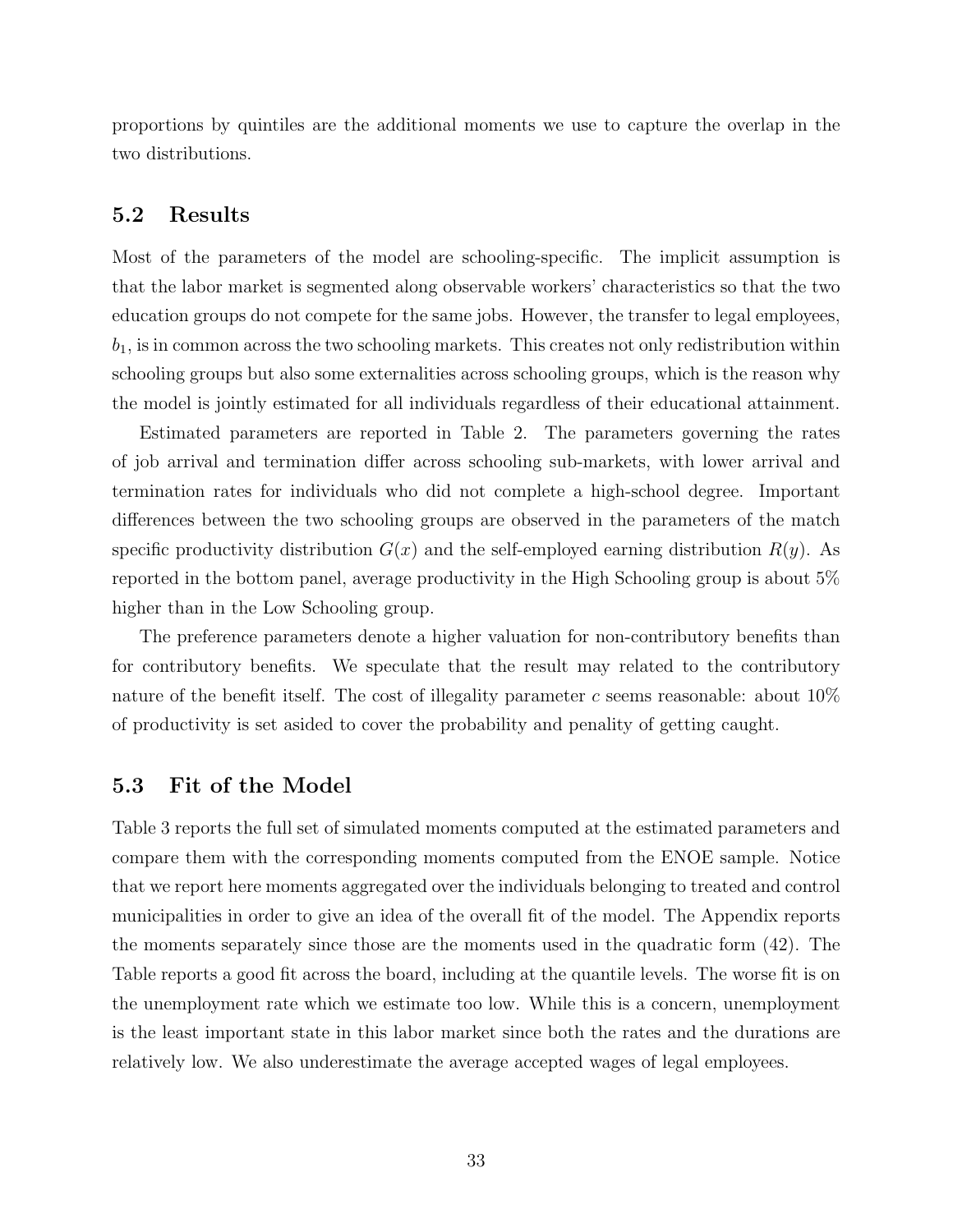| Table 2: Estimates of the Model Parameters |            |                                        |             |            |  |  |  |  |
|--------------------------------------------|------------|----------------------------------------|-------------|------------|--|--|--|--|
|                                            |            | <b>High Schooling</b><br>Low Schooling |             |            |  |  |  |  |
|                                            | Coeff.     | Std. Error                             | Coeff.      | Std. Error |  |  |  |  |
| Parameters:                                |            |                                        |             |            |  |  |  |  |
| $\gamma$                                   | 0.0279     | 0.0005                                 | 0.0354      | 0.0009     |  |  |  |  |
| $\lambda$                                  | 0.2890     | 0.0162                                 | 0.3597      | 0.0083     |  |  |  |  |
| $\eta$                                     | 0.0071     | 0.0004                                 | 0.0102      | 0.0008     |  |  |  |  |
| $\mu_x$                                    | 2.8114     | 0.0095                                 | 2.6116      | 0.0087     |  |  |  |  |
| $\mu_y$                                    | 2.2615     | 0.0145                                 | 2.4129      | 0.0125     |  |  |  |  |
| $\sigma_x$                                 | 0.8359     | 0.0172                                 | 1.1051      | 0.0120     |  |  |  |  |
| $\sigma_y$                                 | 0.7120     | 0.0072                                 | 0.7338      | 0.0107     |  |  |  |  |
| $\beta_1$                                  | 0.5615     | 0.0034                                 | 0.6705      | 0.0101     |  |  |  |  |
| $\beta_0$                                  | 0.9166     | 0.0055                                 | 0.9082      | 0.0081     |  |  |  |  |
| $\overline{c}$                             | 0.1089     | 0.0026                                 | 0.0856      | 0.0014     |  |  |  |  |
| $\alpha$                                   | 0.4813     | 0.0135                                 | 0.4813      | 0.0135     |  |  |  |  |
| $\xi$                                      | $-17.5092$ | 0.6445                                 | $-20.1412$  | 0.7263     |  |  |  |  |
| $\delta$                                   | 0.0073     | 0.0011                                 | 0.0073      | 0.0011     |  |  |  |  |
| $\psi$                                     | 0.0965     | 0.0061                                 | 0.0983      | 0.0038     |  |  |  |  |
| $\iota$                                    | 0.3157     | 0.0494                                 | 0.4218      | 0.0365     |  |  |  |  |
| $\zeta$                                    | 1.7730     | 0.1721                                 | 2.1080      | 0.1857     |  |  |  |  |
| $\nu$                                      | $-79.6492$ | 4.8504                                 | $-100.7496$ | 9.4442     |  |  |  |  |
| Predicted Values:                          |            |                                        |             |            |  |  |  |  |
| E(x)                                       | 23.5888    | 0.4607                                 | 25.0845     | 0.3271     |  |  |  |  |
| SD(x)                                      | 23.7192    | 1.1345                                 | 38.7912     | 1.1453     |  |  |  |  |
| E(y)                                       | 12.3663    | 0.1879                                 | 14.6167     | 0.1845     |  |  |  |  |
| SD(y)                                      | 10.0486    | 0.2254                                 | 12.3450     | 0.3151     |  |  |  |  |
| E(k)                                       | 137.6188   | 17.0615                                | 137.6188    | 17.0615    |  |  |  |  |

NOTE: Bootstrap standard errors reported.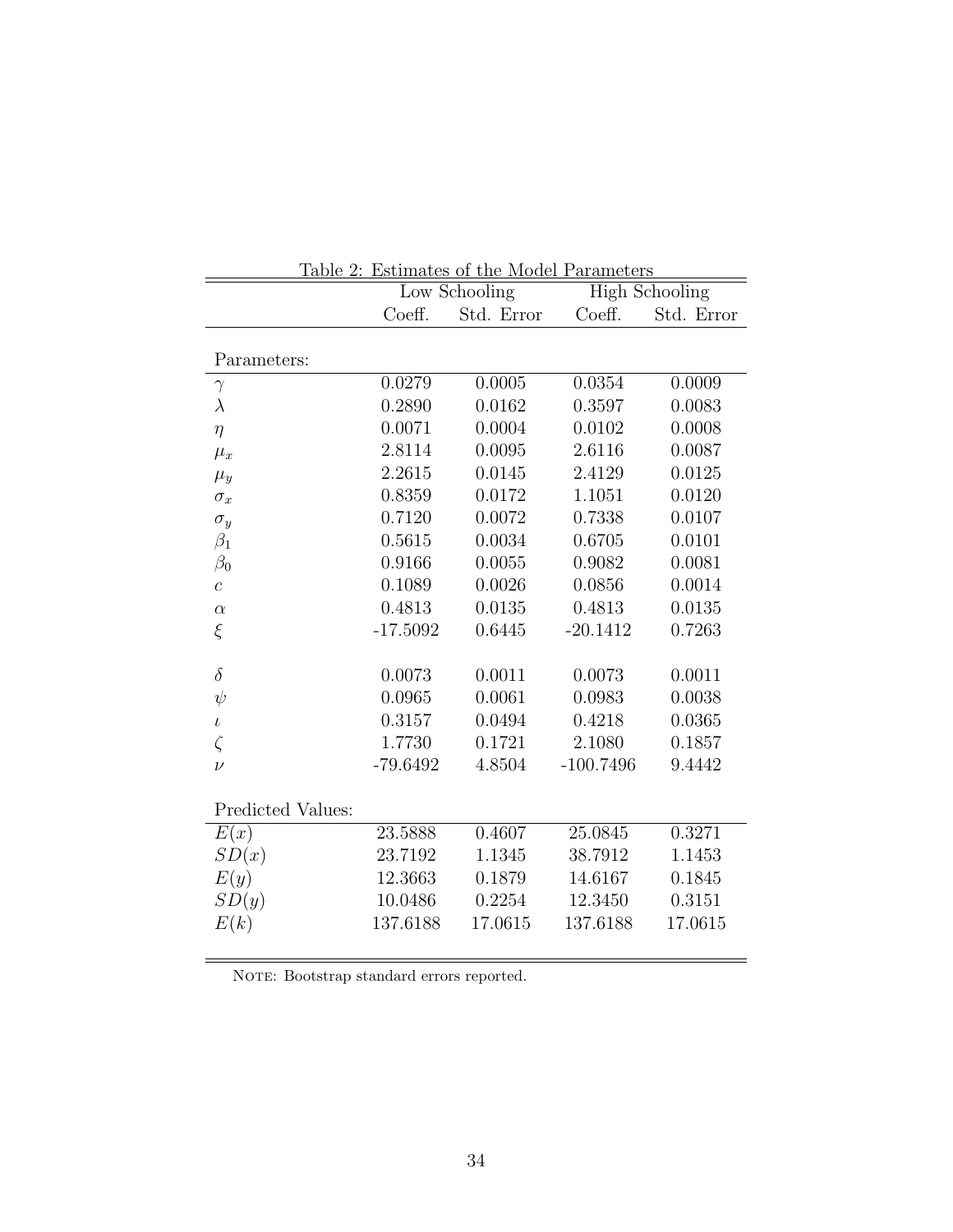| <u>rable 5: Model FIU: Conditional Moments</u><br><b>High Schooling</b><br>Low Schooling |         |         |         |         |  |  |  |  |
|------------------------------------------------------------------------------------------|---------|---------|---------|---------|--|--|--|--|
| Moment                                                                                   | Model   | Data    | Model   | Data    |  |  |  |  |
| % Self-employed                                                                          | 0.254   | 0.235   | 0.241   | 0.238   |  |  |  |  |
| % Legally Employed                                                                       | 0.512   | 0.500   | 0.546   | 0.523   |  |  |  |  |
| % Illegally Employed                                                                     | 0.220   | 0.223   | 0.182   | 0.193   |  |  |  |  |
| % Unemployed                                                                             | 0.014   | 0.042   | 0.030   | 0.045   |  |  |  |  |
| Mean Illegal Wages                                                                       | 17.396  | 18.138  | 21.253  | 21.792  |  |  |  |  |
| SD Illegal Wages                                                                         | 8.810   | 9.908   | 10.746  | 15.291  |  |  |  |  |
| Mean Legal Wages                                                                         | 21.442  | 24.001  | 27.636  | 30.355  |  |  |  |  |
| SD legal Wages                                                                           | 12.742  | 11.926  | 19.555  | 18.309  |  |  |  |  |
| Mean Self-empl Income                                                                    | 19.652  | 21.591  | 25.438  | 24.054  |  |  |  |  |
| SD Self-empl Income                                                                      | 13.077  | 12.683  | 14.659  | 15.448  |  |  |  |  |
| U Duration (months)                                                                      | 5.063   | 2.387   | 5.695   | 3.708   |  |  |  |  |
| SE Duration (months)                                                                     | 113.172 | 133.741 | 112.470 | 122.883 |  |  |  |  |
| % Illegally Employed - Q1                                                                | 0.421   | 0.412   | 0.356   | 0.448   |  |  |  |  |
| % Illegally Employed - Q2                                                                | 0.151   | 0.243   | 0.277   | 0.233   |  |  |  |  |
| % Illegally Employed - Q3                                                                | 0.158   | 0.141   | 0.130   | 0.123   |  |  |  |  |
| % Illegally Employed - Q4                                                                | 0.155   | 0.123   | 0.137   | 0.096   |  |  |  |  |
| % Illegally Employed - Q5                                                                | 0.116   | 0.080   | 0.100   | 0.101   |  |  |  |  |
| Mean Illegal Wages - Q1                                                                  | 11.132  | 10.463  | 14.537  | 11.359  |  |  |  |  |
| Mean Illegal Wages - Q2                                                                  | 14.159  | 16.509  | 16.700  | 19.070  |  |  |  |  |
| Mean Illegal Wages - Q3                                                                  | 17.728  | 21.104  | 21.648  | 25.696  |  |  |  |  |
| Mean Illegal Wages - $\mathrm{Q}4$                                                       | 22.916  | 27.529  | 28.598  | 33.767  |  |  |  |  |
| Mean Illegal Wages - Q5                                                                  | 36.599  | 42.773  | 47.266  | 58.317  |  |  |  |  |
| Mean Legal Wages - Q1                                                                    | 11.250  | 11.207  | 14.008  | 12.528  |  |  |  |  |
| Mean Legal Wages - $\mathrm{Q}2$                                                         | 14.196  | 16.901  | 17.212  | 19.070  |  |  |  |  |
| Mean Legal Wages - Q3                                                                    | 17.735  | 21.432  | 21.441  | 25.696  |  |  |  |  |
| Mean Legal Wages - Q4                                                                    | 23.162  | 27.506  | 28.637  | 33.767  |  |  |  |  |
| Mean Legal Wages - Q5                                                                    | 40.858  | 42.930  | 56.843  | 58.317  |  |  |  |  |
| Aggregate Labor Share                                                                    | 0.415   | 0.419   |         |         |  |  |  |  |

Table 3: Model Fit: Conditional Moments

NOTE: Data extracted from the 4 quarters of 2005 of the Mexican labor force survey (ENOE). Sample size is 9,199 observations in the low schooling group and 6,013 observations in the high schooling group. Simulated data obtained using a sample of 10,000 individuals in each schooling group.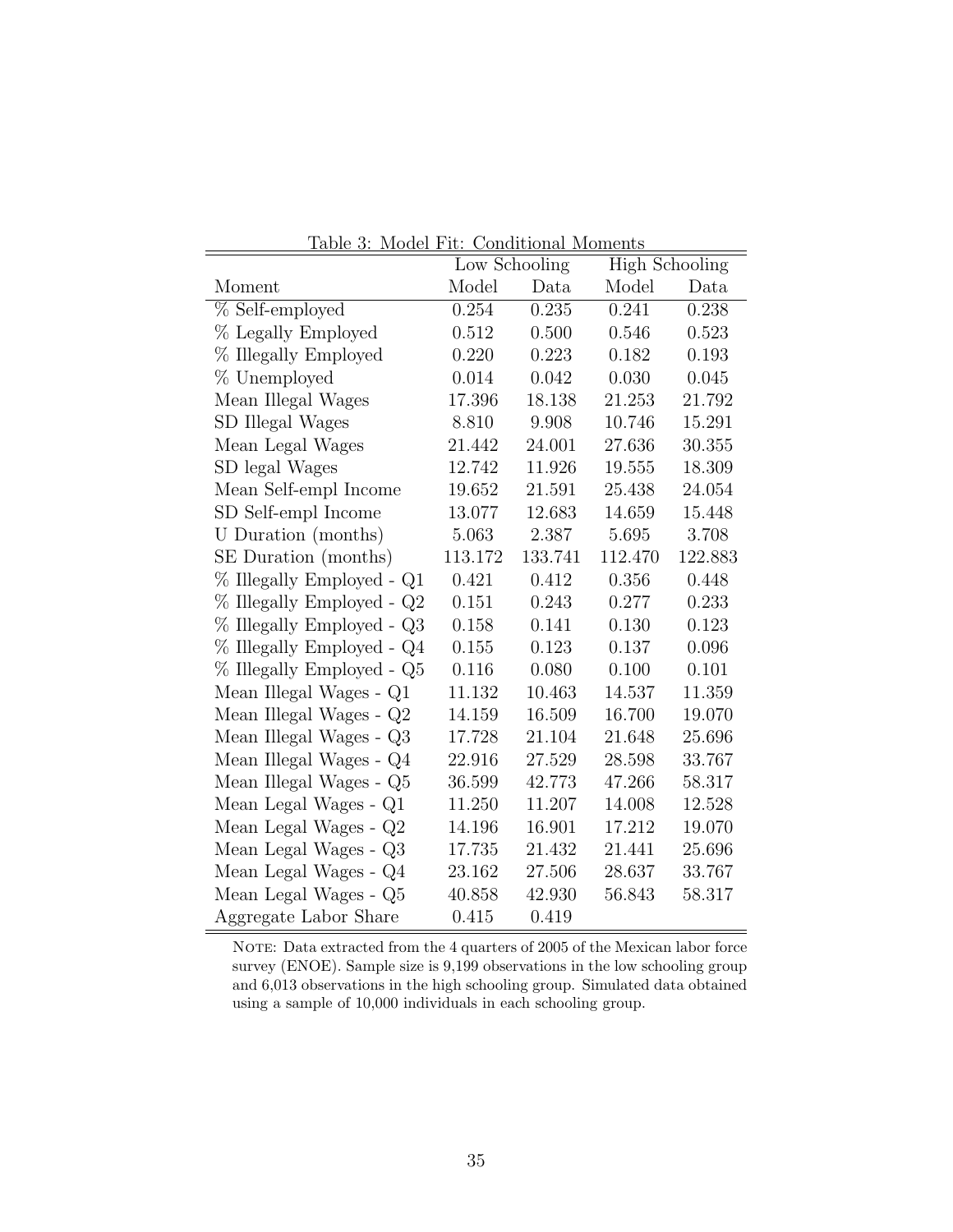# 6 Policy Experiments

### 6.1 Labor Market Outcomes

We assess the equilibrium impacts on labor market outcomes and schooling levels of two policies:

- 1. Changes in the social security contribution rate t;
- 2. Changes in the non-contributory social benefit level  $B_0$ .

To evaluate the policy impact we proceed as follow. At each different value of the policy parameter, we find and compute the new equilibrium. We then simulate 480 months of labor market careers for 5,000 individuals in these counterfactual labor markets. We finally compute the relevant statistics on these simulated data. Simulation results on the equilibrium shares of illegal employment (left panel) and informal employment (right panel) – defined as the sum of illegal employees and self-employed workers – by schooling group are reported in Figures 6 and 7. As expected, increasing tax rates increase informality, although this relationship is far from being monotonic. This is because part of the social security contributions that are retained at the source by firms are equally redistributed among formal employees. To the extent that this redistributive component depends on the contribution rate, there exist a value of  $t$  such that this creates incentives at the margin to work as an illegal employee, thereby generating the hump-shape relationship observed in Figure 6. On the other hand, the relationship between non-contributory benefits and illegality and informality rates is monotonically increasing (See Figure 7).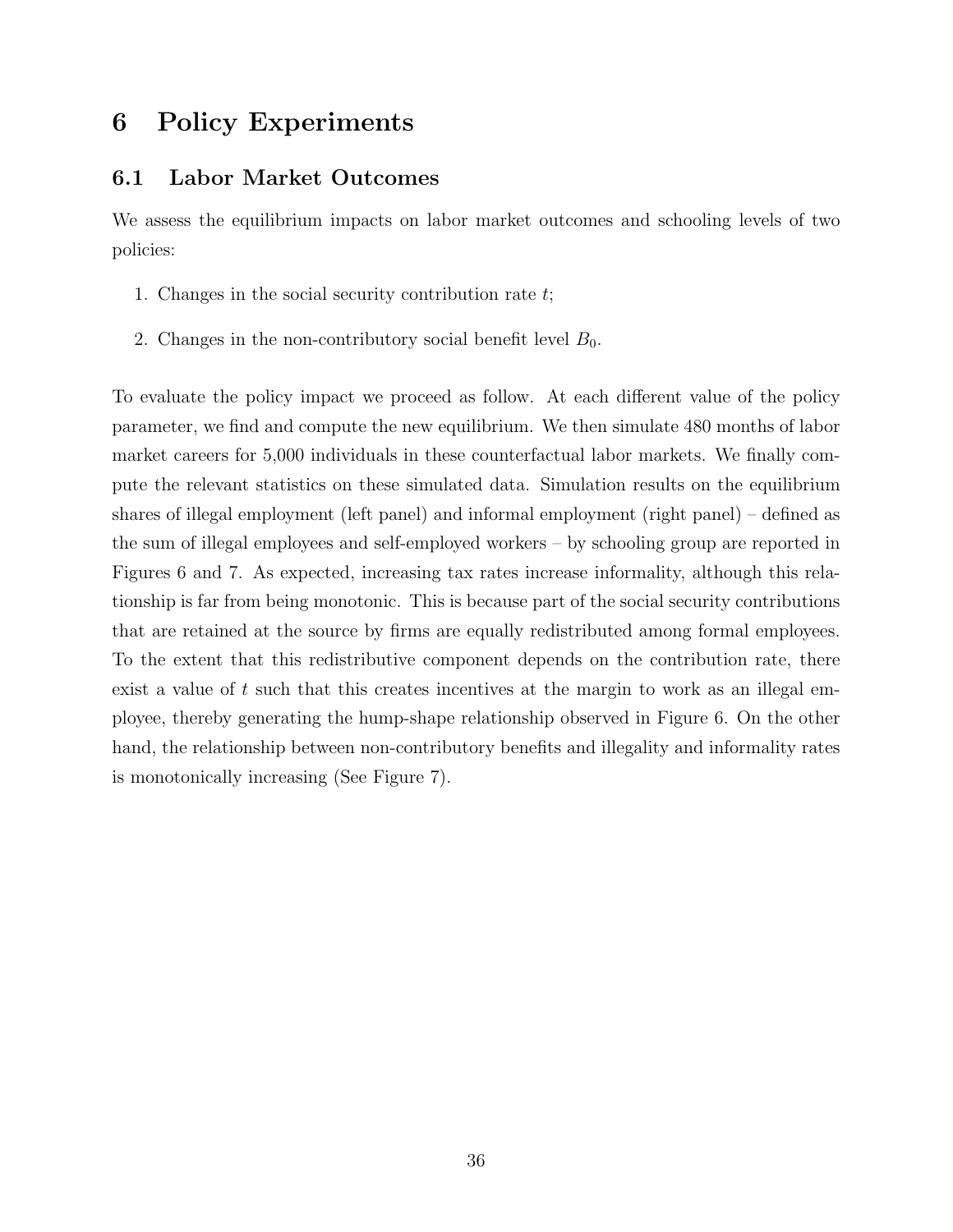

NOTE: The vertical line represents the institutional value for the rate of retention at the source on legal employees' earnings. See Appendix C for details



Figure 7: Non-Contributory Social Benefits  $(B_0)$ 

(a) Illegality Rate

(b) Informality Rate

NOTE: The vertical lines represent the institutional monetary values of the per-capita benefits in noncontributory social programs excluding the Seguro Popular (continuos line) and including the Seguro Popular (dashed line). See Appendix C for details.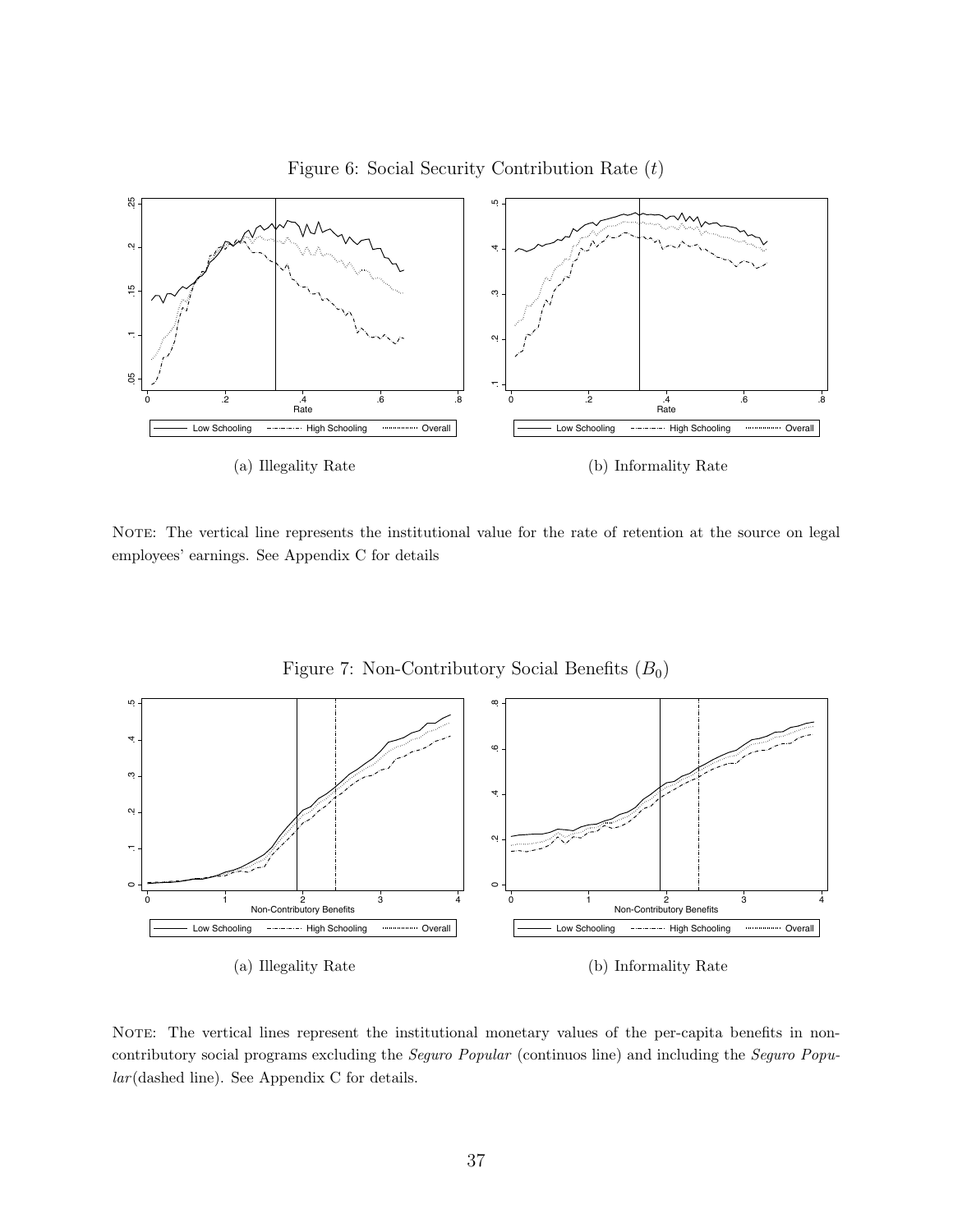# 6.2 Schooling and Welfare Outcomes

We next evaluate the impact of the same policy variables considered in the previous section on two final outcomes: the share of individuals who choose to complete secondary education and the total value of production in our simulated economy (one measure of welfare). Simulation results are reported in Figures 8 and 9, separately for two equilibrium cases. In the first case (continuos lines in panels a and b) we consider the arrival rates of job offers as exogenous, whereas in the other case (dashed lines in panels a and b) we allow firms to react to the endogenous proportions of job seekers (unemployed and self-employed) in each schooling group by adjusting the vacancy rates. A striking pattern emerges from these simulations. Notably, in the partial equilibrium setting both schooling investments and welfare do not seem very much responsive to the two policy levers considered here. However, allowing firms to respond generates a fundamental discrepancy in the arrival rates by schooling group (see panels c and d in the Figures) that translates into a large elasticity of schooling investments and, as a consequence, in the value of production.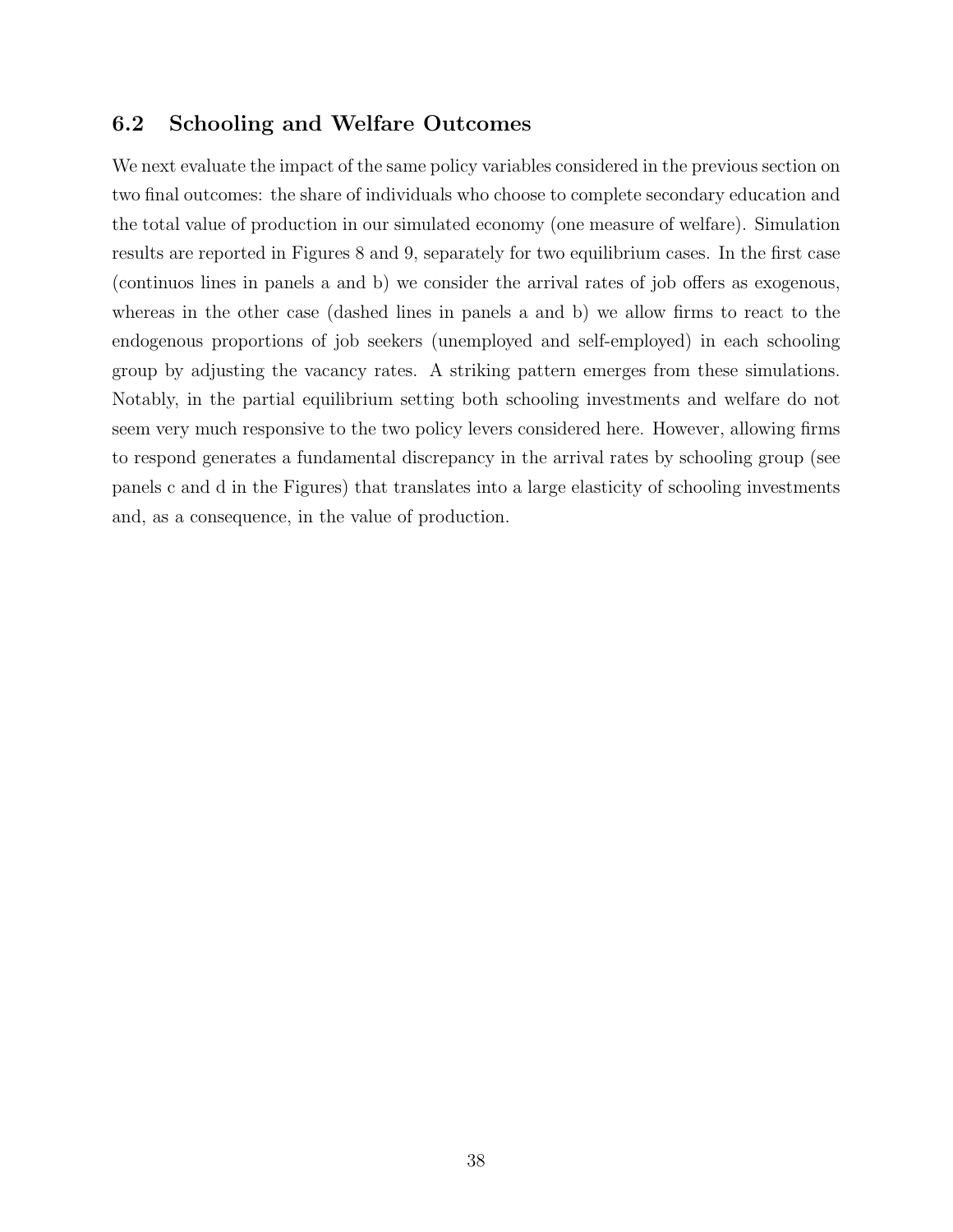

Figure 8: Social Security Contribution Rate (t)

NOTE: The vertical line represents the institutional value for the rate of retention at the source on legal employees' earnings. See Appendix C for details.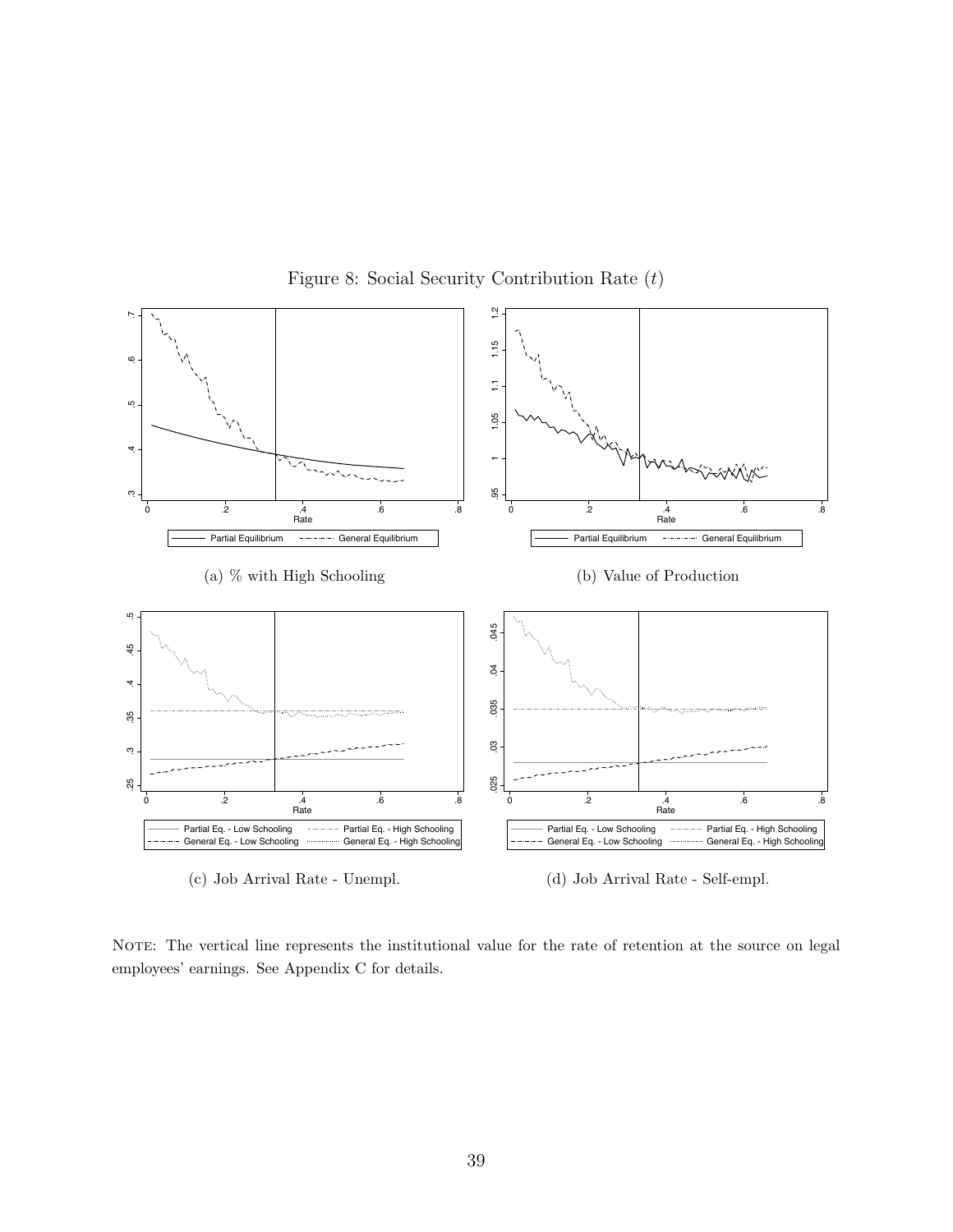

Figure 9: Non-Contributory Social Benefits  $(B_0)$ 

NOTE: The vertical lines represent the institutional monetary values of the per-capita benefits in noncontributory social programs excluding the Seguro Popular (continuos line) and including the Seguro Popular (dashed line). See Appendix C for details.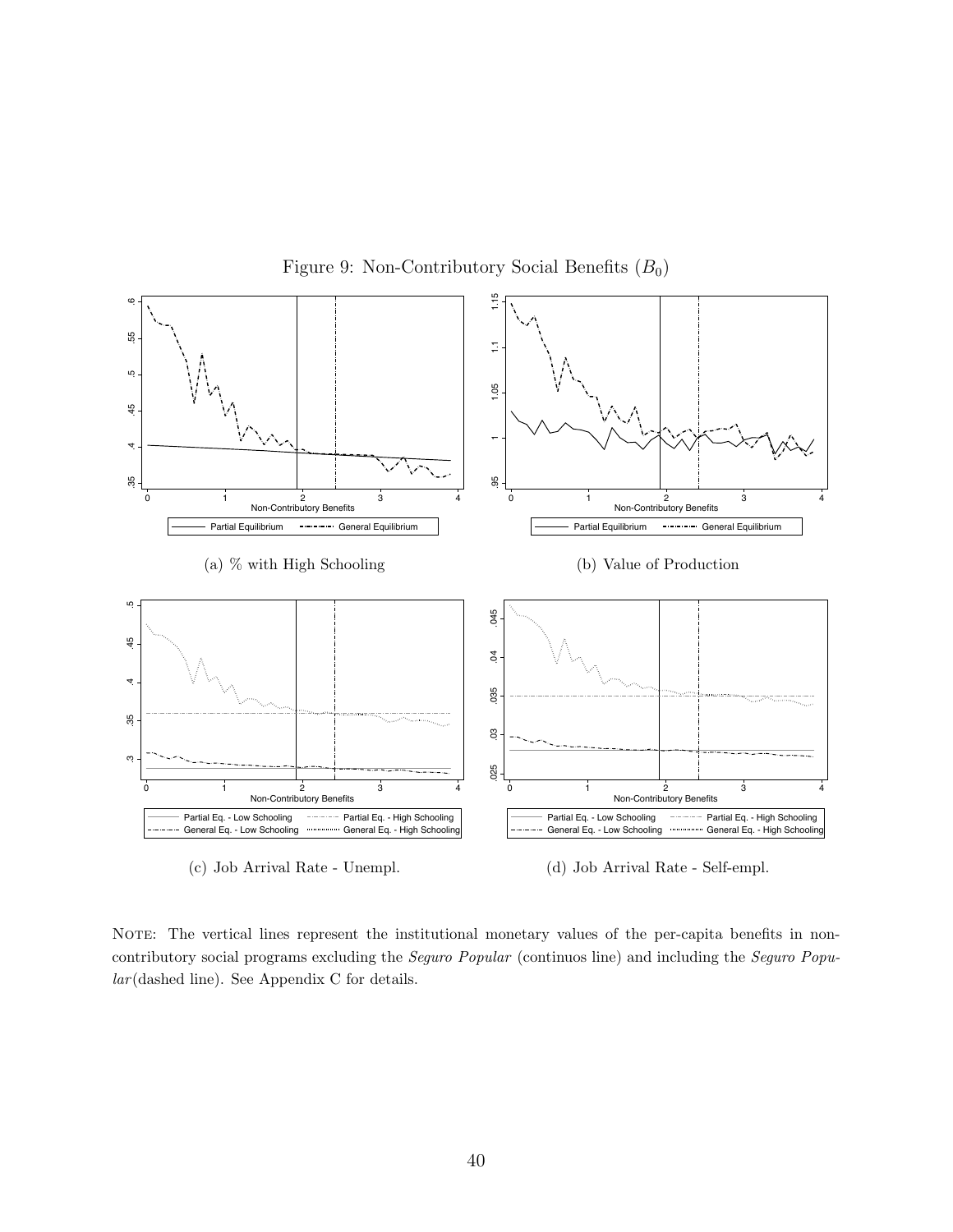# 7 Conclusion

In this paper, we nest some of the key features of informality in the context of a search model of the labor market in which schooling investments are endogenously determined. This modeling framework allows us to document how the presence of both illegal employment in firms and subsistence-level self-employment affect labor market outcomes and potentially distorts returns to schooling and individuals' decisions to acquire schooling. While the presence of informal labor market opportunities is not new in the empirical job search literature (see, e.g., Bosch and Esteban-Pretel [2012] and Meghir et al. [2015]), some key modeling features we introduce – e.g., the endogenous determination of the legal status of the job within the wage bargaining process – enable a better fit between the formal model and the institutional context. As a result, the experiments we performed based on our estimated model have the potential to generate more policy-relevant counterfactuals.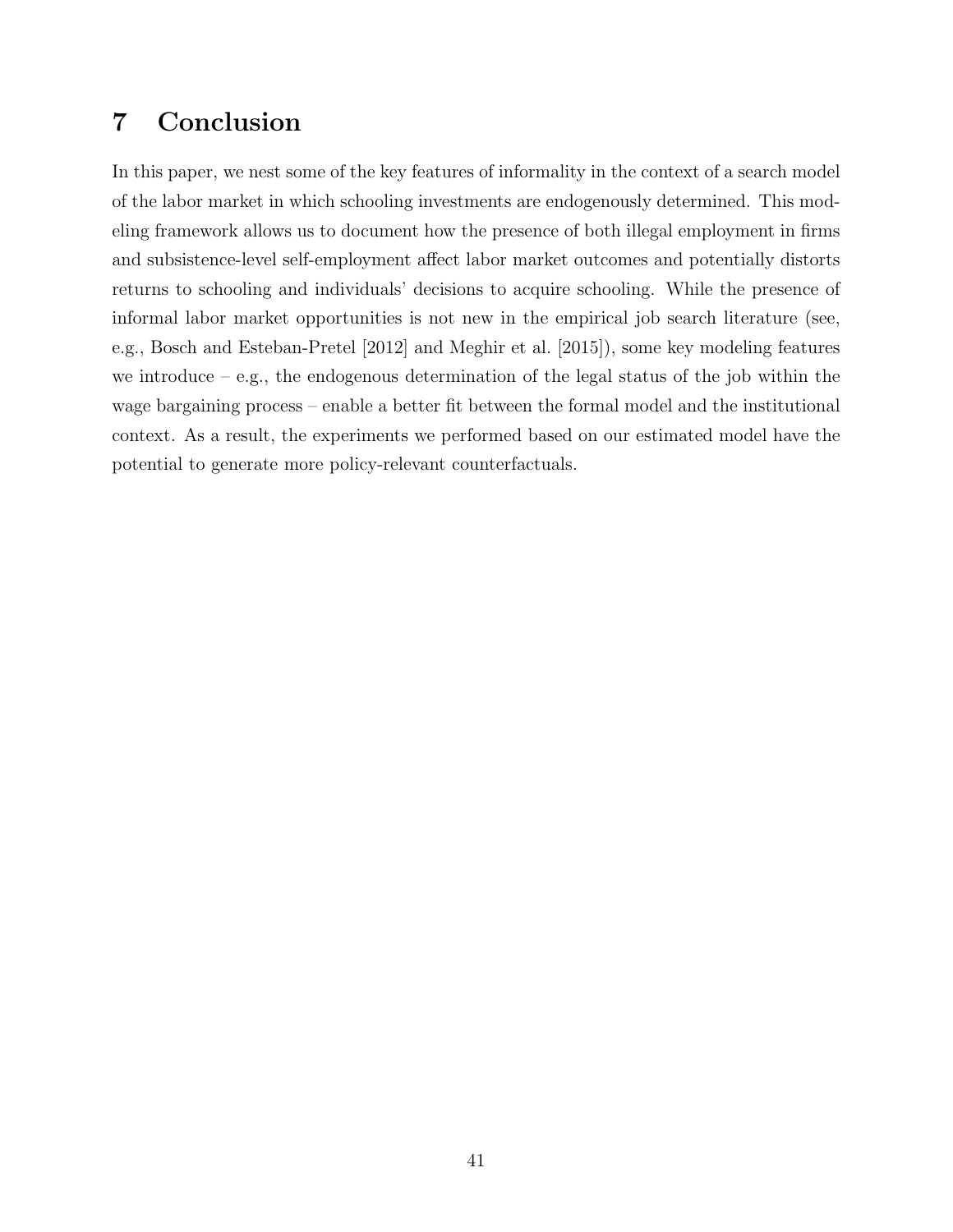# References

- Abramitzky, R. and Lavy, V. [2014], 'How responsive is investment in schooling to changes in redistributive policies and in returns?', *Econometrica*  $82(4)$ , 1241–1272.
- Acemoglu, D. and Shimer, R. [1999], 'Holdups and efficiency with search frictions', International Economic Review  $40(4)$ , 827–49.
- Albrecht, J., Navarro, L. and Vroman, S. [2009], 'The Effects of Labour Market Policies in an Economy with an Informal Sector', Economic Journal 119(539), 1105–1129.
- Anton, A., Hernandez, F. and Levy, S. [2012], The End of Informality in Mexico?, The Inter-American Development Bank.
- Arroyo Miranda, J., Gómez Cram, R. and Lever Guzmán, C. [2014], Can matching frictions explain the increase in mexican unemployment after 2008?, Technical report, Working Papers, Banco de México.
- Atkin, D. [forthcoming], 'Endogenous skill acquisition and export manufacturing in mexico', American Economic Review .
- Bianchi, M. and Bobba, M. [2013], 'Liquidity, Risk, and Occupational Choices', Review of Economic Studies  $80(2)$ , 491–511.
- Bosch, M. and Campos-Vazquez, R. M. [2014], 'The trade-offs of welfare policies in labor markets with informal jobs: The case of the "seguro popular" program in mexico', American Economic Journal: Economic Policy 6(4), 71–99.
- Bosch, M. and Esteban-Pretel, J. [2012], 'Job creation and job destruction in the presence of informal markets', Journal of Development Economics 98(2), 270–286.
- Cahuc, P., Postel-Vinay, F. and Robin, J.-M. [2006], 'Wage Bargaining with On-the-Job Search: Theory and Evidence', *Econometrica* **74**(2), 323–364.
- Dey, M. S. and Flinn, C. J. [2005], 'An equilibrium model of health insurance provision and wage determination', *Econometrica*  $73(2)$ , 571–627.
- Eckstein, Z. and van den Berg, G. J. [2007], 'Empirical labor search: A survey', Journal of Econometrics 136(2), 531–564.
- Eckstein, Z. and Wolpin, K. I. [1995], 'Duration to first job and the return to schooling: Estimates from a search-matching model', Review of Economic Studies 62(2), 263– 86.
- Flabbi, L. and Moro, A. [2012], 'The effect of job flexibility on female labor market outcomes: Estimates from a search and bargaining model', *Journal of Econometrics*  $168(1)$ ,  $81-$ 95.
- Flinn, C. [2006], 'Minimum wage effects on labor market outcomes under search, bargaining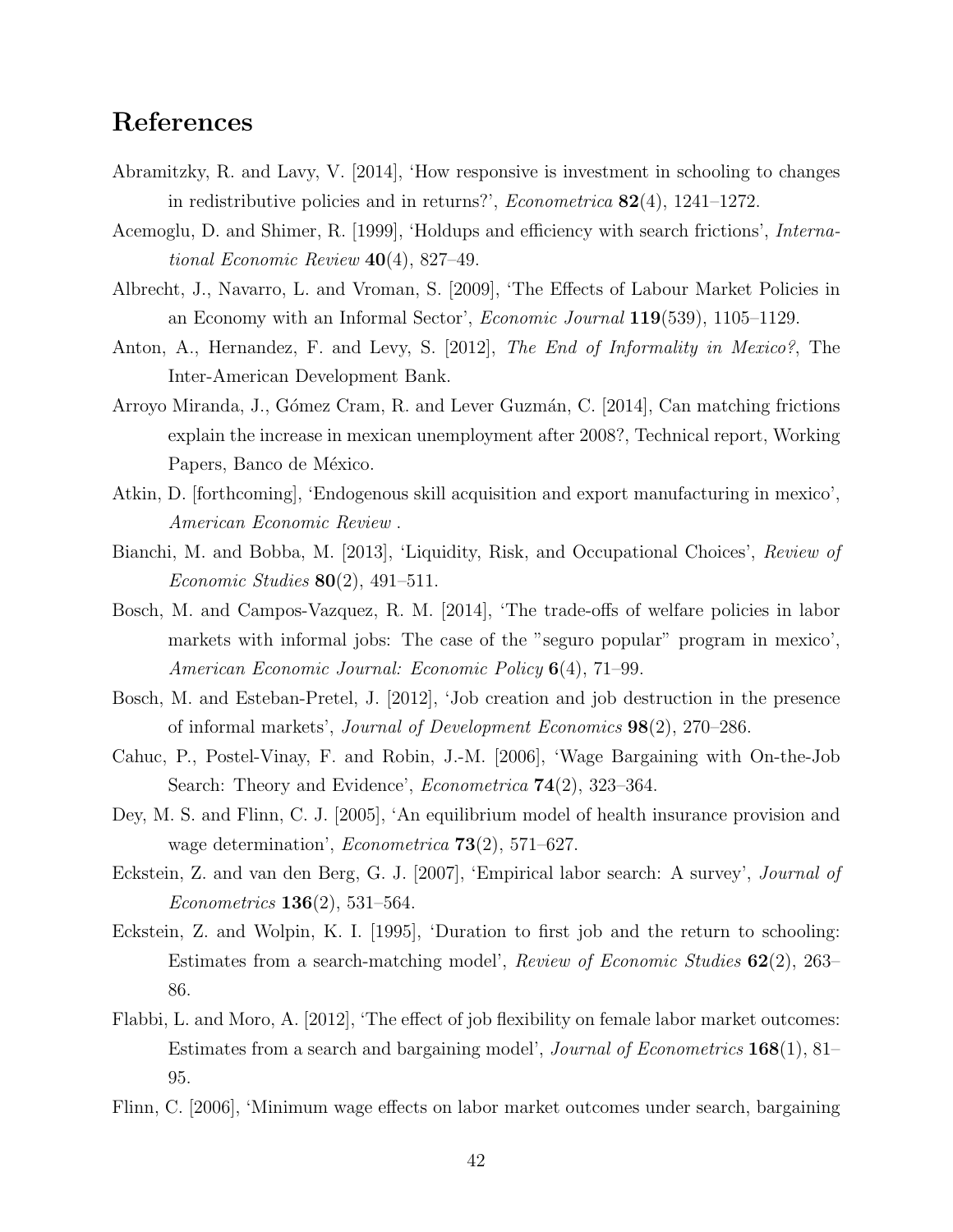and endogenous contact rates', Econometrica 73, 1013–1062.

- Flinn, C. and Heckman, J. [1982], 'New methods for analyzing structural models of labor force dynamics', *Journal of Econometrics*  $18(1)$ ,  $115 - 168$ .
- Flinn, C. and Mullins, J. [2015], 'Labor Market Search and Schooling Investment', International Economic Review 56, 359–398.
- Frolich, M., Kaplan, D., Pages, C., Rigolini, J. and Robalino, D., eds [2014], Social Insurance, Informality, and Labor Markets: How to Protect Workers While Creating Good Jobs, number 9780199685233 in 'OUP Catalogue', Oxford University Press.
- Heath, R. and Mobarak, M. A. [2015], 'Manufacturing growth and the lives of Bangladeshi women', Journal of Development Economics  $115(C)$ , 1–15.
- Hsieh, C.-T. and Klenow, P. J. [2009], 'Misallocation and manufacturing tfp in china and india', The Quarterly Journal of Economics 124(4), 1403–1448.
- Jensen, R. [2012], 'Do labor market opportunities affect young women's work and family decisions? experimental evidence from india', The Quarterly Journal of Economics 127(2), 753–792.
- Jovanovic, B. [1979], 'Job matching and the theory of turnover', *Journal of political economy* 87(5, Part 1), 972–990.
- Kanbur, R. [2009], 'Conceptualizing informality: Regulation and enforcement.', Indian Journal of Labour Economics  $52(1)$ , 33-42.
- Keane, M. P., Todd, P. E. and Wolpin, K. I. [2011], 'The structural estimation of behavioral models: Discrete choice dynamic programming methods and applications', *Handbook* of Labor Economics 4, 331–461.
- La Porta, R. and Shleifer, A. [2014], Informality and development, Working Paper 20205, National Bureau of Economic Research.
- Lagakos, D., Moll, B., Porzio, T., Qian, N. and Schoellman, T. [forthcoming], 'Life-cycle wage growth across countries', *Journal of Political Economy*.
- Levy, S. [2008], Good Intentions, Bad Outcomes: Social Policy, Informality, and Economic Growth in Mexico, Washington DC, The Brooking Institution Press.
- Levy, S. and Schady, N. [2013], 'Latin America's Social Policy Challenge: Education, Social Insurance, Redistribution', Journal of Economic Perspectives 27(2), 193–218.
- McKenzie, D. J. and Woodruff, C. [2006], 'Do entry costs provide an empirical basis for poverty traps? evidence from mexican microenterprises', Economic Development and Cultural Change 55(1), 3–42.
- Meghir, C., Narita, R. and Robin, J.-M. [2015], 'Wages and informality in developing coun-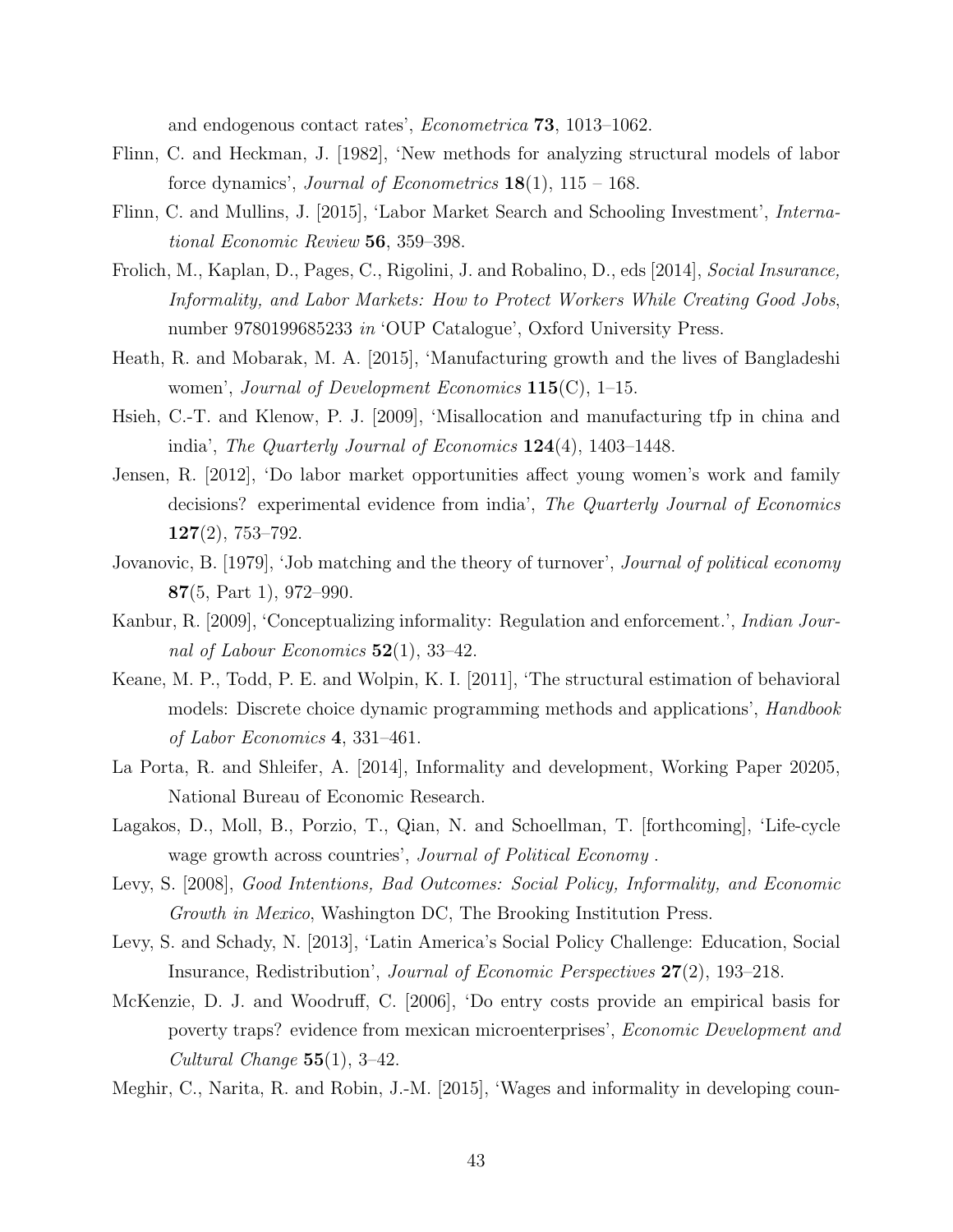tries', American Economic Review 105(4), 1509–46.

- Munshi, K. and Rosenzweig, M. [2006], 'Traditional institutions meet the modern world: Caste, gender, and schooling choice in a globalizing economy', American Economic  $Review 96(4), 1225-1252.$
- Perry, G. E., Maloney, W. F., Arias, O. S., Fajnzylber, P., Mason, A. D. and Saavedra-Chanduvi, J. [2007], Informality : Exit and Exclusion, number 6730 in 'World Bank Publications', The World Bank.
- Petrongolo, B. and Pissarides, C. A. [2001], 'Looking into the black box: A survey of the matching function', Journal of Economic literature 39(2), 390–431.
- Ulyssea, G. [2015], Firms, informality and development: Theory and evidence from brazil, Technical report, Mimeo.
- Wolinsky, A. [1987], 'Matching, search, and bargaining', Journal of Economic Theory 42(2), 311–333.
- World Bank [2012], World Development Report 2013: Jobs, Washington, DC: The World Bank.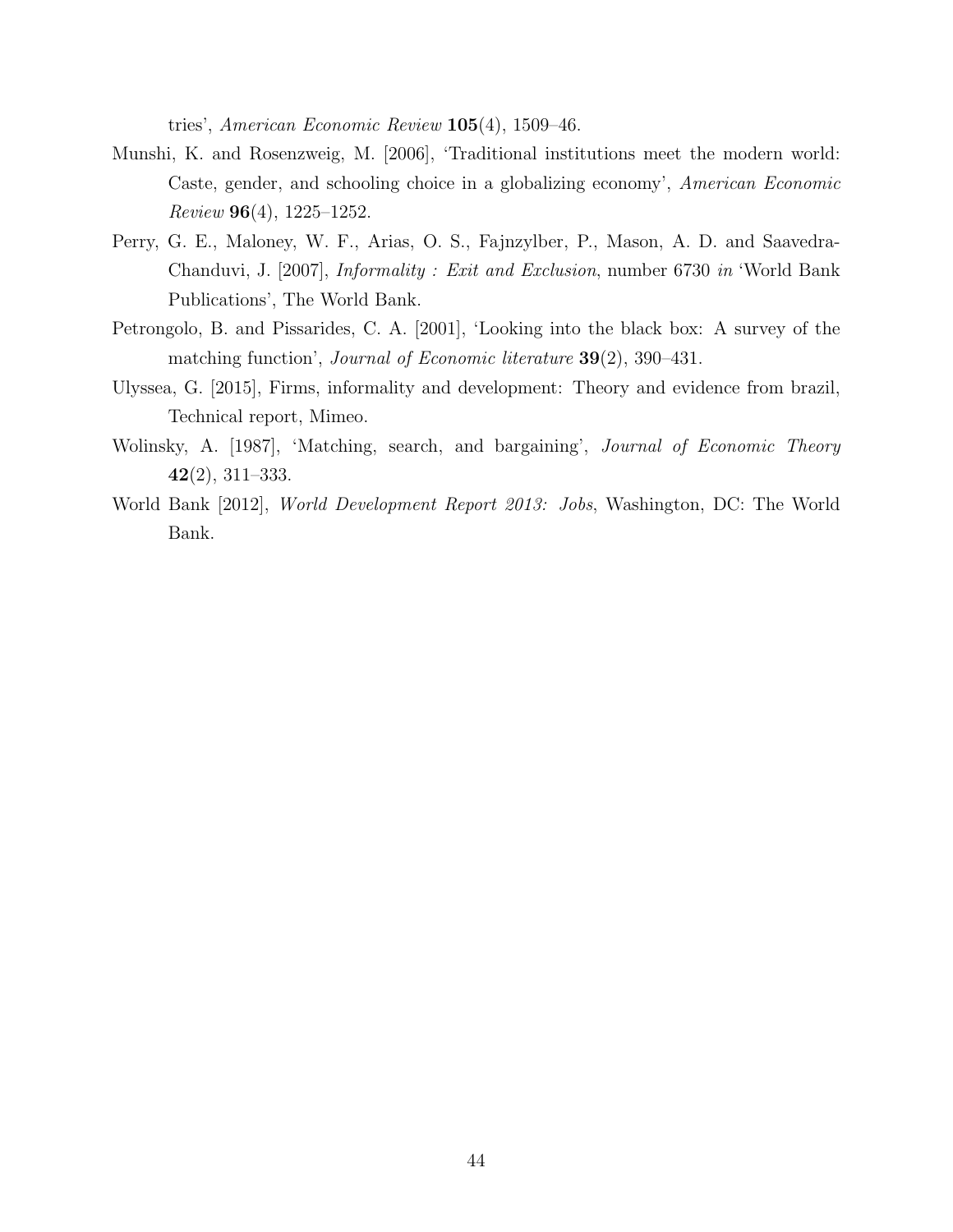# Appendix

# A Algebraic and Computation Details

# A.1 Proof of Proposition 1

**Proof.** The result is proved by observing that:

$$
\frac{\partial F_1[x, y, h]}{\partial x} = \frac{1 - \alpha_h}{\rho + \eta_h} \ge \frac{1 - \alpha_h}{\rho + \eta_h} (1 - c_h) = \frac{\partial F_0[x, y, h]}{\partial x} > 0
$$

 $\blacksquare$ 

### A.2 Formal Definition of the Equilibrium

TBD

### A.3 Derivation of Per-Capita Social Security Benefits

Tax revenues from social security contributions in each schooling market h after taking out the proportional extra-wage benefits are:

$$
sc_h = l_h \pi_h (1 - \tau) t \int_y \int_{\bar{x}(y,h)} w_1(x; y, h) \frac{g_h(x) dx}{1 - G_h(\bar{x}(y,h))} dR(y|h), \tag{A.1}
$$

where  $l_h$  is the steady-state proportion of legal employees in each schooling group h, which value depends on the equilibrium case discussed in Proposition 1:

$$
l_{h} = \left\{\begin{array}{c} \left[\frac{\gamma_{h}\eta_{h}(1-R_{h}(y_{h}^{*}))}{\eta_{h}+\gamma_{h}(1-G_{h}(x_{0}^{*}(0,h)))} + \frac{\lambda_{h}\eta_{h}R_{h}(y_{h}^{*})}{\eta_{h}+\lambda_{h}(1-G_{h}(x_{0}^{*}(0,h)))}\right] \left[\frac{1-G_{h}(\tilde{x}(0,h))}{\eta_{h}}\right] & \text{if } \tilde{x}(0,h) > x_{1}^{*}(0,h) \\ \left[\frac{\gamma_{h}\eta_{h}(1-R_{h}(y_{h}^{*}))}{\eta+\gamma_{h}(1-G_{h}(x_{1}^{*}(0,h)))} + \frac{\lambda_{h}\eta_{h}R_{h}(y_{h}^{*})}{\eta_{h}+\lambda_{h}(1-G_{h}(x_{1}^{*}(0,h)))}\right] & \text{if } \tilde{x}(0,h) < x_{1}^{*}(0,h) \end{array}\right\},
$$

 $\pi_h$  is the equilibrium share of workers in each schooling level  $(\pi_1 = T(\kappa^*)$  and  $\pi_0 =$  $1-T(\kappa^*)$  according to expression 15),  $\bar{x}(y,h) = \max{\{\tilde{x}(y,h), x_1^*(y,h)\}}$  denotes the matchspecific reservation value for legal employees with education  $h$  and outside option in selfemployment y (see equations 24 and 26), and  $w_1(x; y, h)$  is the corresponding equilibrium wage schedule.

We can thus obtain the per-capita transfer that each legal employee receives in equilibrium  $(b_1$  in expression 2) by summing up the quantities in expression A.1 in the two schooling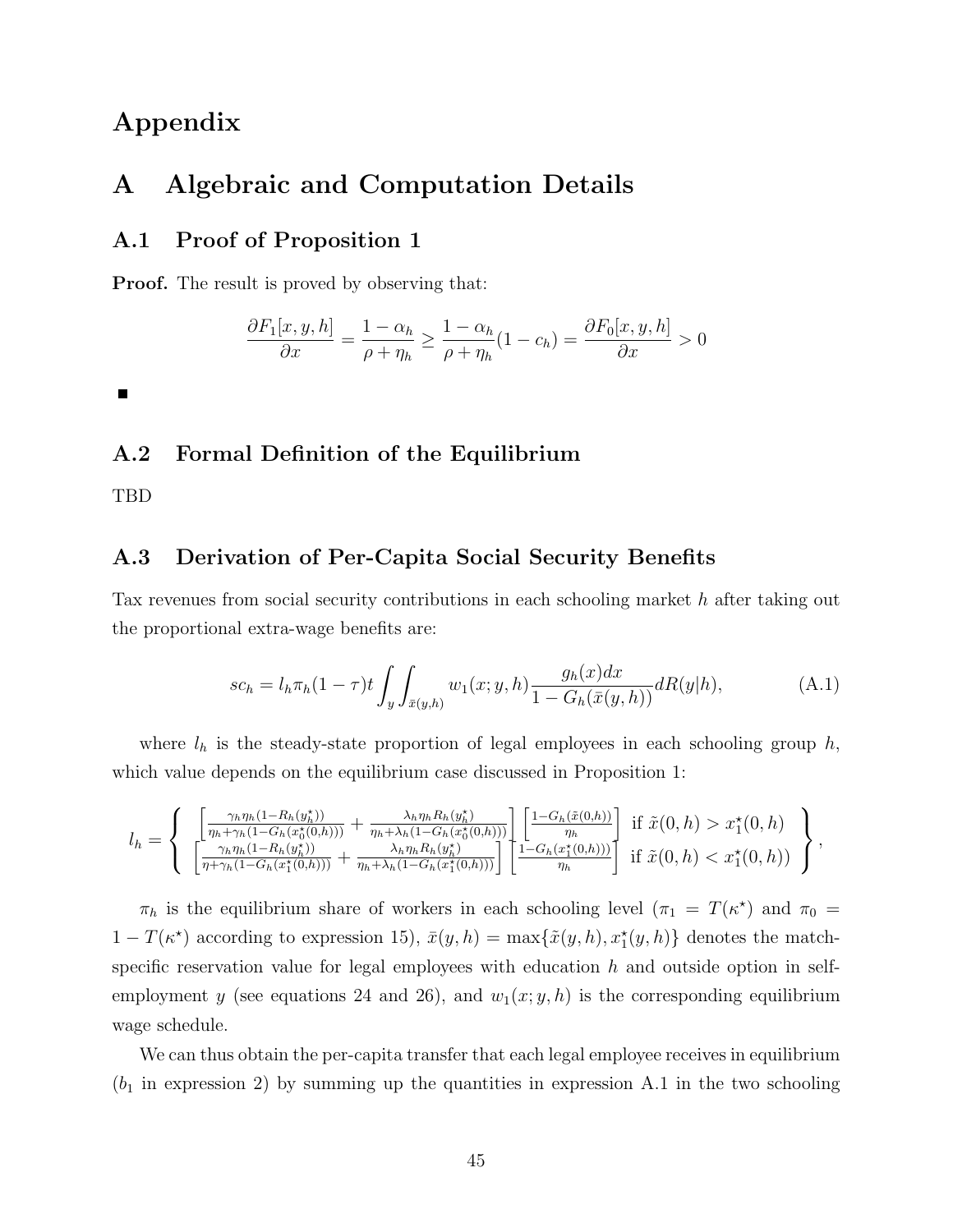groups and dividing by the corresponding equilibrium shares:

$$
b_1 = \frac{sc_0 + sc_1}{l_0 \pi_0 + l_1 \pi_1} \tag{A.2}
$$

### A.4 Computation of Total Wage Bills

The fact that  $\bar{x}(0, h) = \bar{x}(y_h^*, h) < \bar{x}(y, h)$ ,  $\forall y > y_h^* \forall h \in \{0, 1\}$  (see equations 17, 24 and 26) implies that we can separate the two integrals in expression A.1 for those individuals with  $y < y_h^*$ . Using the equilibrium wage schedule (expression 21), we obtain the total wage bills for those legal employees coming from unemployment:

$$
W_h^u = R_h(y_h^*) \left\{ \frac{\alpha_h}{(1+t)(1 - G_h(\bar{x}(0,h)))} \int_{\bar{x}(0,h)} x dG(x|h) + \frac{(1 - \alpha_h)}{(1 + \beta_{1,h} \tau t)} \left[ \rho U(h) - \beta_{1,h} b_1 \right] \right\}, \tag{A.3}
$$

For those coming from self-employment  $(y > y_h^{\star})$ , we discretize the support of  $\rho S(y, h)$  into sufficiently small intervals, and approximate the total wage bills as follows:

$$
W_{h}^{se} = \begin{cases} \sum_{y \in [y_{h}^{*}, \tilde{y}_{h}]} \left[ R_{h}(y + y/2) - R_{h}(y - y/2) \right] \frac{\alpha_{h}}{1+t} \left[ \int_{\tilde{x}(y,h)} x \frac{dg_{h}(x)dx}{1 - G_{h}(\tilde{x}(y,h))} + \frac{(1 - \alpha_{h})}{(1 + \beta_{1,h} \tau t)} (\rho S(y) - \beta_{1,h} b_{1}) \right] + \\ \sum_{y > \tilde{y}_{h}} \left[ R_{h}(y + y/2) - R_{h}(y - y/2) \right] \frac{\alpha_{h}}{1+t} \left[ \int_{x_{1}^{*}(y,h)} x \frac{dg_{h}(x)dx}{1 - G_{h}(\tilde{x}_{1}^{*}(y,h))} + \frac{(1 - \alpha_{h})}{(1 + \beta_{1,h} \tau t)} (\rho S(y) - \beta_{1,h} b_{1}) \right] \text{ if } \tilde{x}(0,h) > x_{1}^{*}(0,h) \\ \sum_{y > y_{h}^{*}} \left[ R_{h}(y + y/2) - R_{h}(y - y/2) \right] \frac{\alpha_{h}}{1+t} \left[ \int_{x_{1}^{*}(y,h)} x \frac{dg_{h}(x)dx}{1 - G_{h}(\tilde{x}_{1}^{*}(y,h))} + \frac{(1 - \alpha_{h})}{(1 + \beta_{1,h} \tau t)} (\rho S(y) - \beta_{1,h} b_{1}) \right] \text{ if } \tilde{x}(0,h) < x_{1}^{*}(0,h) \end{cases}
$$
\n(A.4)

where  $\tilde{y}_h$  is the value of self-employed earnings such that  $\tilde{x}(\tilde{y}_h, h) = x_1^{\star}(\tilde{y}_h, h)$ . Hence, we can approximate the quantity in expression A.1 as follows:

$$
sc_h \simeq l_h \pi_h (1 - \tau) t (W_h^u + W_h^{se}). \tag{A.5}
$$

.

# A.5 Derivation of  $b_1$  with two different values for  $B_0$

Let  $B_{0,d}$ , where  $d \in \{0,1\}$ , denote whether or not non-formally employed individuals receive higher non-contributory benefits (e.g. due to the receipt of the *seguro popular* in their municipality of residence).

$$
l_{h,d} = \begin{cases} \begin{array}{c} \left[ \frac{\gamma_h \eta_h (1 - R_h(y_{h,d}^{\star}))}{\eta_h + \gamma_h (1 - G_h(x_0^{\star}(0,h,d)))} + \frac{\lambda_h \eta_h R_h(y_{h,d}^{\star})}{\eta_h + \lambda_h (1 - G_h(x_0^{\star}(0,h,d)))} \right] \left[ \frac{1 - G_h(\tilde{x}(0,h,d))}{\eta_h} \right] & \text{if } \tilde{x}(0,h,d) > x_1^{\star}(0,h,d) \\ \frac{\gamma_h \eta_h (1 - R_h(y_{h,d}^{\star}))}{\eta_h + \gamma_h (1 - G_h(x_1^{\star}(0,h,d)))} + \frac{\lambda_h \eta_h R_h(y_{h,d}^{\star})}{\eta_h + \lambda_h (1 - G_h(x_1^{\star}(0,h,d)))} \right] \left[ \frac{1 - G_h(x_1^{\star}(0,h,d)))}{\eta_h} \right] & \text{if } \tilde{x}(0,h,d) < x_1^{\star}(0,h,d) \end{array} \end{cases},
$$
\n(A.6)

Also, for each couple  $\{h, d\}$  we can derive expressions for the total wage bills for legal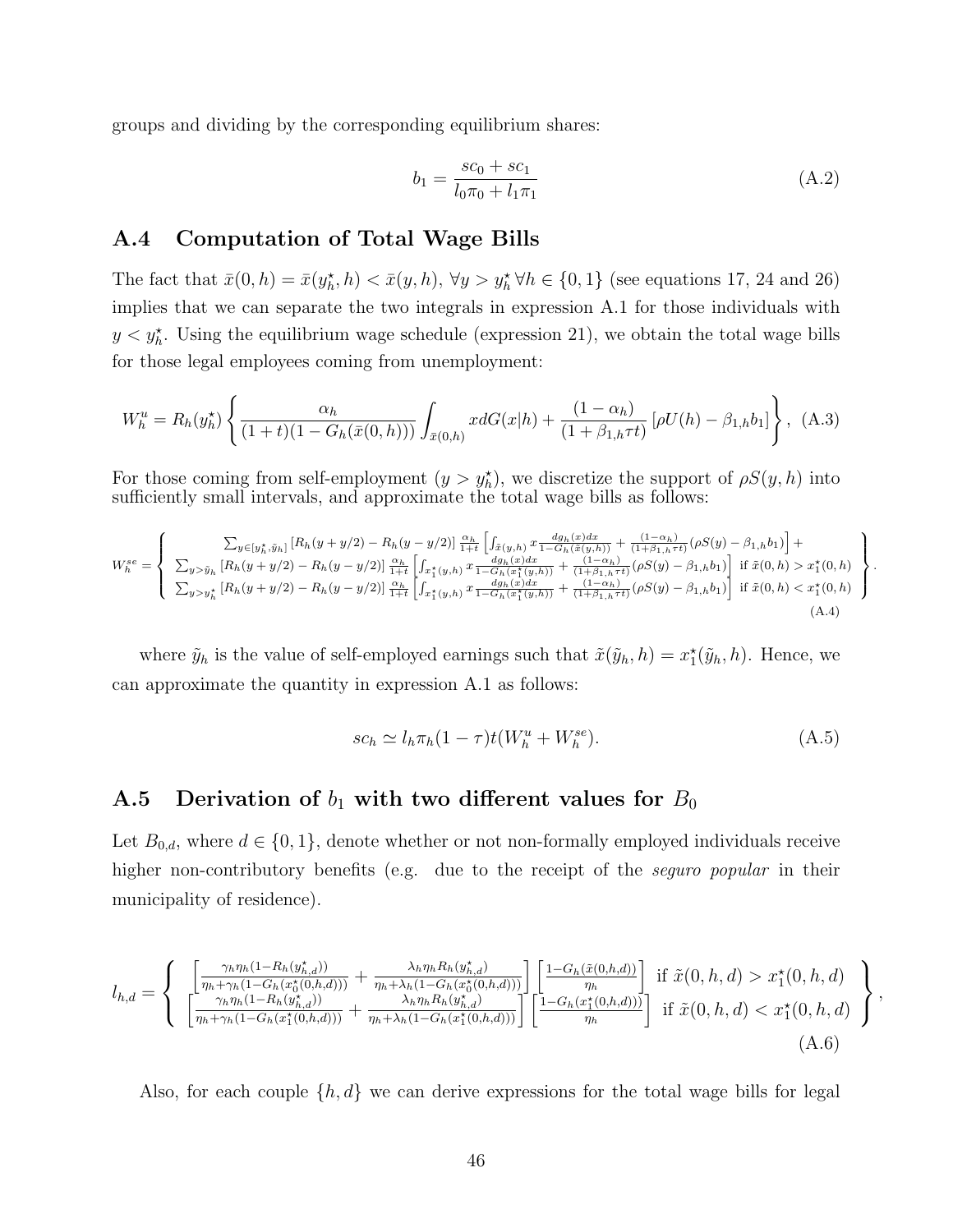employees depending on their search status. In particular, for those legal employees coming from unemployment:

$$
W_{h,d}^{u} = R_h(y_{h,d}^{\star}) \left\{ \frac{\alpha_h}{(1+t)(1 - G_h(\bar{x}(0,h,d)))} \int_{\bar{x}(0,h,d)} x dG(x|h) + \frac{(1 - \alpha_h)}{(1 + \beta_{1,h}\tau t)} \left[ \rho U(h,d) - \beta_{1,h} b_1 \right] \right\},\tag{A.7}
$$

where  $\bar{x}(y, h, d) = \max{\{\tilde{x}(y, h, d), x_1^*(y, h, d)\}}$ . For those coming from self-employment  $(y >$  $(y_{h,d}^{\star})$ , we discretize the support of  $\rho S(y, h, d)$  into sufficiently small intervals, and approximate the wage bills as follows:

$$
W_{h,d}^{se} = \begin{cases} \sum_{y \in [y_{h,d}^{\star}, \tilde{y}_{h,d}]} \left[ R_h(y + y/2) - R_h(y - y/2) \right] \frac{\alpha_h}{1+t} \left[ \int_{\tilde{x}(y,h,d)} x \frac{dg_h(x)dx}{1 - G_h(\tilde{x}(y,h,d))} + \frac{(1 - \alpha_h)}{(1 + \beta_{1,h} \tau t)} (\rho S(y,h,d) - \beta_{1,h} b_1) \right] + \sum_{y > \tilde{y}_{h,d}} \left[ R_h(y + y/2) - R_h(y - y/2) \right] \frac{\alpha_h}{1+t} \left[ \int_{x_1^{\star}(y,h,d)} x \frac{dg_h(x)dx}{1 - G_h(x_1^{\star}(y,h,d))} + \frac{(1 - \alpha_h)}{(1 + \beta_{1,h} \tau t)} (\rho S(y,h,d) - \beta_{1,h} b_1) \right] & \text{if } \tilde{x}(0,h,d) > x_1^{\star}(0,h,d) \end{cases}
$$
  

$$
\sum_{y > y_{h,d}^{\star}} \left[ R_h(y + y/2) - R_h(y - y/2) \right] \frac{\alpha_h}{1+t} \left[ \int_{x_1^{\star}(y,h,d)} x \frac{dg_h(x)dx}{1 - G_h(x_1^{\star}(y,h,d))} + \frac{(1 - \alpha_h)}{(1 + \beta_{1,h} \tau t)} (\rho S(y,h,d) - \beta_{1,h} b_1) \right] & \text{if } \tilde{x}(0,h,d) < x_1^{\star}(0,h,d) \end{cases}
$$
  
(A.8)

where  $\tilde{y}_{h,d}$  is the value of self-employed earnings such that  $\tilde{x}(\tilde{y}_{h,d}, h, d) = x_1^*(\tilde{y}_{h,d}, h, d)$ .

Then, tax revenues from social security contributions in schooling group  $h$  after taking out the proportional extra-wage benefits can be written as:

$$
sc_h \simeq (1 - \tau)t \sum_{d \in \{0, 1\}} \pi_{h,d} l_{h,d}(W_{h,d}^u + W_{h,d}^{se}),
$$
\n(A.9)

 $\lambda$  $\overline{\mathcal{L}}$ 

 $\int$ 

where  $\pi_{h,d}$  is the equilibrium share of workers in schooling group h with treatment status d.

# B Additional Figures and Tables

| Table B.1: SP Roll-out and Pre-determined Labor Market Characteristics (ENE, 2001) |                   |                   |              |             |            |            |                   |
|------------------------------------------------------------------------------------|-------------------|-------------------|--------------|-------------|------------|------------|-------------------|
|                                                                                    | $\left( 1\right)$ | $\left( 2\right)$ | (3)          | (4)         | (5)        | (6)        | $\left( 7\right)$ |
|                                                                                    | $\ln(w_f)$        | $ln(w_i)$         | $ln(w_{se})$ | Legal       | Illegal    | Self-Empl  | Unempl            |
| sp                                                                                 | 0.014             | 0.083             | 0.043        | $-0.038$    | 0.024      | 0.013      | 0.001             |
|                                                                                    | (0.042)           | (0.068)           | (0.060)      | (0.023)     | (0.017)    | (0.016)    | (0.003)           |
|                                                                                    |                   |                   |              |             |            |            |                   |
| educ                                                                               | $0.187***$        | $0.182***$        | $0.189***$   | $-0.034***$ | $-0.015**$ | $0.048***$ | 0.001             |
|                                                                                    | (0.016)           | (0.034)           | (0.020)      | (0.007)     | (0.006)    | (0.008)    | (0.003)           |
| Mean Dep. Var.                                                                     |                   |                   |              | 0.494       | 0.154      | 0.327      | 0.024             |
| Number of Obs                                                                      | 10077             | 3061              | 6534         | 20803       | 20803      | 20803      | 20803             |
| Number of Clusters                                                                 | 217               | 190               | 217          | 238         | 238        | 238        | 238               |

Table B.1: SP Roll-out and Pre-determined Labor Market Characteristics (ENE, 2001)

OLS estimates. Standard errors clustered at the municipality level.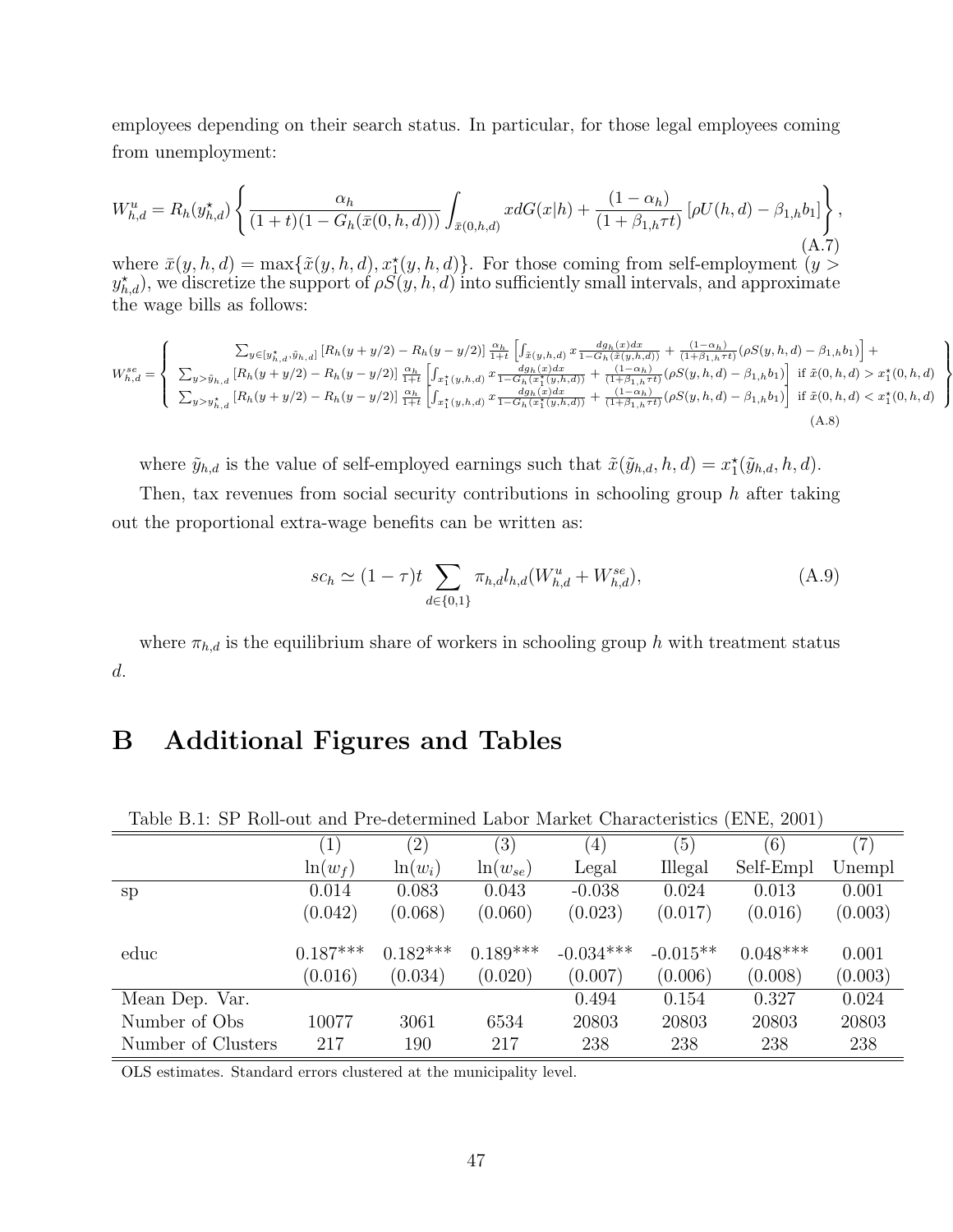|                                    |        | Low Schooling |        | <b>High Schooling</b> |        |        |  |
|------------------------------------|--------|---------------|--------|-----------------------|--------|--------|--|
| Moment                             | Model  | Data          | Weight | Model                 | Data   | Weight |  |
| % Self-employed                    | 0.259  | 0.241         | 0.005  | 0.241                 | 0.238  | 0.007  |  |
| % Legally Employed                 | 0.429  | 0.486         | 0.006  | 0.485                 | 0.514  | 0.007  |  |
| % Illegally Employed               | 0.297  | 0.236         | 0.006  | 0.245                 | 0.206  | 0.006  |  |
| % Unemployed                       | 0.016  | 0.037         | 0.003  | 0.028                 | 0.042  | 0.003  |  |
| Mean Illegal Wages                 | 5.043  | 4.252         | 0.114  | 5.074                 | 4.480  | 0.179  |  |
| SD Illegal Wages                   | 8.873  | 9.009         | 0.182  | 10.141                | 11.119 | 0.380  |  |
| Mean Legal Wages                   | 9.860  | 11.651        | 0.183  | 14.681                | 15.690 | 0.309  |  |
| SD legal Wages                     | 14.195 | 14.615        | 0.168  | 21.229                | 20.294 | 0.348  |  |
| Mean Self-empl Income              | 5.332  | 5.408         | 0.143  | 6.276                 | 5.983  | 0.203  |  |
| SD Self-empl Income                | 11.272 | 11.531        | 0.216  | 13.871                | 13.218 | 0.334  |  |
| U Duration (months)                | 0.076  | 0.095         | 0.014  | 0.162                 | 0.159  | 0.023  |  |
| SE Duration (months)               | 30.965 | 33.017        | 0.996  | 27.432                | 29.786 | 1.116  |  |
| % Illegally Employed - Q1          | 0.162  | 0.094         | 0.005  | 0.143                 | 0.092  | 0.005  |  |
| % Illegally Employed - Q2          | 0.037  | 0.061         | 0.005  | 0.033                 | 0.046  | 0.004  |  |
| % Illegally Employed - Q3          | 0.038  | 0.033         | 0.004  | 0.029                 | 0.026  | 0.003  |  |
| % Illegally Employed - Q4          | 0.034  | 0.029         | 0.003  | 0.025                 | 0.020  | 0.003  |  |
| % Illegally Employed - Q5          | 0.025  | 0.018         | 0.002  | 0.015                 | 0.021  | 0.003  |  |
| Mean Illegal Wages - Q1            | 1.950  | 0.973         | 0.054  | 2.204                 | 1.049  | 0.071  |  |
| Mean Illegal Wages - $\mathrm{Q}2$ | 0.584  | 1.005         | 0.080  | 0.603                 | 0.883  | 0.078  |  |
| Mean Illegal Wages - Q3            | 0.739  | 0.695         | 0.074  | 0.700                 | 0.669  | 0.075  |  |
| Mean Illegal Wages - Q4            | 0.848  | 0.797         | 0.072  | 0.794                 | 0.675  | 0.096  |  |
| Mean Illegal Wages - Q5            | 0.921  | 0.781         | 0.081  | 0.773                 | 1.204  | 0.143  |  |
| Mean Legal Wages - Q1              | 1.116  | 1.063         | 0.023  | 1.525                 | 1.220  | 0.043  |  |
| Mean Legal Wages - Q2              | 1.358  | 1.626         | 0.046  | 1.823                 | 1.969  | 0.095  |  |
| Mean Legal Wages - Q3              | 1.645  | 2.046         | 0.044  | 2.277                 | 2.707  | 0.075  |  |
| Mean Legal Wages - Q4              | 2.140  | 2.715         | 0.070  | 3.049                 | 3.534  | 0.085  |  |
| Mean Legal Wages - Q5              | 3.601  | 4.201         | 0.089  | 6.007                 | 6.260  | 0.166  |  |

Table B.2: Unconditional Moments: Treated Sample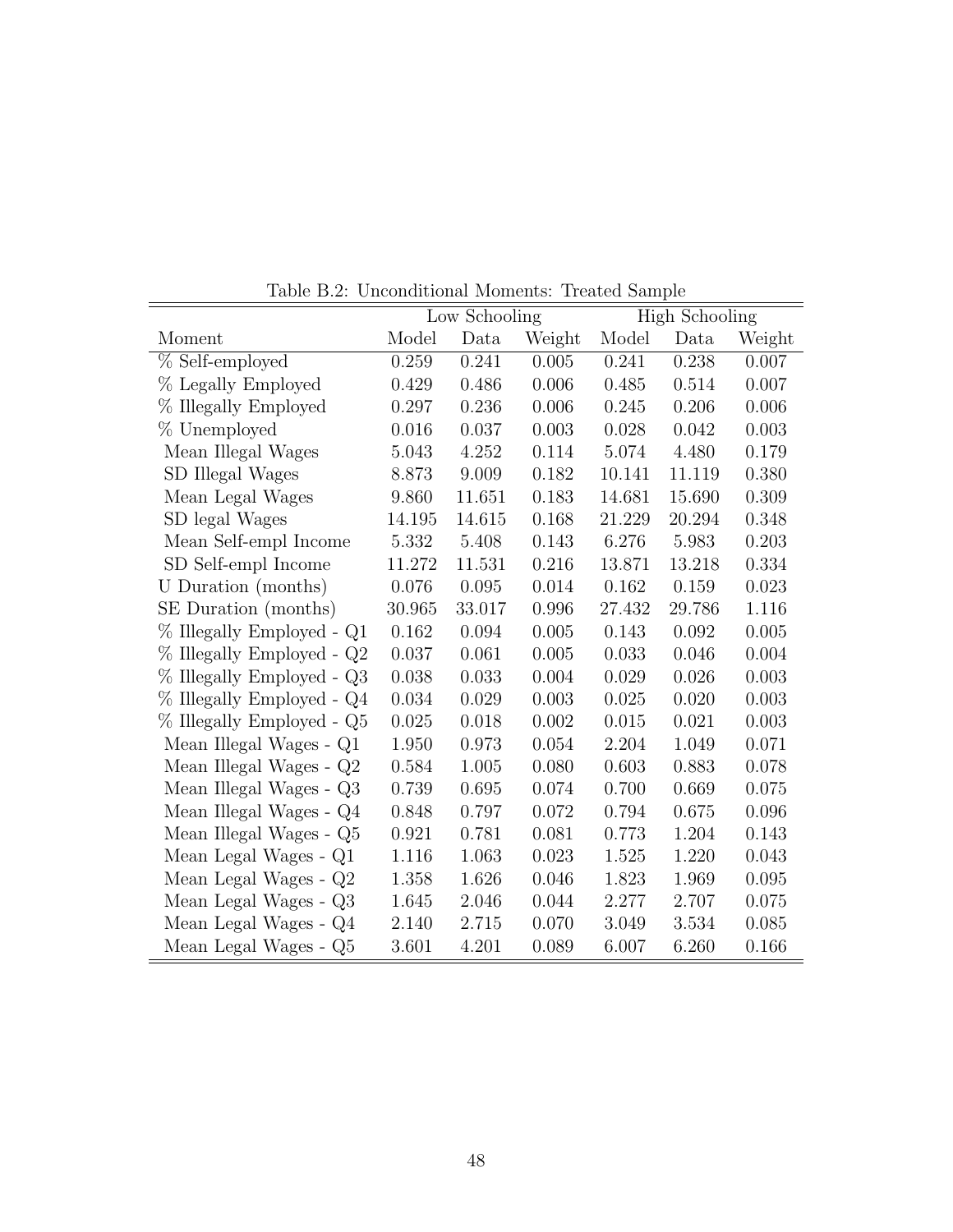|                                    |        | Low Schooling |        | <b>High Schooling</b> |        |        |
|------------------------------------|--------|---------------|--------|-----------------------|--------|--------|
| Moment                             | Model  | Data          | Weight | Model                 | Data   | Weight |
| % Self-employed                    | 0.267  | 0.224         | 0.007  | 0.244                 | 0.239  | 0.010  |
| % Legally Employed                 | 0.551  | 0.527         | 0.009  | 0.626                 | 0.545  | 0.011  |
| % Illegally Employed               | 0.171  | 0.198         | 0.007  | 0.100                 | 0.165  | 0.009  |
| % Unemployed                       | 0.011  | 0.051         | 0.004  | 0.030                 | 0.052  | 0.005  |
| Mean Illegal Wages                 | 3.281  | 3.632         | 0.152  | 2.422                 | 3.607  | 0.243  |
| SD Illegal Wages                   | 8.245  | 8.609         | 0.274  | 8.317                 | 10.425 | 0.635  |
| Mean Legal Wages                   | 11.555 | 12.675        | 0.259  | 16.187                | 16.320 | 0.455  |
| SD Legal Wages                     | 13.757 | 14.746        | 0.224  | 19.670                | 19.770 | 0.502  |
| Mean Self-empl Income              | 5.452  | 4.440         | 0.177  | 5.886                 | 5.193  | 0.266  |
| SD Self-empl Income                | 11.699 | 9.951         | 0.293  | 12.486                | 11.556 | 0.468  |
| U Duration (months)                | 0.066  | 0.109         | 0.012  | 0.182                 | 0.186  | 0.033  |
| SE Duration (months)               | 29.523 | 28.462        | 1.252  | 27.747                | 28.245 | 1.546  |
| % Illegally Employed - Q1          | 0.052  | 0.085         | 0.006  | 0.011                 | 0.078  | 0.007  |
| % Illegally Employed - Q2          | 0.024  | 0.043         | 0.005  | 0.028                 | 0.036  | 0.006  |
| % Illegally Employed - Q3          | 0.034  | 0.027         | 0.004  | 0.018                 | 0.020  | 0.004  |
| % Illegally Employed - Q4          | 0.032  | 0.025         | 0.003  | 0.025                 | 0.015  | 0.003  |
| % Illegally Employed - Q5          | 0.029  | 0.017         | 0.003  | 0.018                 | 0.015  | 0.003  |
| Mean Illegal Wages - Q1            | 0.570  | 0.902         | 0.079  | 0.162                 | 0.896  | 0.099  |
| Mean Illegal Wages - $\mathrm{Q}2$ | 0.338  | 0.727         | 0.082  | 0.413                 | 0.690  | 0.105  |
| Mean Illegal Wages - Q3            | 0.585  | 0.571         | 0.074  | 0.365                 | 0.531  | 0.096  |
| Mean Illegal Wages - $\mathrm{Q}4$ | 0.744  | 0.693         | 0.094  | 0.665                 | 0.531  | 0.114  |
| Mean Illegal Wages - Q5            | 1.045  | 0.740         | 0.125  | 0.819                 | 0.960  | 0.200  |
| Mean Legal Wages - Q1              | 1.211  | 1.153         | 0.041  | 1.635                 | 1.363  | 0.049  |
| Mean Legal Wages - Q2              | 1.521  | 1.880         | 0.068  | 1.960                 | 2.130  | 0.090  |
| Mean Legal Wages - Q3              | 1.920  | 2.234         | 0.118  | 2.442                 | 2.793  | 0.115  |
| Mean Legal Wages - Q4              | 2.532  | 2.837         | 0.091  | 3.364                 | 3.695  | 0.134  |
| Mean Legal Wages - Q5              | 4.371  | 4.571         | 0.112  | 6.787                 | 6.340  | 0.234  |

Table B.3: Unconditional Moments: Control Sample